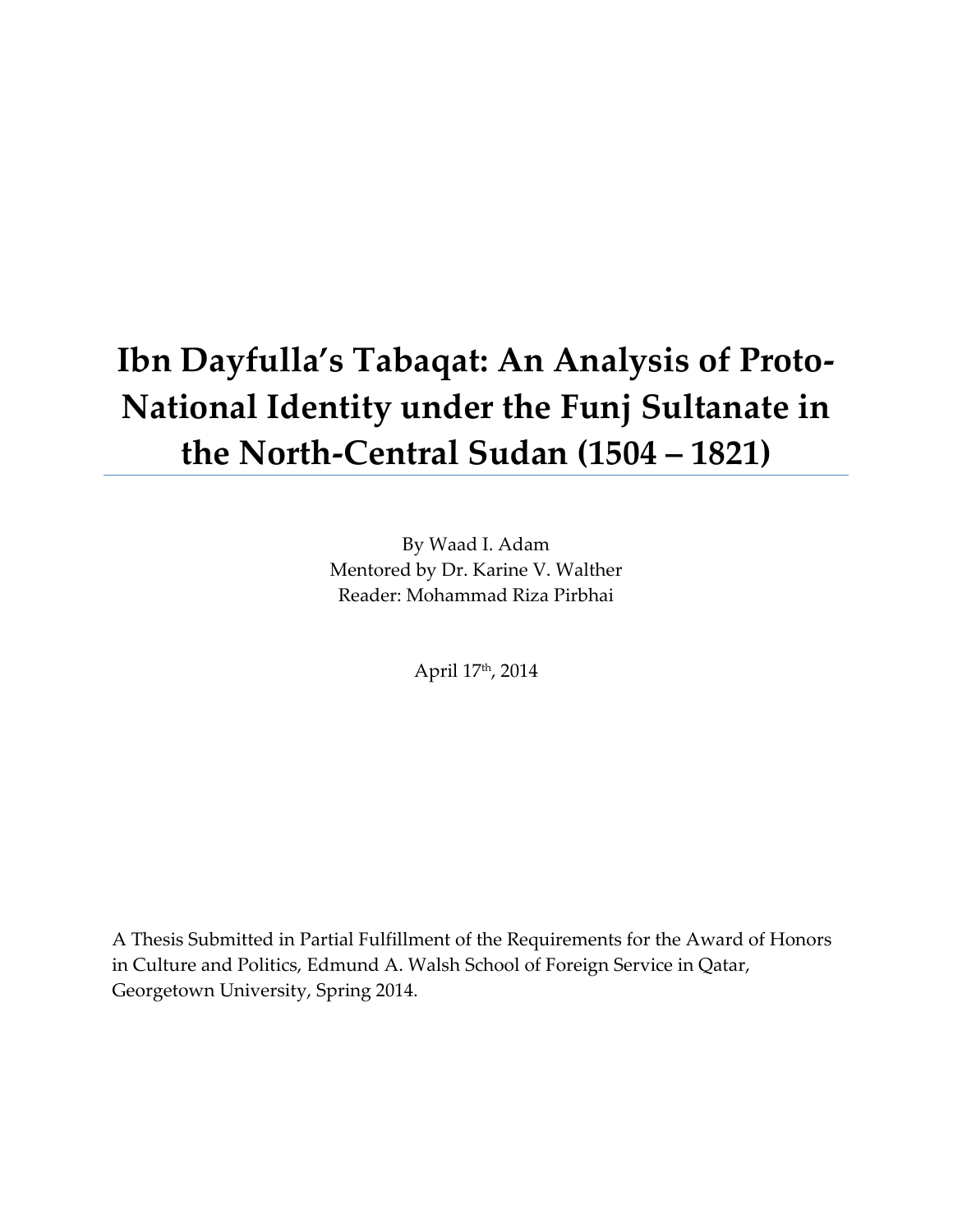# **Introduction**

| 31 |
|----|
|    |
|    |
|    |
|    |
|    |
|    |
|    |
|    |
|    |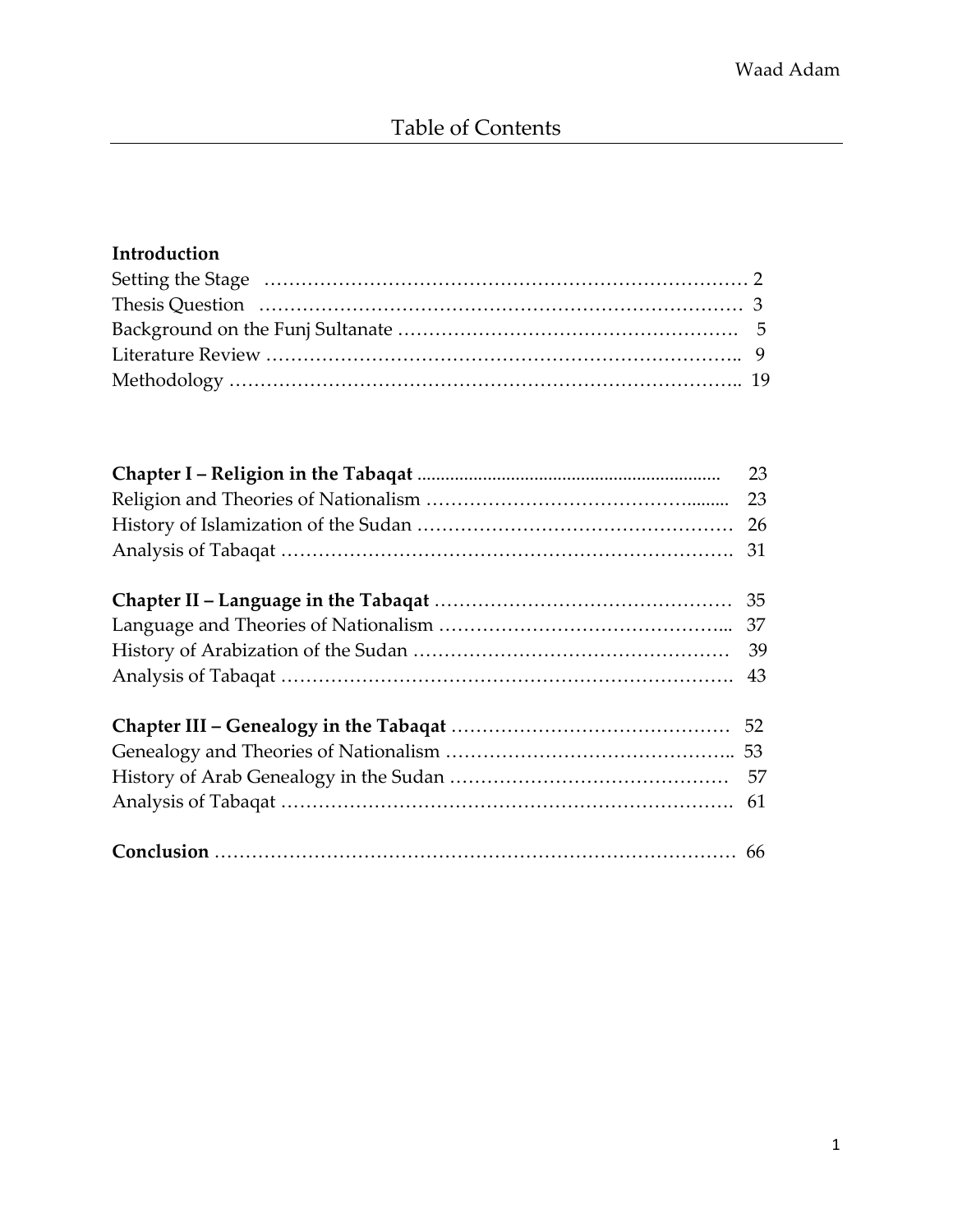In October 1966, Saddiq el-Mahdi, the former prime minister and grandson of Muhammad al-Mahdi, the "father" of the Mahdist movement in the Sudan, delivered a speech to the Sudanese Constituent Assembly in which he stated that: "the dominant feature of our nation is an Islamic one and its overpowering expression is Arab, and this nation will not have its entity identified and its prestige and pride preserved except under an Islamic revival.*"* <sup>1</sup> Al-Mahdi's assertion was revelatory in demonstrating the extent to which claims of Sudan's Arab and Islamic identity have dominated Sudanese national discourse. Indeed, Al-Mahdi was not alone in making such a claim. Since Sudan's independence in 1956, nationalist leaders from the North-Central Sudan have continuously asserted this claim. Of course, the Sudanese borders that currently define the modern Sudanese state were established during the period of Egyptian and British colonial rule and encompass a territory populated by a diverse group of people who have not necessarily identified with such an Arab and Islamic identity. These groups, for the most part located outside of North-Central Sudan have contested this limited definition of Sudanese national identity. Despite their public grievances, their political and economic weakness vis-à-vis the North Central Sudan has limited their ability to

<sup>&</sup>lt;sup>1</sup> See the Proceedings of the Sudan Constituent Assembly October 1966, as quoted in John Myhill, Language, religion and national identity in Europe and the Middle East: A Historical Study (Amsterdam: J. Benjamins, 2006), 170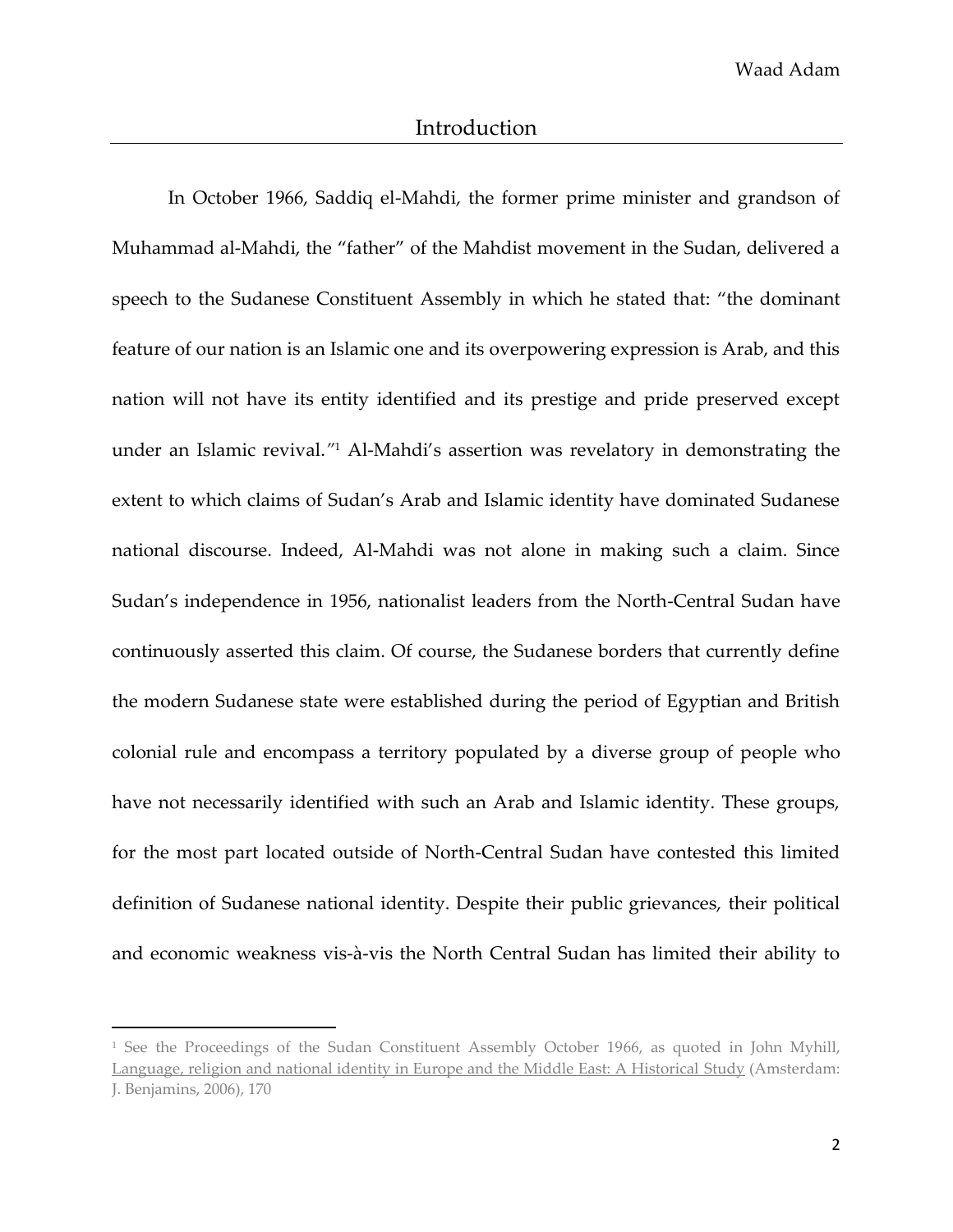change the dominant public discourse and Sudanese Arab nationalist leaders continued to affirm their position that the Sudan is an Arab and Islamic state.

Given these internal fragmentations, why are Sudanese nationalist leaders persistent in defining the Sudan as an Arab and Islamic state? What are the historical roots that drive these claims? Although many scholars have analyzed the colonial roots to this question (when Sudan found itself first under the rule of the Ottoman Empire and later, the British) this thesis seeks a deeper historical understanding that pre-dates the colonial era. It seeks to identify whether there existed a proto-national identity that was distinctly Arab and Islamic in the North-Central Sudan in the period preceding Ottoman and British colonial rule during the Funj Sultanate, which governed the North-Central region of the Sudan between 1504 and 1821, prior to the Turco-Egyptian conquest. This thesis will demonstrate the existence of a North-Central Sudanese protonational identity during the Funj era by analyzing one of the few historical texts from that time, the *Tabaqat Wad Dayfulla* (*Tabaqat*)*.* Authored by Muhammad Ibn Dayfulla in 1805, the *Tabaqat* is a biographical dictionary of over 260 the Sufi Holymen who lived during the reign of the Funj Sultanate. This biographical dictionary is a valuable historical document as it sheds light into the Sudanese society in the North-Central Sudan during the reign of the Funj.

In order to demonstrate the existence of proto-nationalist identity in the North-Central Sudan, this thesis analyzes three main aspects of the *Tabaqat*: religion, language

3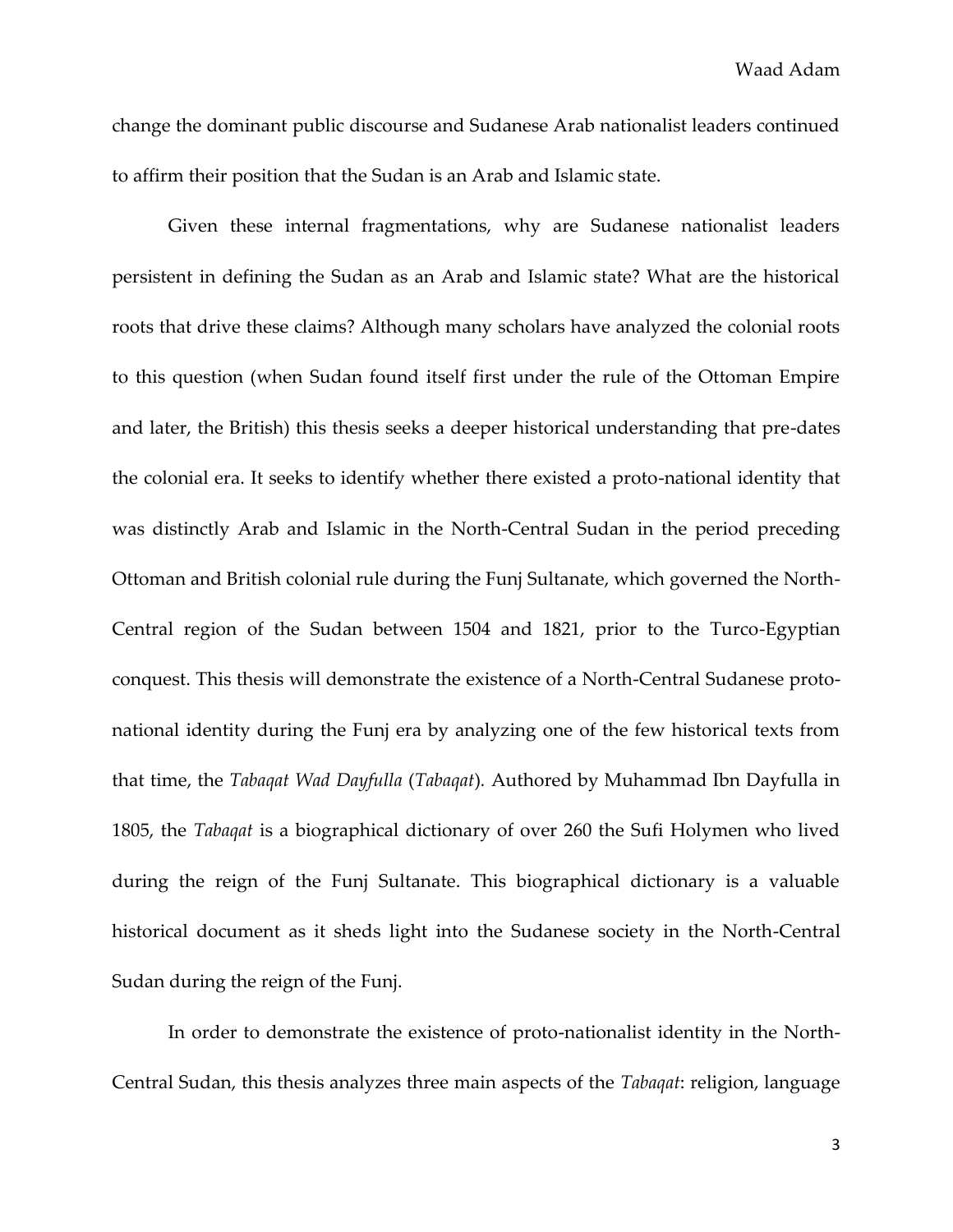and genealogy. More specifically, this thesis closely analyzes the *Tabaqat* to demonstrate how Sudanese practices that existed before the rule of the Funj merged with the spread of Islam, the Arabic language and Arabic culture to create a *new* and *distinct* protonationalist identity through the practice of linguistic, cultural and religious syncretism. Syncretism "describes the combination of cultural traits from distinct cultures into a new and different cultural trait*."<sup>2</sup>* By analyzing the creation of Sudanese proto-national identity in the Sudan through the lens of "syncretism," this thesis aims to explain how the Arab and Islamic identity moved from being an important aspect of an individual identity to something that unites a community, to a shared, "felt" proto-national identity that united the diverse population in the North-Central region of the Sudan. Although this new identity connected the Sudan to the larger Arab and Muslim world, more importantly for the purposes of this thesis, the process of cultural, religious and linguistic syncretism created a new, distinct proto-national identity in the Sudan that differed from other areas of Africa and the Muslim world.

<sup>2</sup> "Syncretism." In Iberia and the Americas: Culture, Politics, and History. (Santa Barbara: ABC-CLIO, 2005.)

https://proxy.library.georgetown.edu/login?url=http://search.credoreference.com.proxy.library.georgeto wn.edu/content/entry/abcibamrle/syncretism/0 (accessed April 16, 2014.)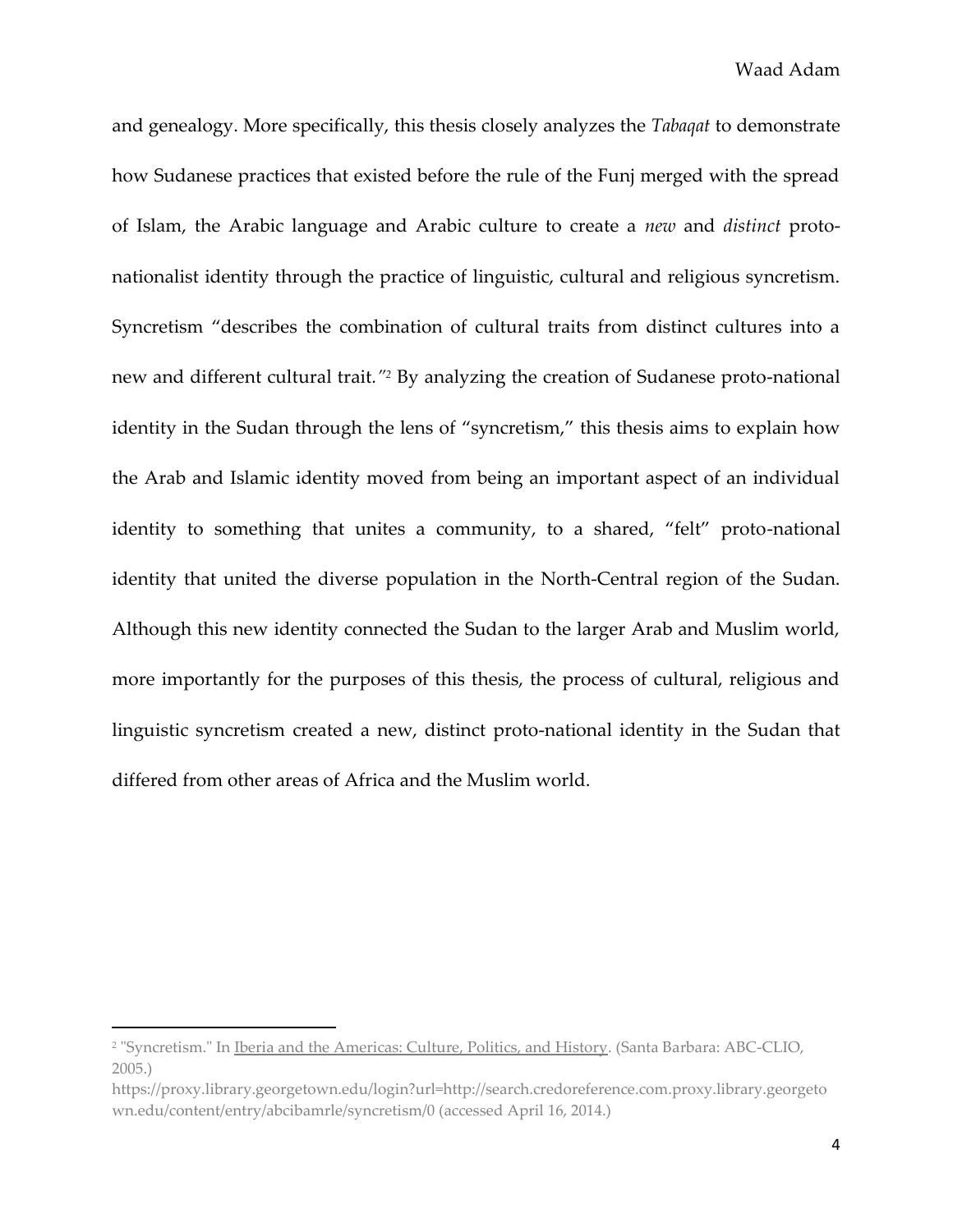# Background to the Funj Sultanate and the "Modern" Sudan

The Funj Sultanate was the first Islamic Sultanate that reigned over the North-Central region of the Sudan and unified it under one rule. It was also the first state to make Arabic its official language. Under the leadership of their *makk* (King), 'Amara I Dunqas, the Funj advanced northward from southern Gezira in 1504 to meet the local ruler of an Arab tribal federation, 'Abdallah Jamma, in the battle of Arbaji.<sup>3</sup> The victory of the Funj over Abdallah Jamma led to the establishment of the Funj Sultanate in 1505, and Amara I Dunqas and his successors became "direct and indirect rulers over the whole of the river valley."<sup>4</sup> This area was delimited by a territory between Egypt and the Kingdom of Fazughli, on the upper Blue Nile (which was itself annexed in the late seventeenth century), and from Kordofan to the West Red Sea.<sup>5</sup> A British traveler named James Bruce documented the oral histories that characterized the events of the battle between 'Abdallah and Amara I Dunqas in his accounts published in 1790, and explained how the Funj rulers were victorious and established their kingdom:

In the year 1504, a black nation, hitherto unknown, inhabiting the western banks of the Bahar el-Abiad [White Nile], in about latitude 13<sup>o</sup>, made a descent in a multitude of canoes, or boats, upon the Arab provinces, and in a battle near Herbagi [Arbaji], they defeated Wad

<sup>&</sup>lt;sup>3</sup> R. S O'Fahey and Jay Spaulding, Kingdoms of the Sudan (London; [New York]: Methuen; Distributed by Harper & Row, Barnes & Noble Import Division, 1975), 24.

<sup>4</sup> Neil McHugh, Holy men of the Blue Nile: the Making of an Arab-Islamic Community in the Nilotic Sudan, 1500-1850 (Evanston, Ill: Northwestern University Press, 1994), 15.

<sup>5</sup> McHugh, Holy men of the Blue Nile, 15 .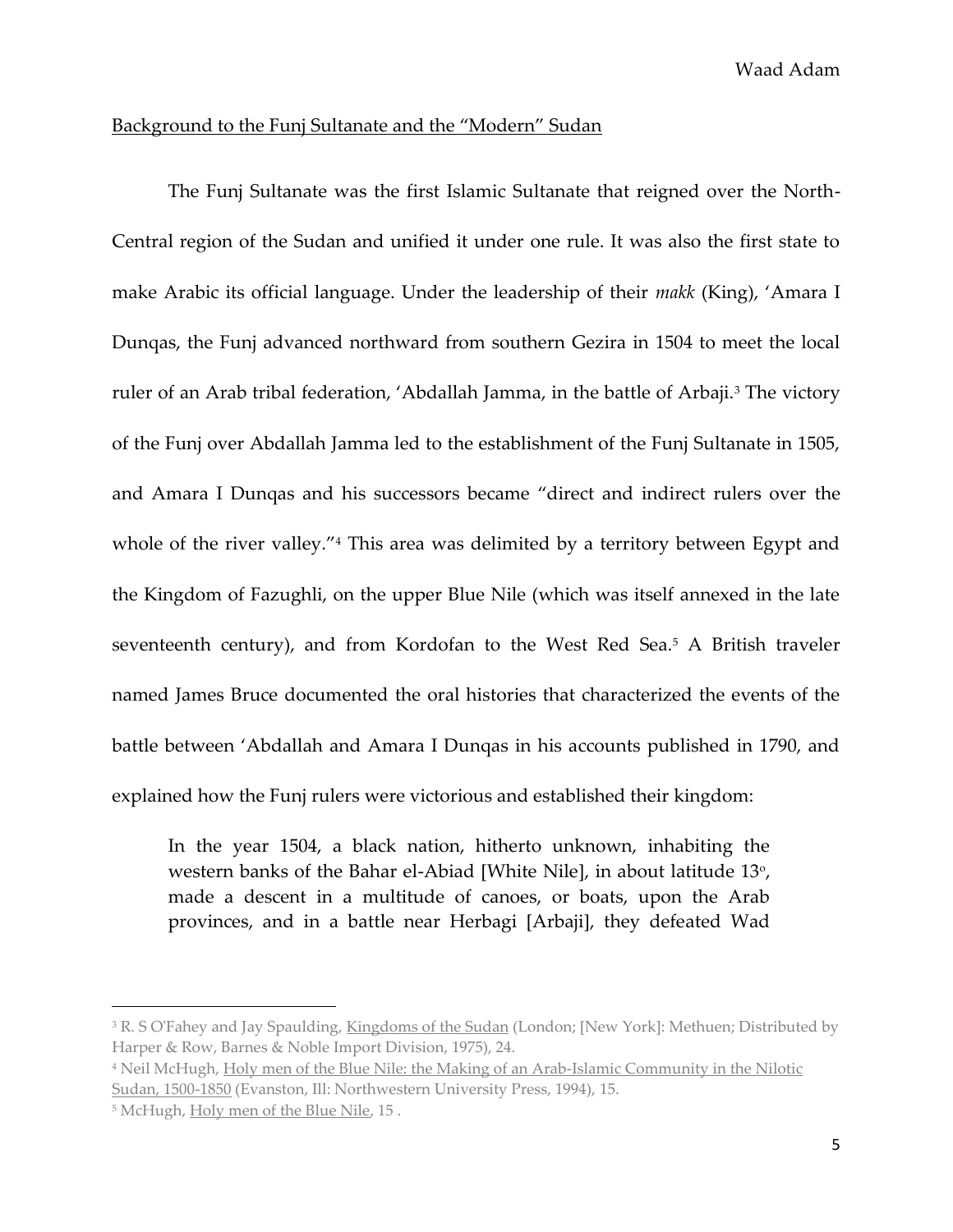Agreeb [the 'Abdallab ruler] and forced him to a capitulation, by which the Arabs ['Abdallab] were to pay their conquers ….<sup>6</sup>

As Bruce's account reveals, the Funj victory led them to rule over a diverse group of people. 'Amara Dunqas was the first Funj Sudanese ruler since the Meroitic times to unite the whole riverian north under one rule.<sup>7</sup> The Funj Sultanate was at its prime during the sixteenth and seventeenth century.<sup>8</sup> Between 1504 and 1718, sixteen monarchs from the same dynastic line, the *ansab*, reigned over the sultanate.<sup>9</sup> After ruling for over three centuries, the Funj Sultanate collapsed in 1821 with the Turco-Egyptian conquest.

With the Turco-Egyptian conquest, modern Sudan, as we know it today, was created. Turkish rule extended from Nubia to southern Sudan.<sup>10</sup> For the purposes of this thesis, what is important to note is that before the Turco-Egyptian, the North-Central Sudan and South Sudan were not governed as a single territory. More importantly, the new rulers built upon *existing* North-Central Sudanese proto-nationalist identity in a project of "expansive nation state building" that spread throughout all of modern

<sup>&</sup>lt;sup>6</sup> James Burce, T<u>ravels to Discover the Source of the Nile in the Years 1768 – 1773,</u> (Edinburgh, 2<sup>nd</sup> ed., 5 vols) as quoted in O'Fahey and Spaulding, Kingdoms of the Sudan, 26.

<sup>7</sup> O'Fahey and Spaulding, Kingdoms of the Sudan, 28.

Riverian Sudan and North-Central Sudan are used interchangeably to refer to the same region in the Sudan.

<sup>8</sup> McHugh, Holy men of the Blue Nile, 15.

<sup>9</sup> Ibid.

<sup>10</sup> Carolyn Fluehr- Lobban, "Protracted Civil War in the Sudan-Its Future as a Multi-Religious, Multi-Ethnic State." The Fletcher Forum of World Affairs, 16 (1992): 68.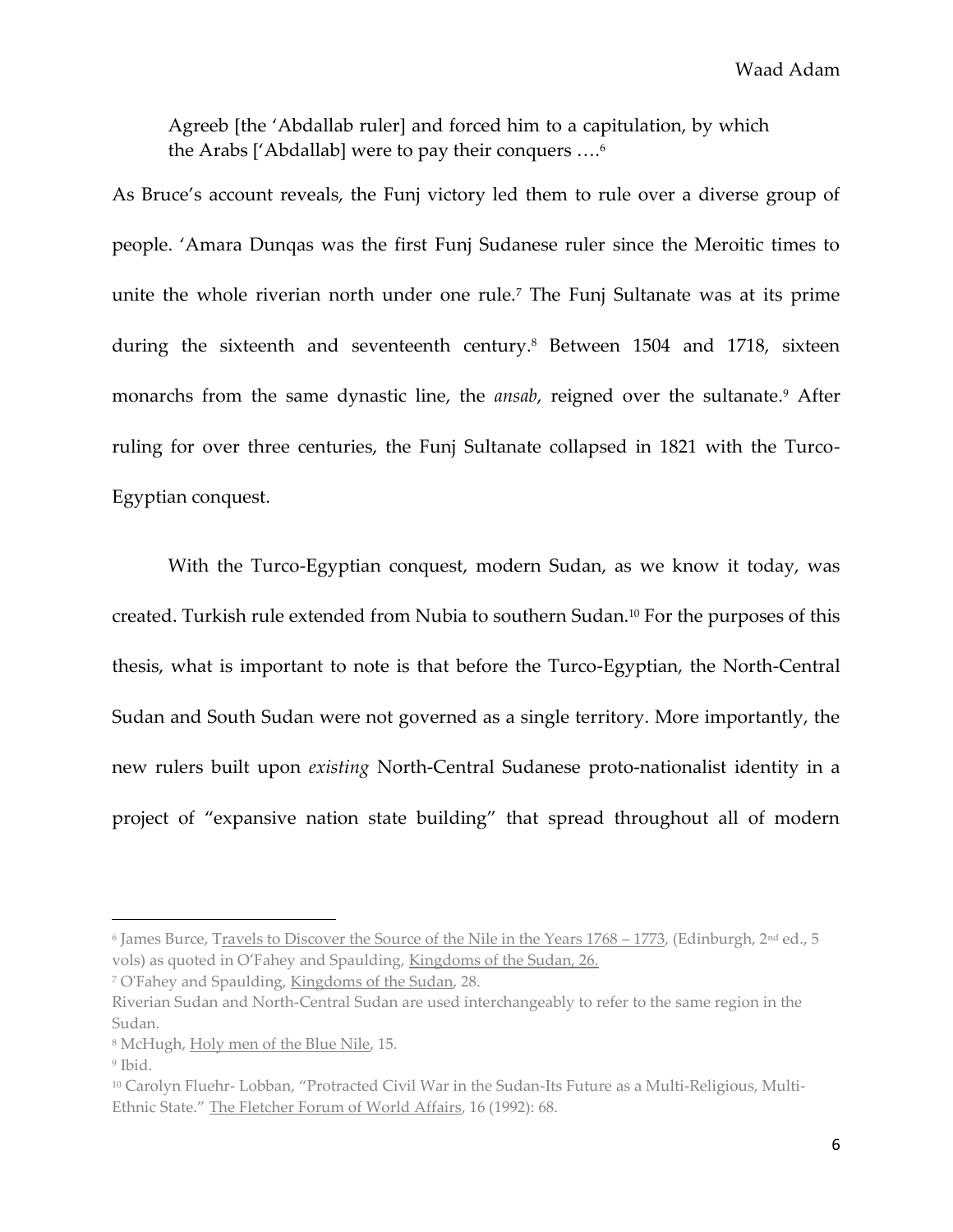Sudan.<sup>11</sup> And despite the inclusion of new territories during this period, Turco-Egyptian practices only served to reinforce the political, cultural and economic importance of North-Central Sudan. One important example of this is that the Turkiyya controlled their empire from a capital [that had already been established by the Funj in the northcentral region. This emphasis would continue in subsequent years.

The conditions of Turco-Egyptian rule in the Sudan had terribly affected the region's economy and society and had prompted widespread discontent. In 1889, Muhammad Ahmed al-Mahdi led a revolution (commonly known as the Madhiyya movement) to overthrow the Turco-Egyptian regime. The Mahdiyya was successful at using this discontent "arising from specific kind of grievances" and gathering many supporters regardless of class, territorial group.<sup>12</sup> When the Mahdiyya successfully overthrew Turco-Egyptian rule in 1885, al-Mahdi and his followers again strengthened the North by making, Omdurman, a city in the North-Central Sudan, their capital. The Mahdist regime was overthrown by the Anglo-Egyptian regime in 1899.

Despite their short-lived political rule, the one thing that these regimes had in common was that they all founded their capitals in the North-Central region of the

<sup>11</sup> Ibid.

<sup>12</sup> P. M. Holt, The Mahdist State in the Sudan, 1881-1898: a Study of its Origins, Development and Overthrow (Oxford: Clarendon Press, 1958),24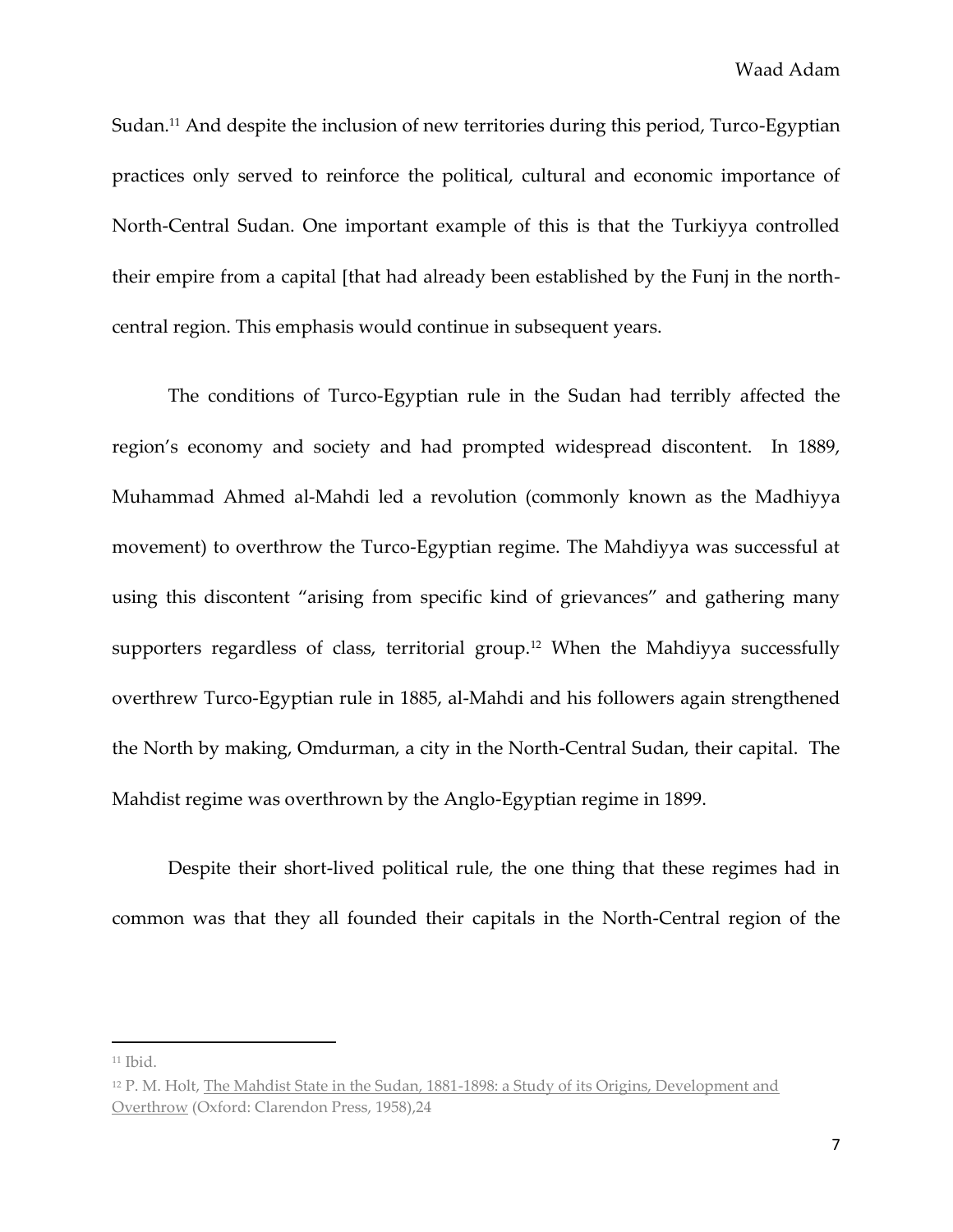Sudan. A quote by Yusuf Hasan Fadl, a Sudanese historian, helps us understand why this occurred:

> Despite the diversity of its peoples, languages and culture, it is possible to detect a cultural and economic and political core which embraces roughly the southern part of the Northern Province , the Nile, Khartoum, the Gezira, the White Nile, and Northern Kordofan Provinces where different ethnic groups and cultures have fused to form a very integrated section of the country , and an outer area where members of three ethnic groups [black, "Hamites," and Semites] are only partially assimilated. This situation may be due to the fact that the present Republic of the Sudan is partially a product of nineteenth century political geography; yet it reflects a historical continuity which has centered around the North-Central riverian Sudan since the days of Cush and Meroe.<sup>13</sup>

Thus, the people of the North-Central Sudan had a common identity which united them and distinguished them from other regions in the Sudan. Although it underwent several changes from the time of the rise of the Funj sultanate to the time of independence, North-Central Sudan remained a unified core. Therefore, there needs to be an understanding of Sudan's past, and how and when a 'Sudanese' national consciousness in the North-Central Sudan emerged. Only then can scholars understand why Sudan is what is today. This thesis will examine the roots of Sudanese nationalism in the North-Central region of the Sudan and analyze whether it was distinctly Arab and Islamic. It aims to explain why the North-Central Sudan had a national

<sup>&</sup>lt;sup>13</sup> Yusuf Hasan Fadl, "The Institute of African and Asian studies and Its Role in Research on Sudan,

Africa, and the Middle East," in African Studies in Africa, ed. Ahmad A. Nasir and Mahasin A. Haj Alsafi (Khartoum, 1981), 25 as quoted in McHugh, Holy Men Of The Blue Nile, 3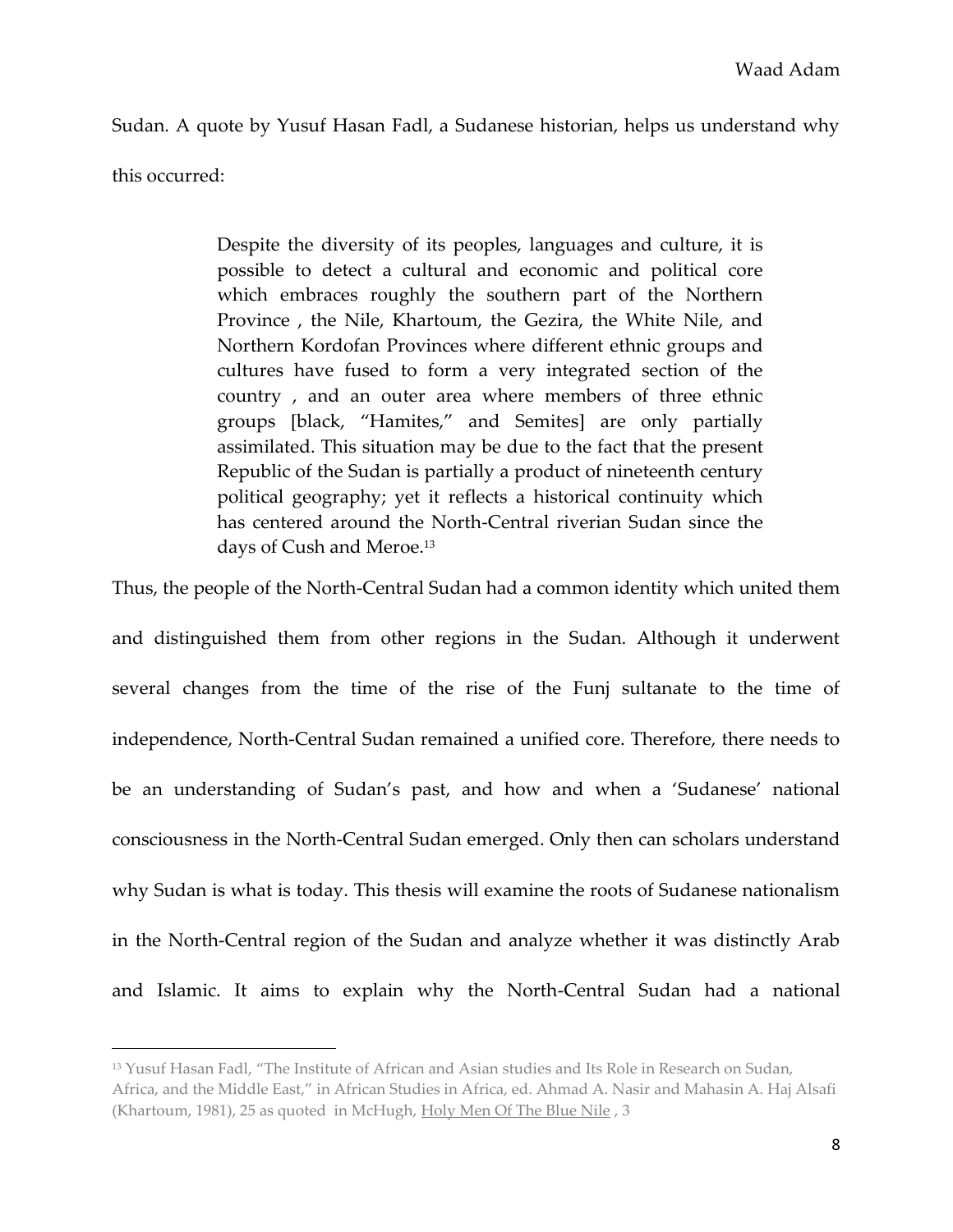consciousness that diverged from the national vision of other minority groups in the Sudan.

# Literature Review

Most scholars today depict Sudan as country that is divided politically, and culturally. They depict the Sudan as an "Arab" North, which is largely inhabited by Muslims, and an "African" south, where Muslims and Christians are a minority and the population is diverse in both ethnicity, religion and language.<sup>14</sup> Although the country is a diverse one, the union of the Modern Sudanese state has not been an equal one; since its independence the Arabs who resided in the north have monopolized all the economic and political power, while preventing the other ethnic groups in the periphery from fully participating in the governance of the country.<sup>15</sup> The non-Arab and non-Islamic groups in the Sudan have argued that the Arab-North used their dominant economic and political power to shape the national vision of the country and to develop their region. This imbalance has driven the discontentment of the ethnic and religious groups in the Sudan who have felt marginalized by the Northern Sudanese government.

<sup>14</sup> McHugh, Holy men of the Blue Nile, 1  $15$  Ibid.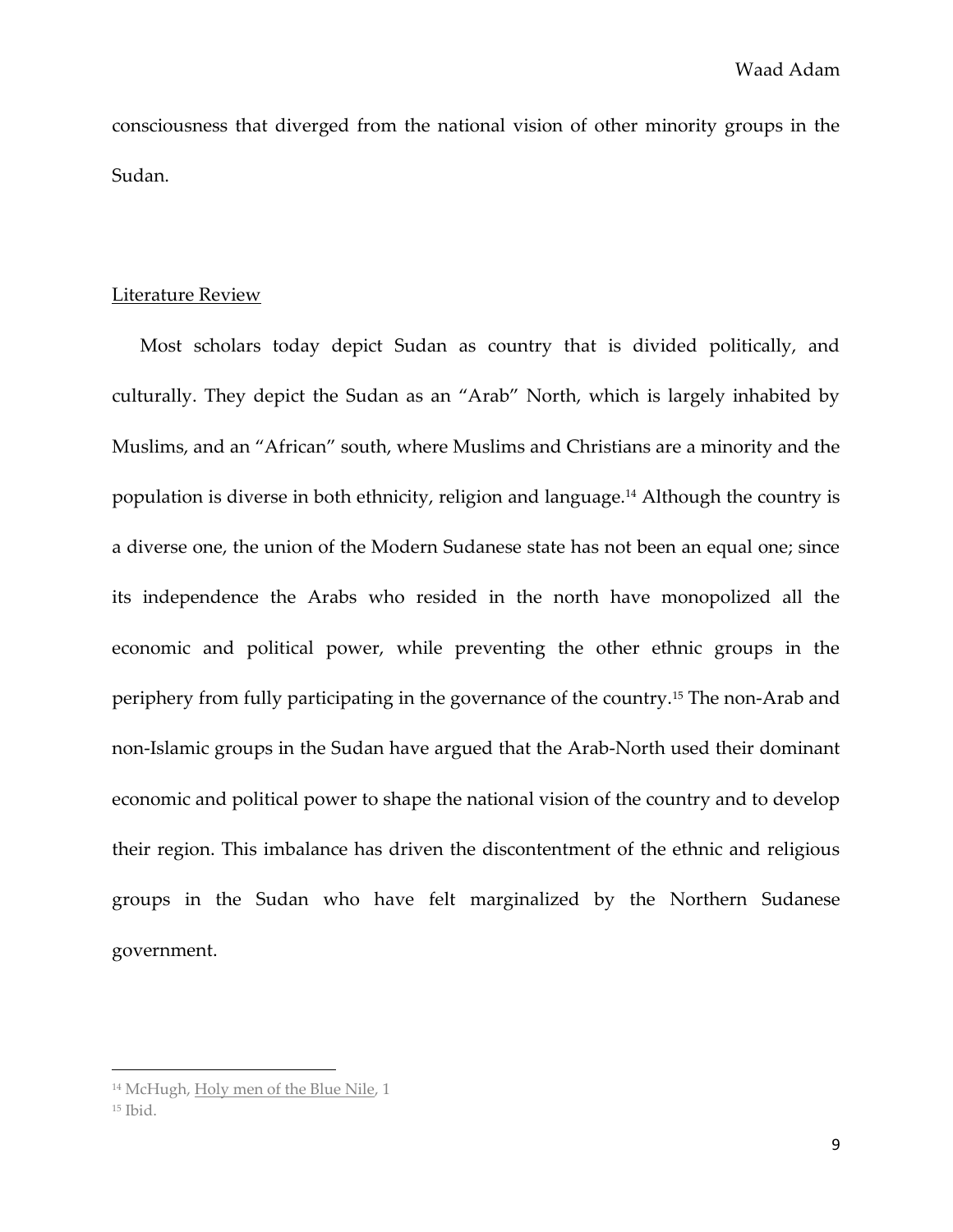Since this thesis analyzes the formation and evolution of what it means to be Sudanese, it contributes to the larger scholarly literature on the formation of nationalism and national identity. With the outbreak of the first civil war between the North and South of Sudan before independence in 1955, scholars have written many books on the Sudan's painful quest to articulate an inclusive national identity. Sudan and Sudanese national identity has received increased attention especially after the Darfur crisis (2003) and the secession of the South (2011). In analyzing these events, many scholars have oversimplified the issue by only studying the consequences of British imperialism in Sudan and its role in creating a divide between the south and the north. Although the divide and rule policy of Britain has indeed played a vital role in shaping national identity in post-colonial Sudan, little scholarly attention has been paid to the formation and existence of Sudanese nationalism before this time period and the important role the Funj Sultanate played in shaping it. I will begin by discussing how these scholars analyze current debates over Sudanese national identity and then move on to texts that look at the historical construction of nationalism in the Sudan.

In *The Sudan: Contested National Identities,* Ann Mosley Lesch uses a wide range of archival evidence, interviews, and published data to explain her thesis that explains why the Sudan faced "difficulty of achieving a consensus within the Sudan concerning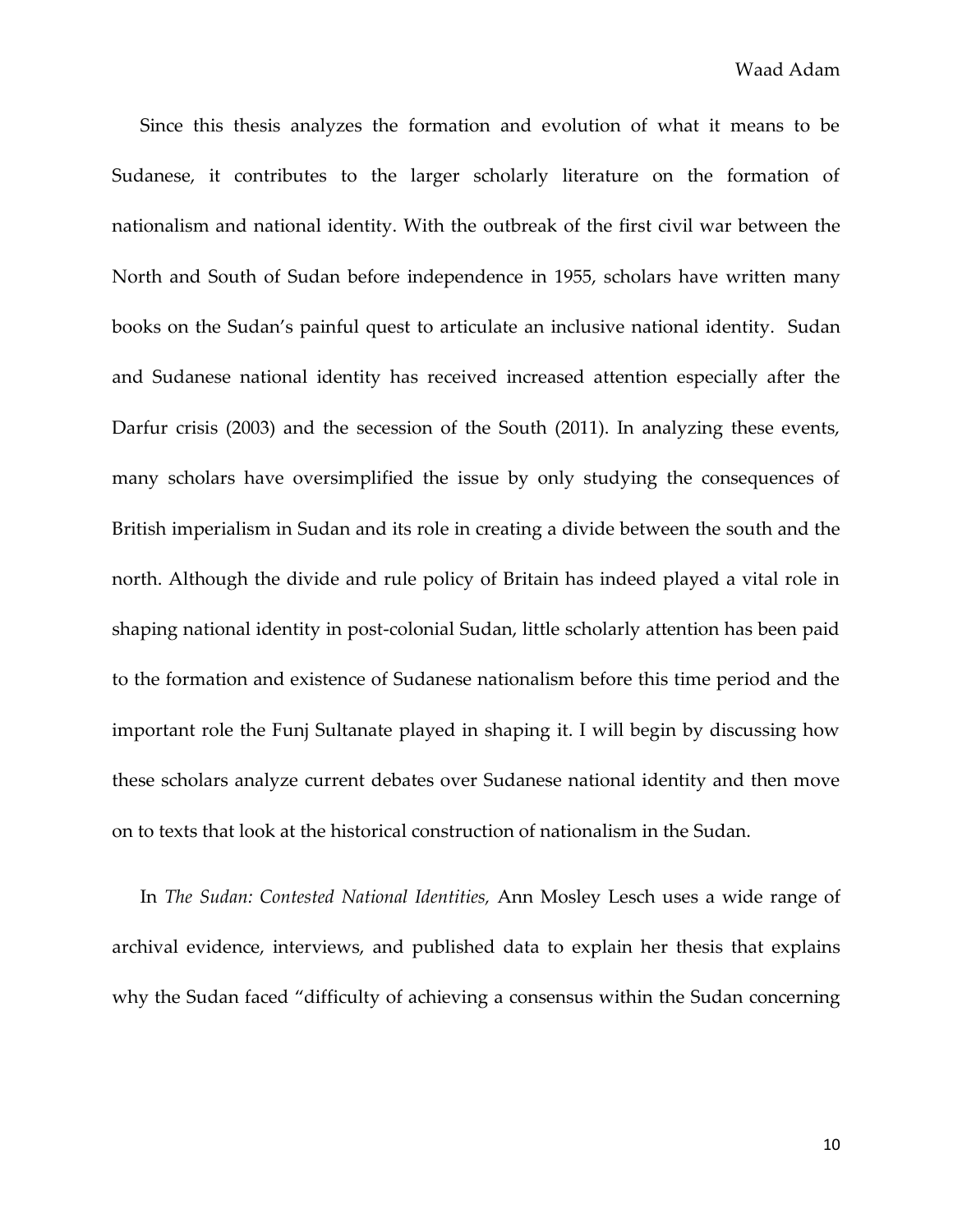its national identity."<sup>16</sup> She explains that the Sudan was not able to achieve a consensus regarding its national identity and posits that existing racial and religious categories have led to the internal division of Sudan since its independence. Similarly, Douglas Johnson's book*, The Root Causes of Sudan's Civil War*, offers an analysis of the multiple causes of the Sudan's civil wars.<sup>17</sup> His argument counteracts the view of scholars who provide a simplistic explanation for the causes of the North-South conflicts. He argues that several historical factors contributed to Sudan's civil wars, including the pattern of governance in the Sudan prior to the Anglo-Egyptian condominium, the emergence of militant Islam, the unequal patterns of economic development in the two regions under the colonial rule, and the elite-dominated narrow nationalistic vision of nationalist leaders.<sup>18</sup> Thus, his argument dismisses the 'clash of civilizations' argument adopted by some scholars of an 'Arab' versus 'African' civil war, and the argument that that artificial boundaries created under colonialism created this divergence. This book offers great insight into how British colonial rulers were able to manipulate the pre-existing divergence between the North and the South to their favor.

Another book which looks at the causes of the North-South civil wars is *New Sudan in the Making? Essays On A Nation In Painful Search Of Itself,* edited by Francis M.

<sup>17</sup> Douglas H. Johnson. The Root Causes of Sudan's Civil Wars: Comprehensive Peace or Temporary Truce? (Oxford: James Currey, 2011), 1

<sup>&</sup>lt;sup>16</sup> Ann Mosley Lesch, The Sudan: Contested National Identities (Oxford: James Currey Publishers, 1999), 3

<sup>18</sup> Ibid,1 - 7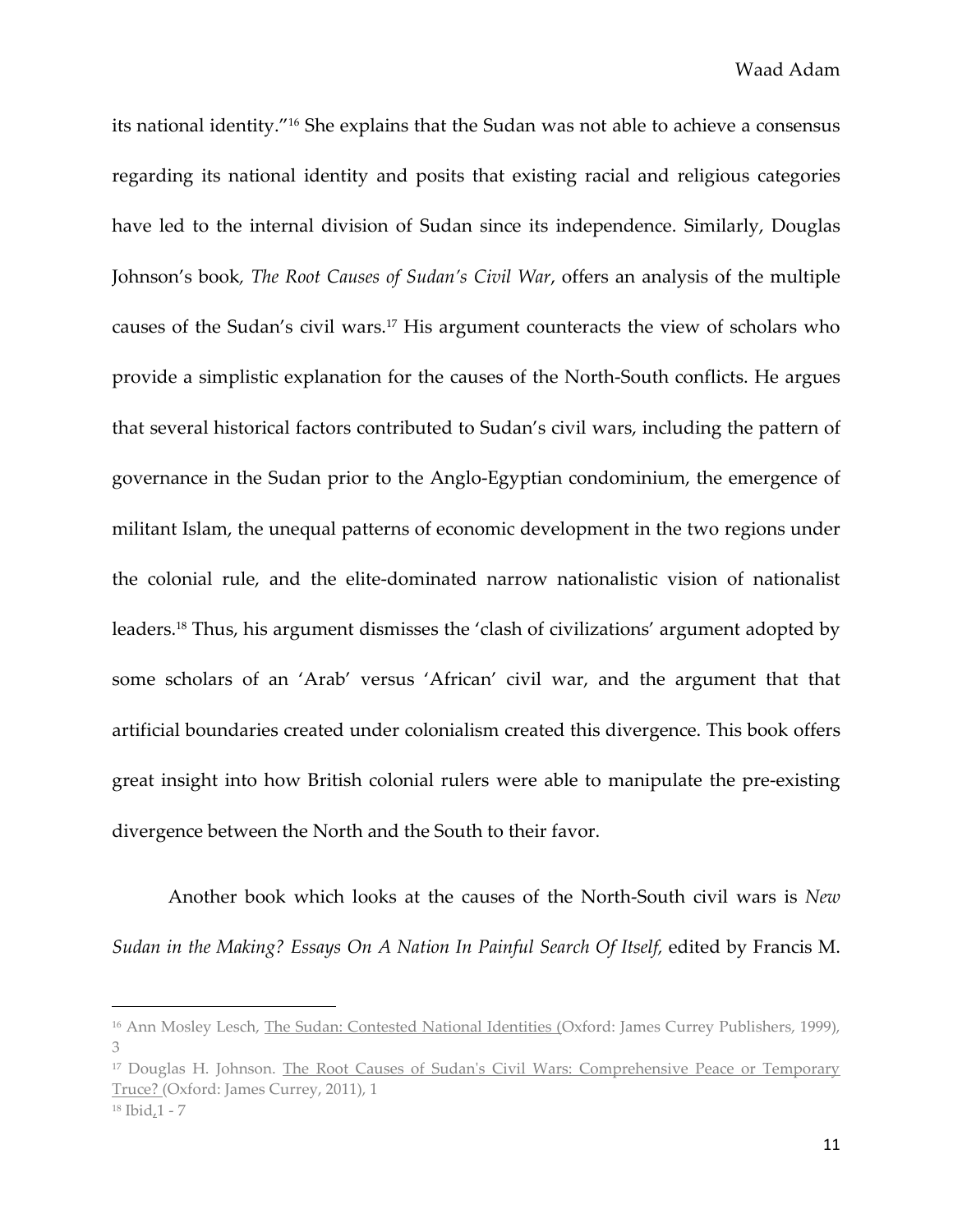Deng, which contains essays which cover most of the history of Modern Sudan. The book explores the possibilities of creating a "New United Sudan with which all Sudanese" regardless of race, ethnicity, culture, or language will be treated as full citizens with all the rights.<sup>19</sup> Deng contends that this new Sudan would either be able to unite all the citizens of Sudan or "emerge as a failed state with devastating consequences in the region."<sup>20</sup> The book offers insight on the challenges Sudan needed to overcome in order to become a united nation. The essays in the book explain the causes of the North-South divergence and the evolution of the crisis which Sudan faced during independence and to present day. Similarly, Jok Madut Jok in *Sudan: Race, Religion, and Violence*, analyzes how the ethnic and religious differences contributed in fomenting violence in the Sudan.<sup>21</sup> The issue with this book, like the previous ones, is that it only looks at the era of colonialism and post-colonialism to explain the causes of Sudan's civil wars. It does not take into account the period before the colonial rule. Neither does it explain why North-Sudan chose to define the Sudan as an Arab state rather than an African state.

Other scholars have paid greater attention to economic and political factors that prompted Sudanese national identity. Tim Niblock's study, *Class and Power in Sudan: the Dynamics of Sudanese Politics 1898 – 1985* begins his discussion with an analysis of the

<sup>&</sup>lt;sup>19</sup> Francis Mading Deng. New Sudan in the Making?: Essays on a Nation in Painful Search of Itself (Trenton, NJ: Red Sea Press, 2010), 1 - 2

<sup>20</sup> Ibid, 2

<sup>21</sup> Jok Madut Jok, Sudan: Race, Religion, and Violence (Oxford: Oneworld, 2007), 1- 2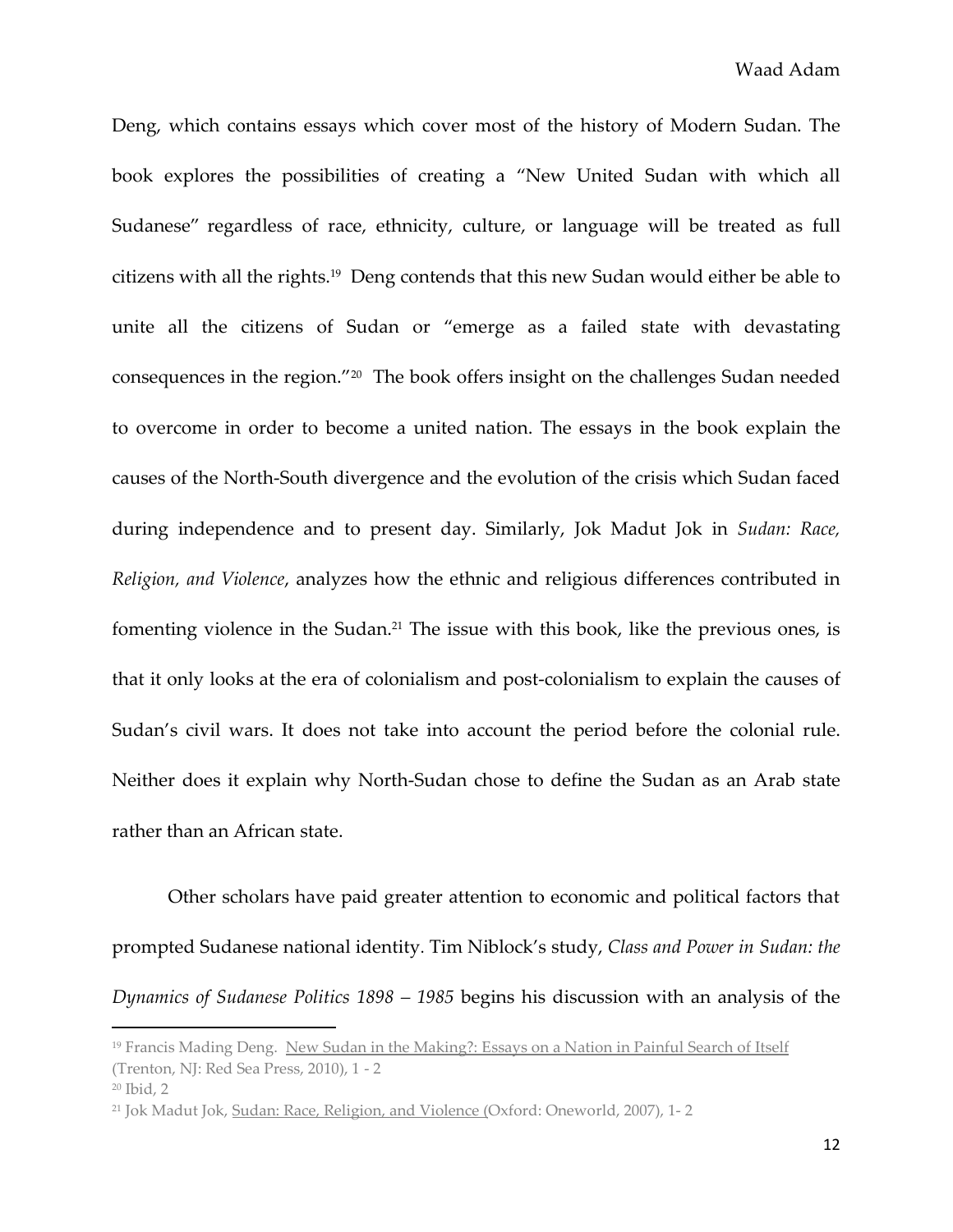economic development and the social movements in the Sudan prior to its independence from the British condominium. The book then shifts to discuss preindependence and post-independence political and nationalist movements. He argues that the nationalist movement was mainly led by the Northern elites and explains the "dynamics of Sudanese nationalism and the events in Sudan since independence (1956) in terms of the political and social structures built under the British condominium."<sup>22</sup> However, like the previous study by Jok, it does not take into account the presence of a proto-national identity in the North-Central Sudan that was distinctly Arab and Islamic.

Two other studies examine the role of British colonialism in shaping Sudanese politics today. Muddathir 'Abdel Rahim's *Imperialism and Nationalism in the Sudan* is a study of the Anglo-Egyptian regime. It deals with two major topics: First, the Anglo-Egyptian agreement in 1899 and the effects it had on the constitutional and administrative development of the Sudan.<sup>23</sup> The book also analyzes rise of modern Sudanese nationalism from its formative years, from the 1920s – 1950s, until its achievement of independence in 1956.<sup>24</sup> *Living with Colonialism* by Heather Sharkey also discusses Sudanese society during colonialism.<sup>25</sup> Sharkey analyzes the experiences of

<sup>&</sup>lt;sup>22</sup> Tim Niblock, Class and Power in Sudan: the Dynamics of Sudanese Politics, 1898-1985 (Albany: State University of New York Press, 1987), xvi

<sup>23</sup>Muddathir Abdel-Rahim, Imperialism and Nationalism in the Sudan: A Study in Constitutional and Political Development, 1899-1956, (Oxford: Clarendon P., 1969), 14

<sup>24</sup> Ibid, 89

<sup>25</sup> Heather J Sharkey. Living with Colonialism: Nationalism and Culture in the Anglo-Egyptian Sudan (Berkeley: University of California Press, 2003), 1 - 2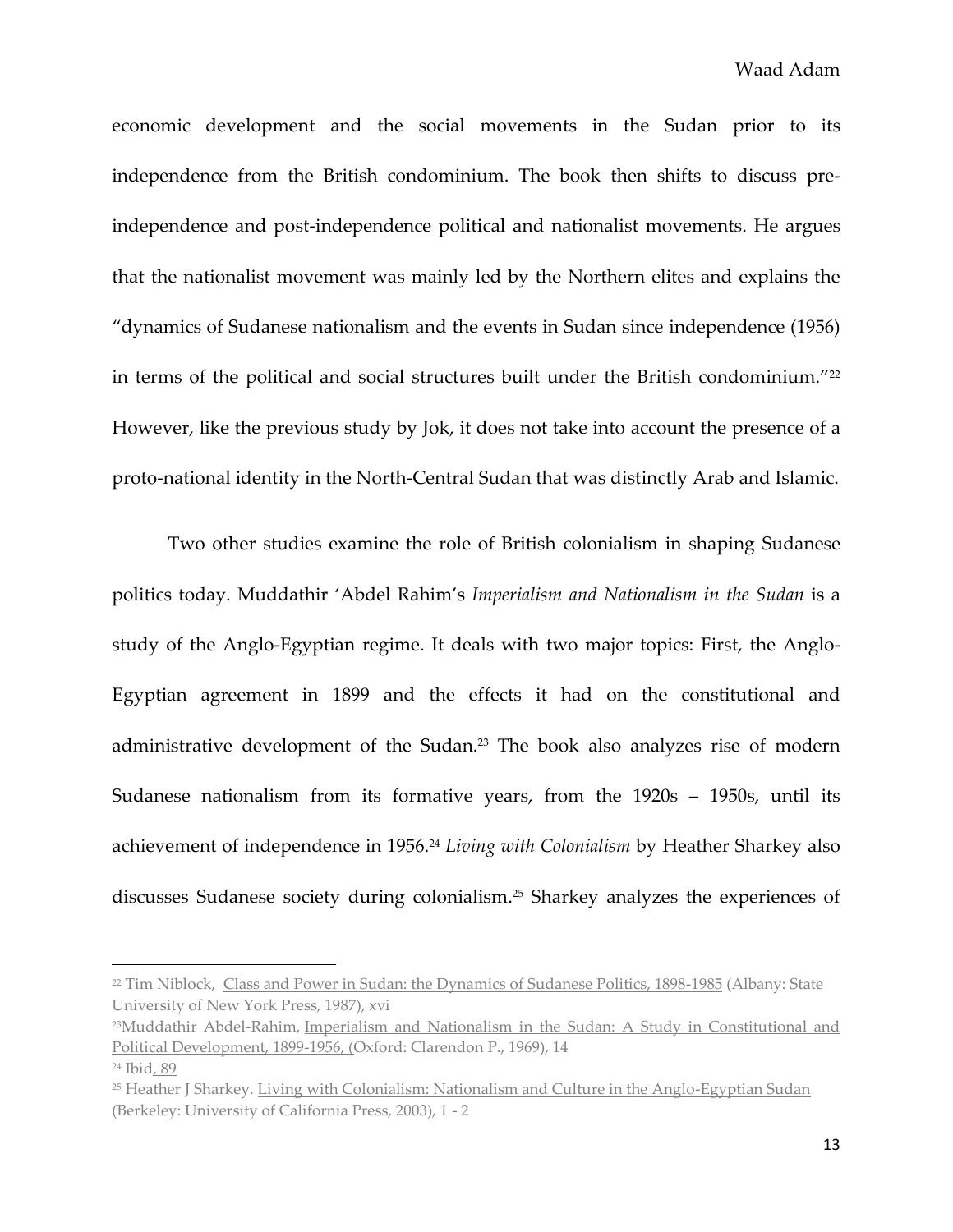the colonized people of Sudan and focuses on the dilemma the Sudanese people faced: being taught and assimilated into Western way of thinking while at the same time being "othered" by the imperial power.<sup>26</sup> Her book examines the history of colonial education to the elite of Sudan and how these educated elites paved the way for Sudan's independence from the British. However, these two books again fail to take into account why northern nationalist leaders were able to organize faster than other political parties in the country, the existing identities that helped forge their political movements, and why the leaders of these movements consistently defined the Sudan as an Arab and Islamic nation.

Although these scholars have sought to explain the root causes of ethnic conflict in the Sudan, their arguments have often offered oversimplified analysis that explains the conflict as an 'African' vs. 'Arab' civil war. This thesis aims to remedy this oversimplication by examining earlier historical processes of Islamizing and Arabizing the Sudanese region in order to provide a better understanding of the events that are currently occurring in the Sudan. Most notably, these scholars have overlooked the role the proto-national identity, which this thesis argues was present in the Sudan prior to the period of colonization.

The reason for this gap in the literature stems from the way in which many scholars understand and define nationalism. More importantly, the scholarly failure to

<sup>26</sup> Ibid, 20 - 21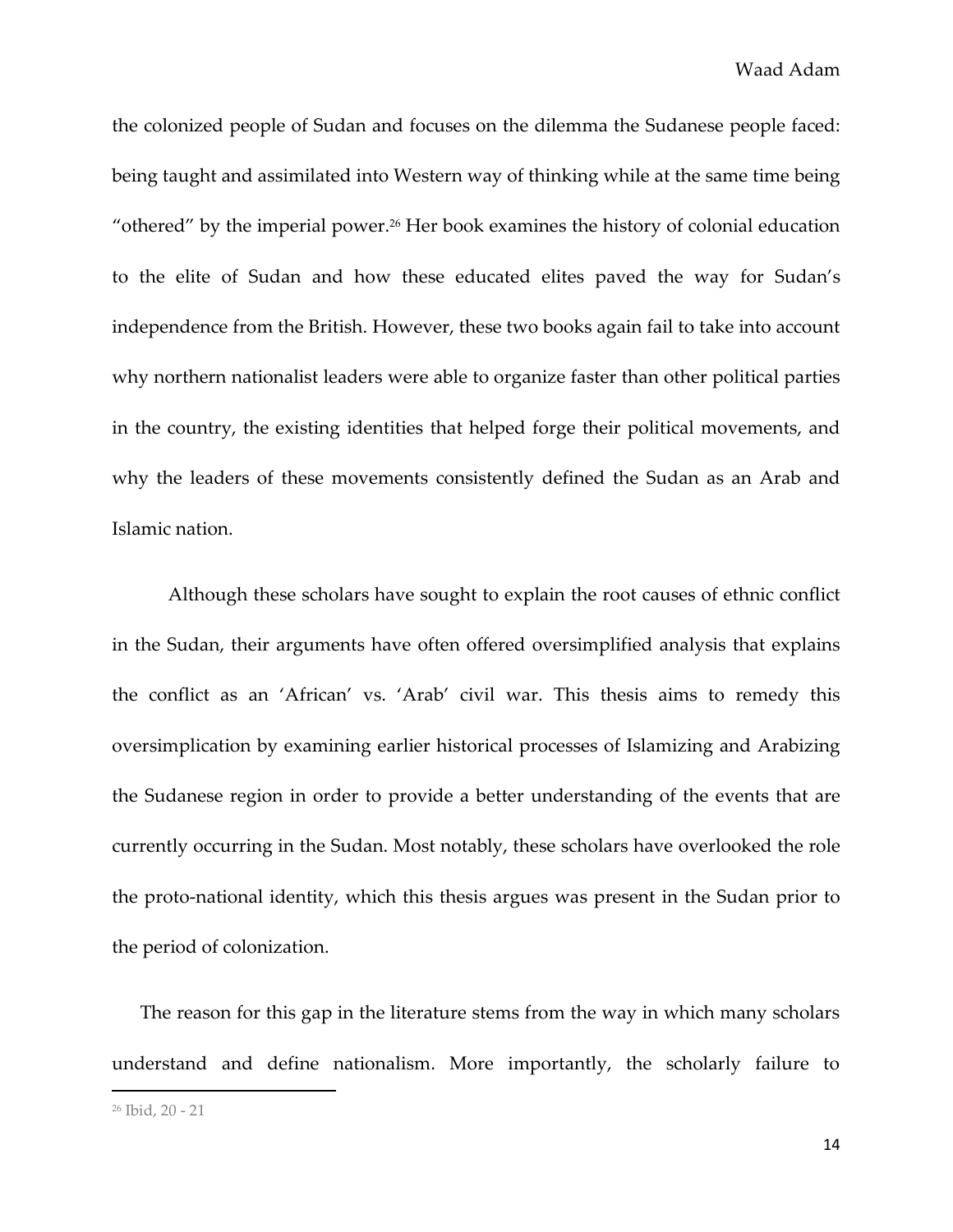understand this deeper history of proto-nationalism and its role in shaping modern national movements also defines the work of nationalist scholars themselves. The prevailing perspective of nationalism in the field of history and social sciences is one that treats the concept of nations as a modern phenomenon and posits nationalism as a product of the new changes that have resulted from the era of Enlightenment and the French Revolution.<sup>27</sup> Most Modernists, like Benedict Anderson, argue that nationalism is both a recent and a unique product of modernization.<sup>28</sup> Some scholars trace the origins of nationalism to the emergence of industrial capitalism, while others believe that it is due to the use of mass communications and secular education.<sup>29</sup> According to such perspectives, nations and nationalism cannot exist prior to the emergence of an arbitrarily defined notion of "modernity," which means that nations could not have existed prior to the eighteenth century. Anderson, for example, highlights the importance of "print-capitalism" in bringing about the origins of nations and nationalism. He argues that "the union between printing and capitalism" led to the mass production of printed materials such as news and books.<sup>30</sup> He notes that with the mass production of newspapers, large groups of people were brought together "into the political arena and could begin to "imagine" the nation as a finite sovereign and cross-

<sup>&</sup>lt;sup>27</sup> Anthony D Smith. "When is a Nation?." Geopolitics  $7(2)(2002)$ : 5.

<sup>&</sup>lt;sup>28</sup> Anthony D Smith. The Cultural Foundations of Nations: Hierarchy, Covenant and Republic (Malden, MA, USA: Blackwell Pub, 2008), 2

<sup>29</sup> Ibid

<sup>30</sup> Ibid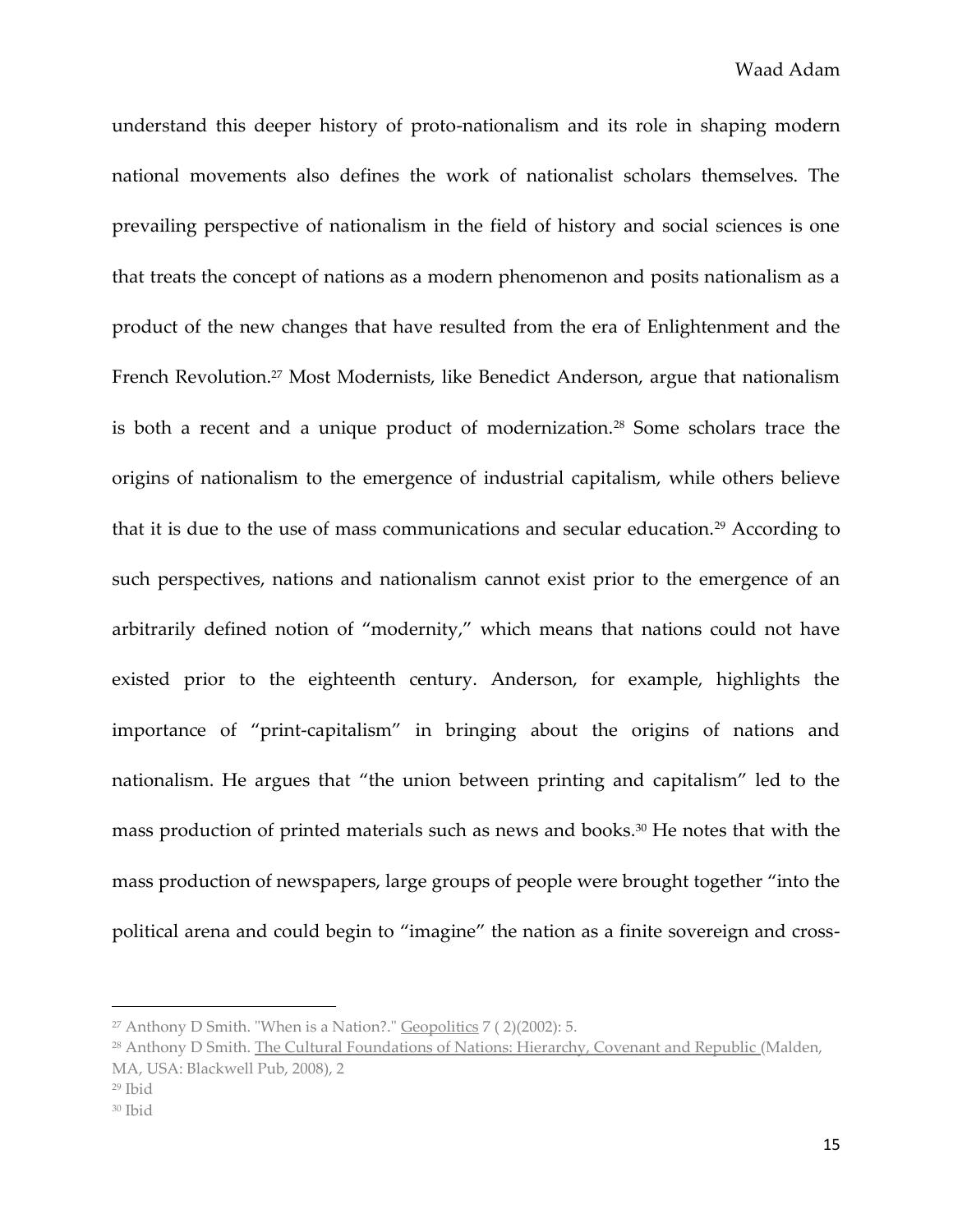class solidarity."<sup>31</sup> In his book *Imagined Communities*, Anderson also examines the origin and spread of nationalism in both the colonial and post-colonial contexts. He defines a nation as "an imagined political community" that is "imagined as both inherently limited and sovereign." <sup>32</sup>In his work, Anderson also explains how a nationalistic identity can be reformed, shaped, and created. This thesis will mainly draw upon his approach of a re-"imagined" Sudan that has been constructed artificially by the elites in one specific area of the Sudan. This view of nationalism however, is historically specific.

In contrast to Anderson's arguments, Anthony D. Smith contests the modernist's argument that nationalism is only a product of modernization.<sup>33</sup> Instead, he argues that there existed many forms of national community, which "depended on certain cultural traditions stemming from antiquity which have shaped their members' ethos and sense of national identity."<sup>34</sup> He maintains that although nations are a political entity, they needed "some kind of cultural underpinning of myth, memory, symbol, and tradition in order to create a deeper unity amongst diverse groups of peoples."<sup>35</sup> In addition, Smith states that factors such as organized religion help to shape ethic communities.<sup>36</sup>

<sup>31</sup> Ibid; 4

<sup>32</sup> Benedict R. O'G Anderson,. Imagined Communities: Reflections On The Origin And Spread Of Nationalism( London: Verso., 2006), 6.

<sup>33</sup> See Anthony Smith, The Cultural Foundations of Nations; The Antiquity of Nations (Cambridge, UK: Polity, 2004); The Ethnic Origins of Nations (Oxford, UK: B. Blackwell, 1987); Myths and Memories of the Nation.(Oxford: Oxford University Press, 2009); Nationalism: Theory, Ideology, History (Cambridge, UK: Polity, 2010)

<sup>34</sup> Smith, The Cultural Foundations of Nations 1

<sup>35</sup> Smith, The Cultural Foundations of Nations, 29

<sup>36</sup> Smith, The Cultural Foundations of Nations, 29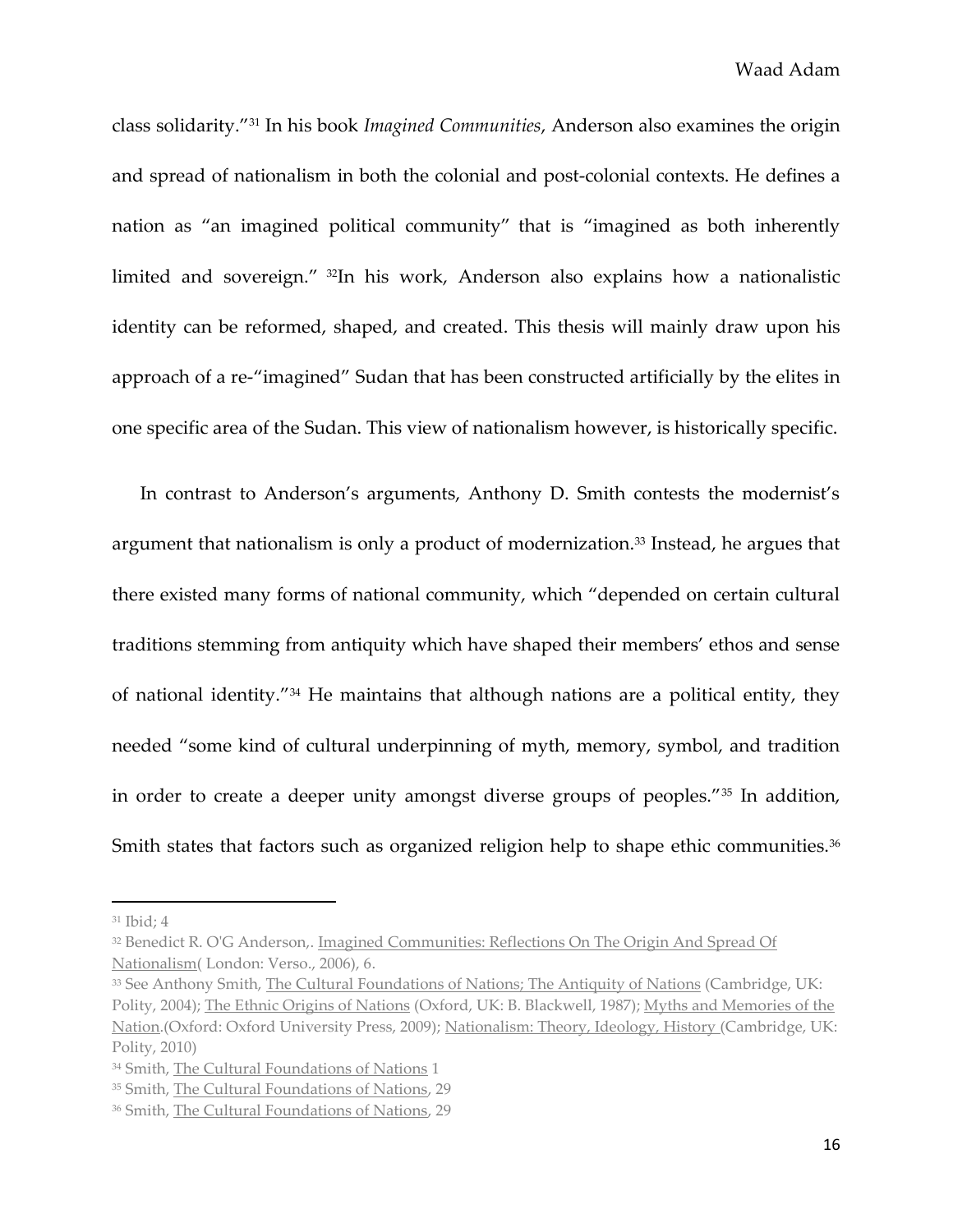Thus, according to Smith's arguments, scholars must examine the vital role ethnicity and religion played in the creation of national identities. Indeed, for the purposes of this thesis, Smith's definition of nationalism allows for an analysis of the roots of Sudanese proto-national identity in the North-Central region of the Sudan.

This thesis relies on the Encyclopedia of Nationalism to define "proto-national identity" as an identity based "in religion, ethnicity, language, and the consciousness of belonging or having belonged to a lasting political entity."<sup>37</sup> Proto-nationalist identity provided a "supralocal form of popular identification" that created the foundations which enabled for the mobilization by states and national movements.<sup>38</sup> Modernist scholars of nationalism generally do not take into account the role that proto-national identity played in the creation of modern nation. In addition, although there has been research conducted on the creation of nation-states *in Europe* prior to "modernity," little research has been done on the factors that led to the creation of nation-states in other parts of the world. Indeed, the scholarly literature on nationalism has often been Eurocentric and has undermined the role which indigenous cultures played in re- "imagining" their nations both before and after colonialism. Anderson, for example, argues that European colonialism helped local populations to "imagine" their nations as they reacted to colonialism. In other words, it was only European colonial governments

<sup>&</sup>lt;sup>37</sup> "V. Historians and Nationalism." In Encyclopedia of Nationalism: Fundamental Themes.

<sup>38</sup> Ibid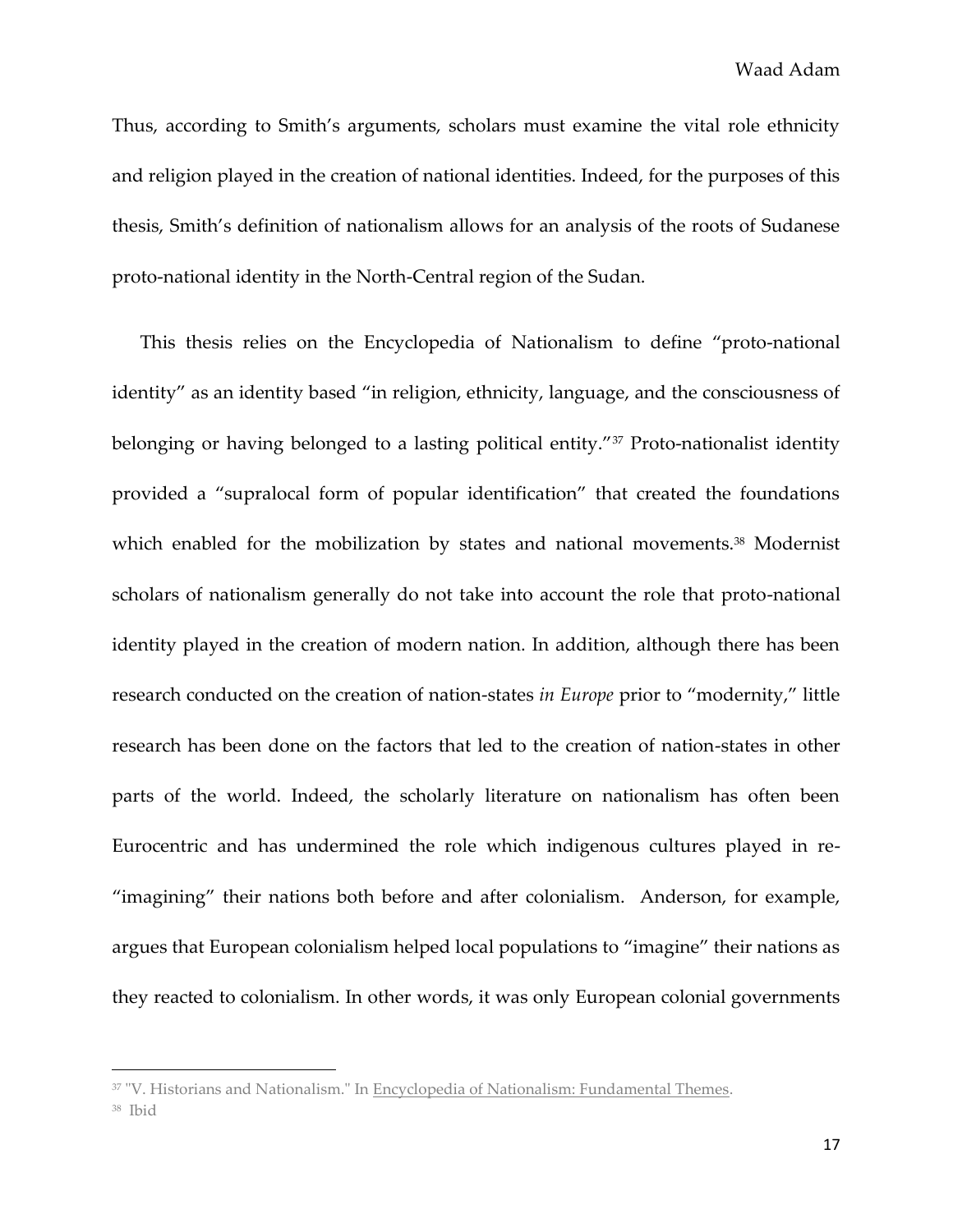that provided colonized peoples with the modern political tools to "imagine" their nations.

Partha Chaterjee contests this notion that nationalist thought was a European import into territories under colonial rule.<sup>39</sup> He argues instead that the colonized world forged their own tools to "imagine" their nations during the process of colonization. According to Chaterjee, nationalism should not only be taken as a political movement.<sup>40</sup> Rather it was the existing social reforms and institutions in a region that help create this national imagination. Thus, 'imagining' a community was not simply something that was European or modernist, indigenous actors also played a central, if not dominant, role in imagining their own nation. He further argues that there were two realms of discourse that existed during the colonial period; the public and the private. The public was dominated by the colonizers' (or Europeans') discourse on nationalism. On this point, Chaterjee agrees with Anderson's argument that "print-capitalism" enabled the emergence of modern nationalist movements in the colonial world. However, he highlights an important factor that Anderson undermines, which is the private discourse that was guarded by the colonized. In Chaterjee's case, it was the Indian bourgeoisie, the Bhadralok, where the indigenous contribution to imagining the nation took place.

<sup>39</sup> Partha Chatterjee, "Whose Imagined Community? (1991)," in Empire and Nation: Selected Essays (New York: Columbia UP, 2010) 25

<sup>40</sup> Ibid; 26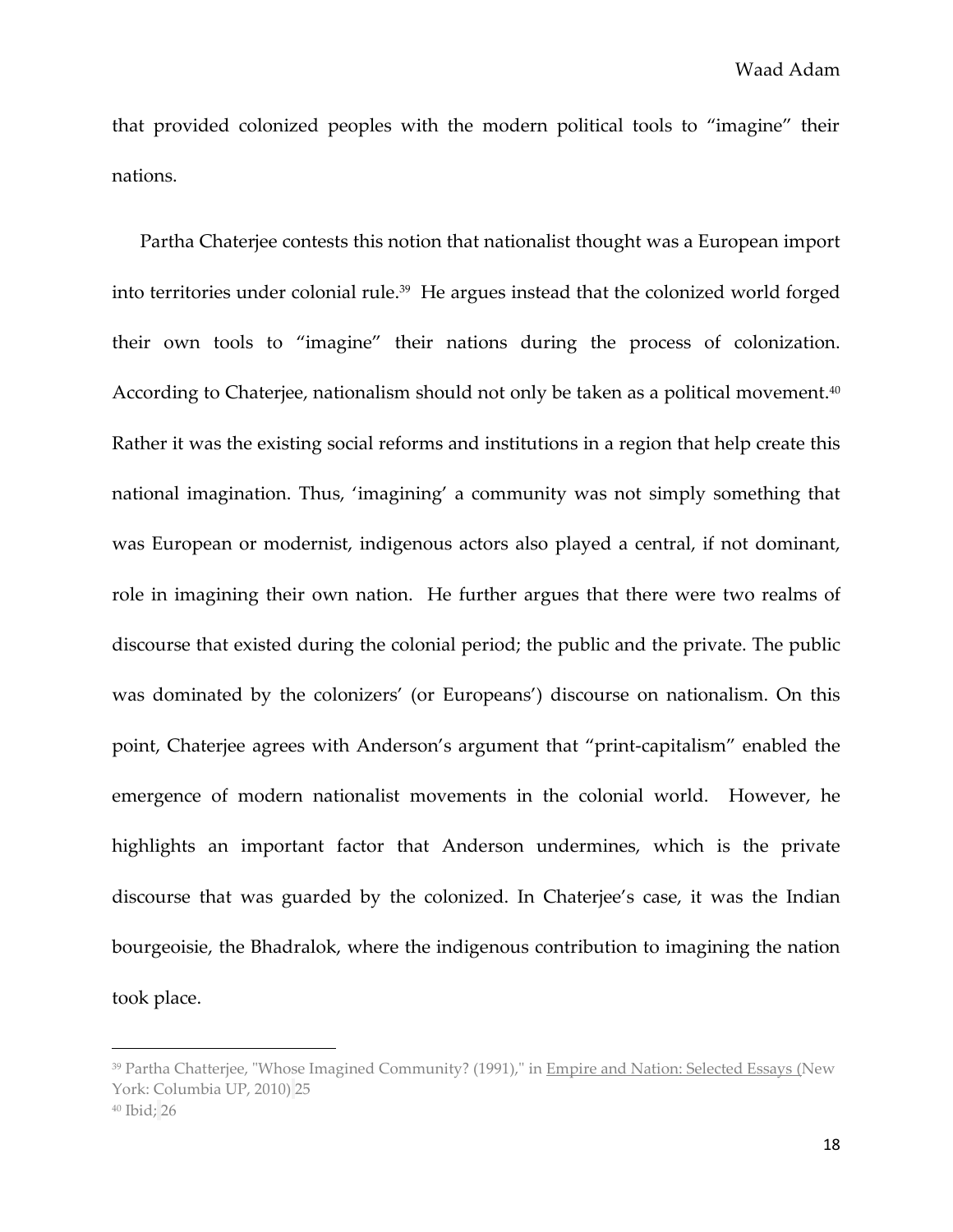Charterjee, however, disagrees with Smith' argument of proto-nationalism; he does not believe that private discourse had always existed. Smith's idea of proto-nationalism and the existence of nations before the modern era helps us understand the context in which modern nations have emerged. This thesis combines Chaterjee's argument about the role public verses private discourse played in shaping national identity under colonial rule with Smith's argument the pre-modern existence of proto-national identity in shaping modern national identity as the theoretical framework for its argument. Using both Chaterjee's and Smith's views on nationalism argues that the proto-national identity that was solidified in the North-Central Sudan during the reign of the Funj Sultanate was the stepping stone upon which modern Sudanese national identity emerged.

#### Methodology

l

The period between the sixteenth and seventeenth century in the Sudan lacks a strong primary source base with which historians can piece together its history.<sup>41</sup> The two literary source documents available to us from that time are the *Tabaqat wad Dayfulla* by Muhammad Ibn Dayfulla, and *The Funj Chronicle*. *The Funj Chronicle* was written by Shaykh Ahmad ibn al-Hajj Abu 'Ali in 1820, who is better known as Katib al-Shuna meaning "the clerk of the government gain-store" which was the name of the

<sup>41</sup> P.M. Holt and M. W. Daly, A History Of The Sudan: From The Coming Of Islam To The Present Day (Harlow, England: Longman/Pearson., 2011), 21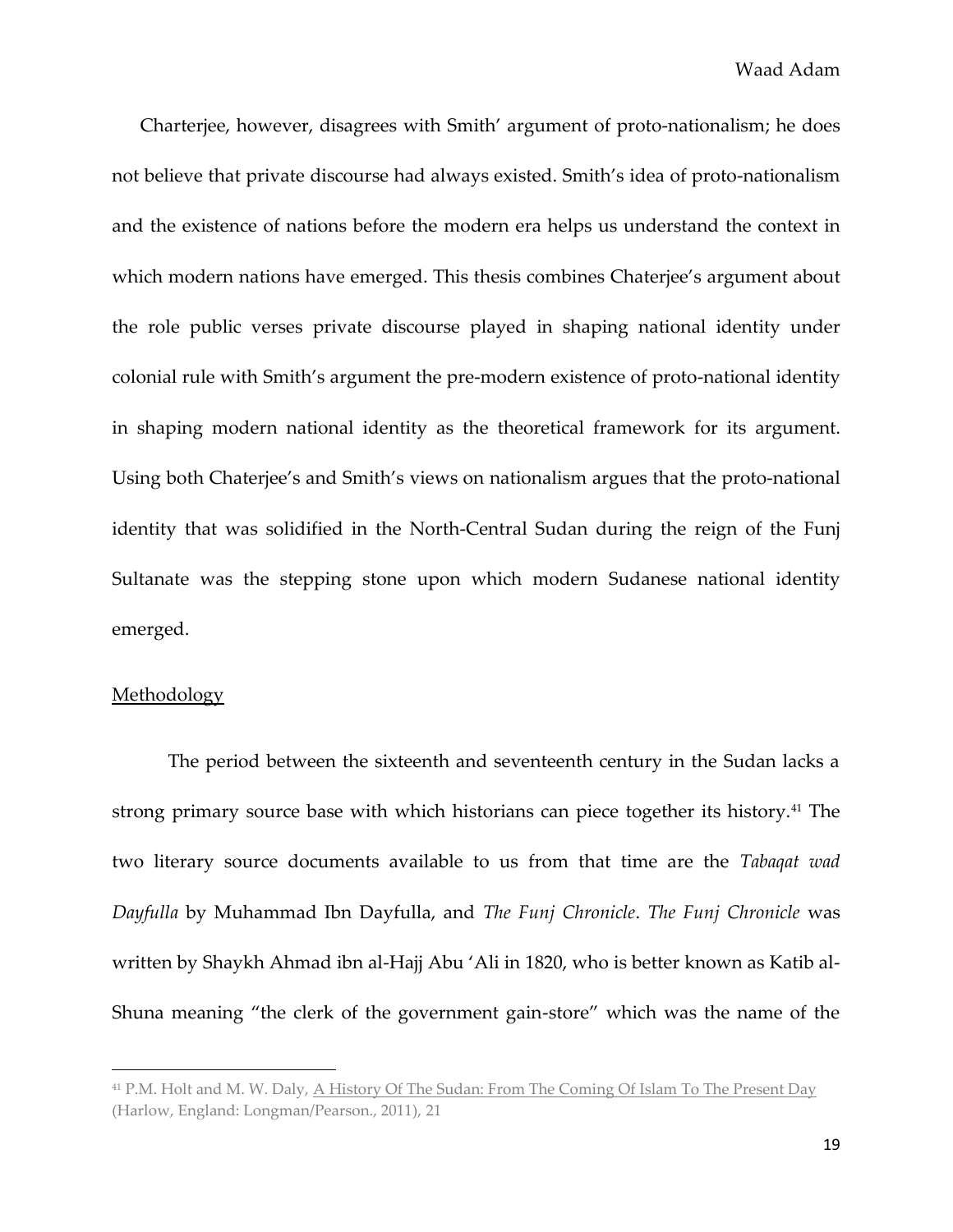position he held during the Turco-Egyptian conquest of the Sudan.<sup>4243</sup> The *Funj Chronicle* is a detailed source of events of the last century of the Funj State before its demise. Both literary texts are valuable historical documents. However, the *Tabaqat wad Dayfulla* is the only historical text of the time that tells the history of the Funj.<sup>44</sup> The Sudanese Historian, Yusuf Hasan Fadl, described it as "a mine of information on social, cultural, and religious matters in the Funj Kingdom."<sup>45</sup>

The main aim of the author of the *Tabaqat* was to depict the history of the Funj Sultanate, and to provide a biography of its most influential holy men. In the opening chapter of the *Tabaqat*, the author clearly states his purpose for writing it:

> *[A] number of brothers, may Allah shower on us and them the clouds of His kindness, and make, by the sanctity of the 'Sayyid' of the sons of 'Adnan' [Muhammad, our abode and theirs in this highest of heavenly paradises, asked me to write a history of the Sudan [Funj Kingdom], and a biography of its eminent saints."<sup>46</sup>*

Thus, as exemplified by in the above quote, Dayfulla wanted to preserve the legacy of

the Funj Sultanate by writing its history.

<sup>42</sup> Ibid

<sup>&</sup>lt;sup>43</sup> P. M. Holt, The Sudan of the three Niles: the Funj chronicle, 910-1288/1504-1871 (Leiden: Brill, 1999), viii; Holt and Daly, A History of the Sudan, 21

 $^{44}$  Bushra Jabir Hamad, "Wad Dayf Allah as a Historian: An Analytical, Literary and Linguistic Study of Kita B At-TabaqaT," (Ph.D. diss., University of Texas, 1992) page

<sup>45</sup>Yusuf Fadl Hasan. *The Arabs and the Sudan: from the Seventh to the Early Sixteenth Century*(Edinburgh: Edinburgh U.P., 1967), 213

<sup>&</sup>lt;sup>46</sup> Muhammad an-Nur Ibn Dayfulla Kitab at- Tabaqat fi husus al-auliya' wa-'s-salihin wa-'l-ʻulama' wa-'ssu'ara fi 's-Sudan<sup>,</sup> Edited by and Yusuf Fadl Hasan (Khartoum: University of Khartoum, 1974), 43 as translated in Hamad, "Wad Dayf Allah as a Historian,"246. For the Most part, I will be borrowing his translation of the tabaqat unless I state otherwise.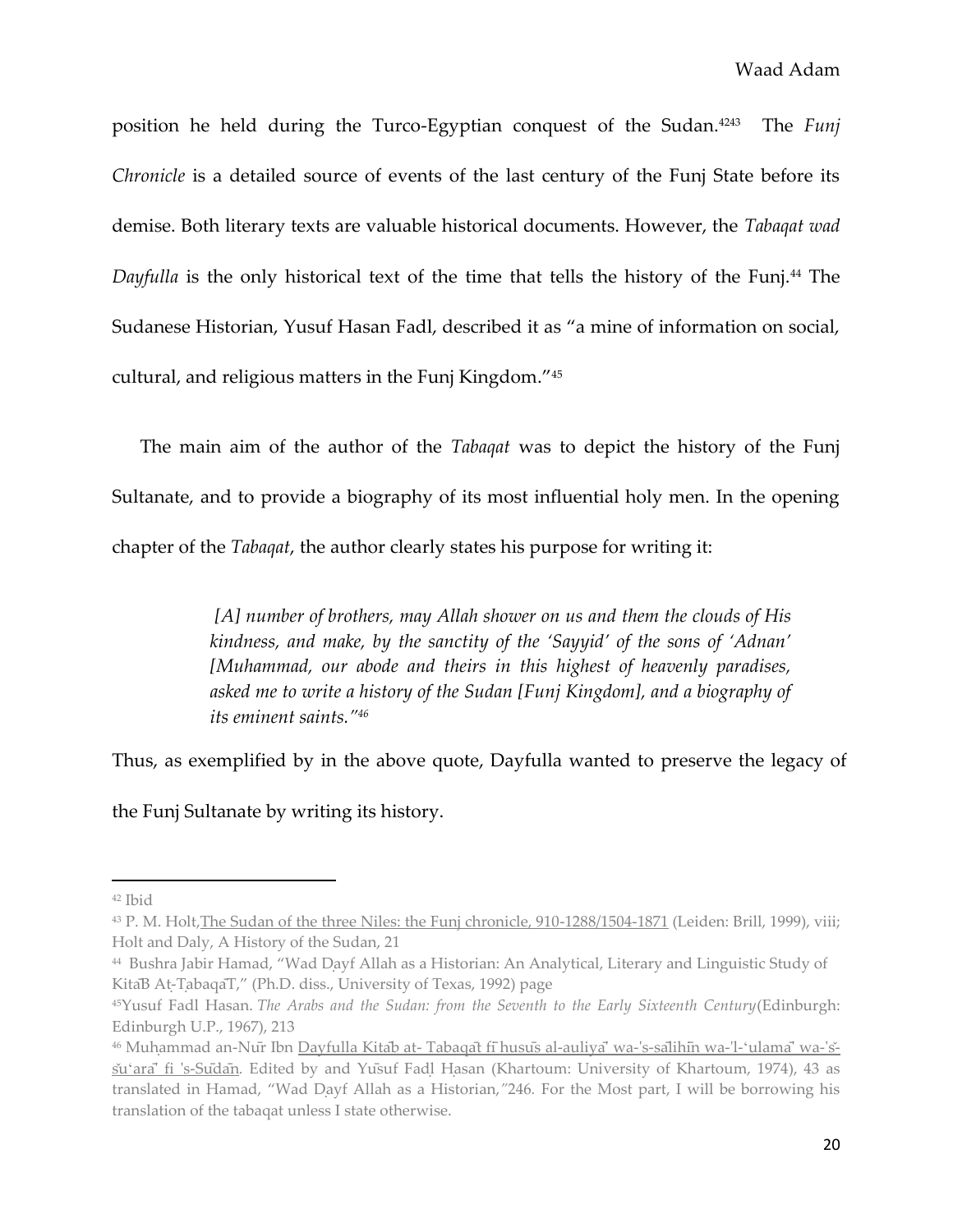Although this was undoubtedly not the author's primary intention, the *Tabaqat* nevertheless offers a valuable historical document of the era and provides us with a lens to understand North-Central Sudanese society. It provides us with insight into the thoughts, values and beliefs of the people of the North-Central Sudan and the role religion, "Arabness" and genealogy played in shaping their identity. Furthermore, although the *Tabaqat* looks at the Sudanese elite at the time, it gives us a vision into the other realities of everyday Sudanese practices. In the biographical notices, the author sheds light into how the people of the North-Central Sudan lived and thought. Through reading the biographies of important Islamic holy men, we come to understand how aspects such as religion, language, and Arab lineage (*nasab*) play an important role in shaping the identities of the people in the community, and how this common identity enabled the creation of a proto-national identity in the North-Central Sudan.

Of course, there are obvious limitations in analyzing only one historical text in order to understand the nature of the proto-national identity of the Sudanese living in the Northern Valley. The *Tabaqat* represents the views of elites, and not the views of the whole population who resided in the Nile valley. It is not representative of people who might have disagreed with the views of the elite. Despite this fact, the *Tabaqat* remains a valuable historical text. It sheds light into how religion, language and genealogy shaped one particular Arab-Islamic community during the reign of the Funj Sultanate. It is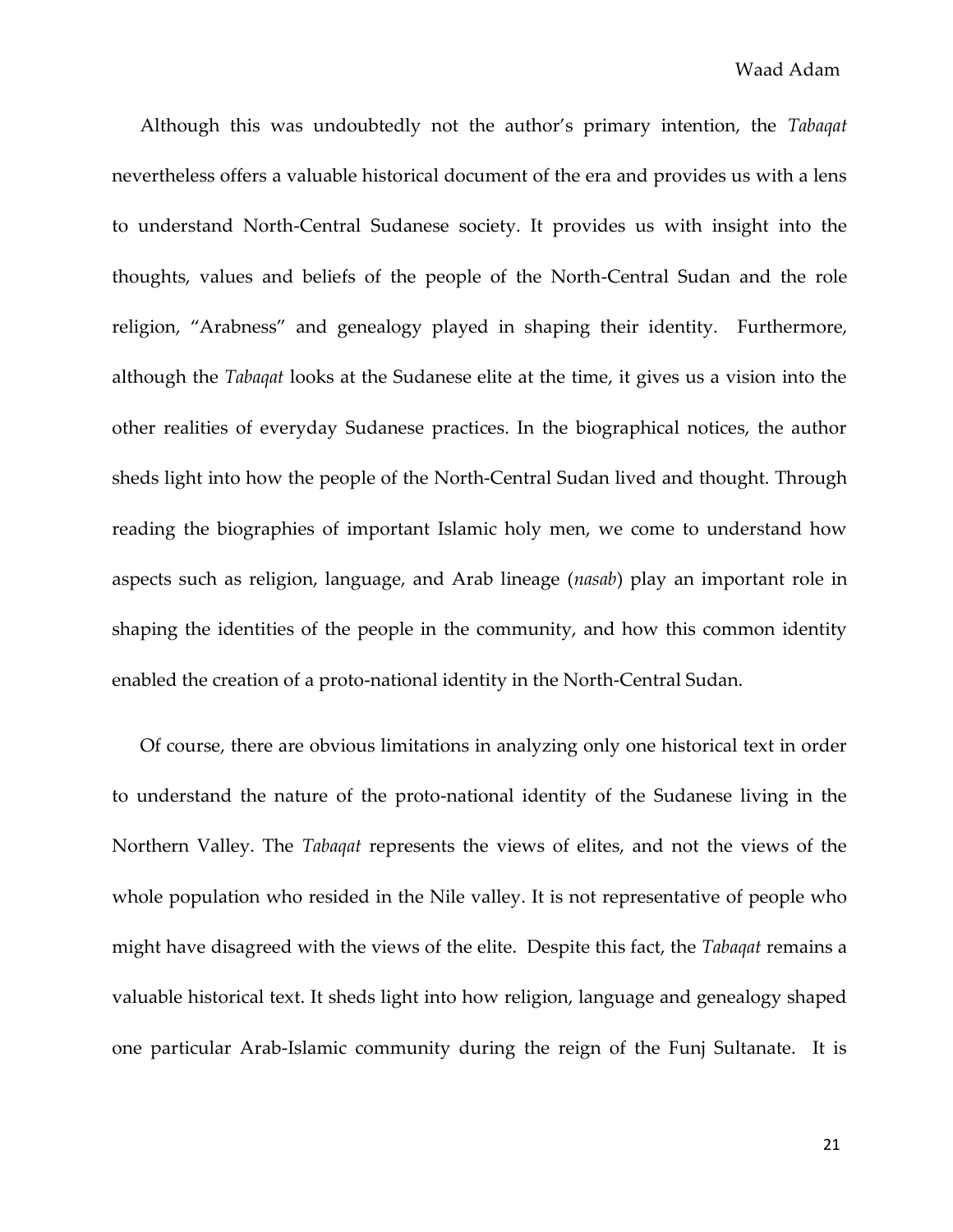Waad Adam

important for scholars of Sudanese nationalism to take into account medieval texts to further understand the roots of North-Central Sudan's national identity.

In order to analyze the aspects of the proto-national identity in the Sudan through the *Tabaqat*, this research paper is divided into three thematic chapters. Chapter one analyzes the genealogical nature of the *Tabaqat*. It argues that claims to an Arab genealogy shaped the identity of the people who resided in the North-Central Sudan. In addition, it demonstrates that claims to an Arab genealogy were not only at an individual or familial level, but also at a tribal level. . The second chapter examines the process of Arabization in the Sudan by conducting a linguistic analysis of the *Tabaqat*. It argues that not only was Arabic spoken commonly in the Sudan, but also that the Arabic language synchronized with the local languages to create a distinct Sudanese dialect that spoken by the populations in the Nile Valley. The third and last chapter analyzes the religious element in the *Tabaqat*. It argues that the Islamic religion spread more rapidly in the North-Central Sudan during the reign of the Funj due to the individual work of Sufi holy men. These holy men made religion an important part of the North-Central Sudanese society. Thus, through spreading the teachings of the Islamic religion in the region, they played a huge role in the construction of Sudan's proto-national identity that was Arab and Islamic.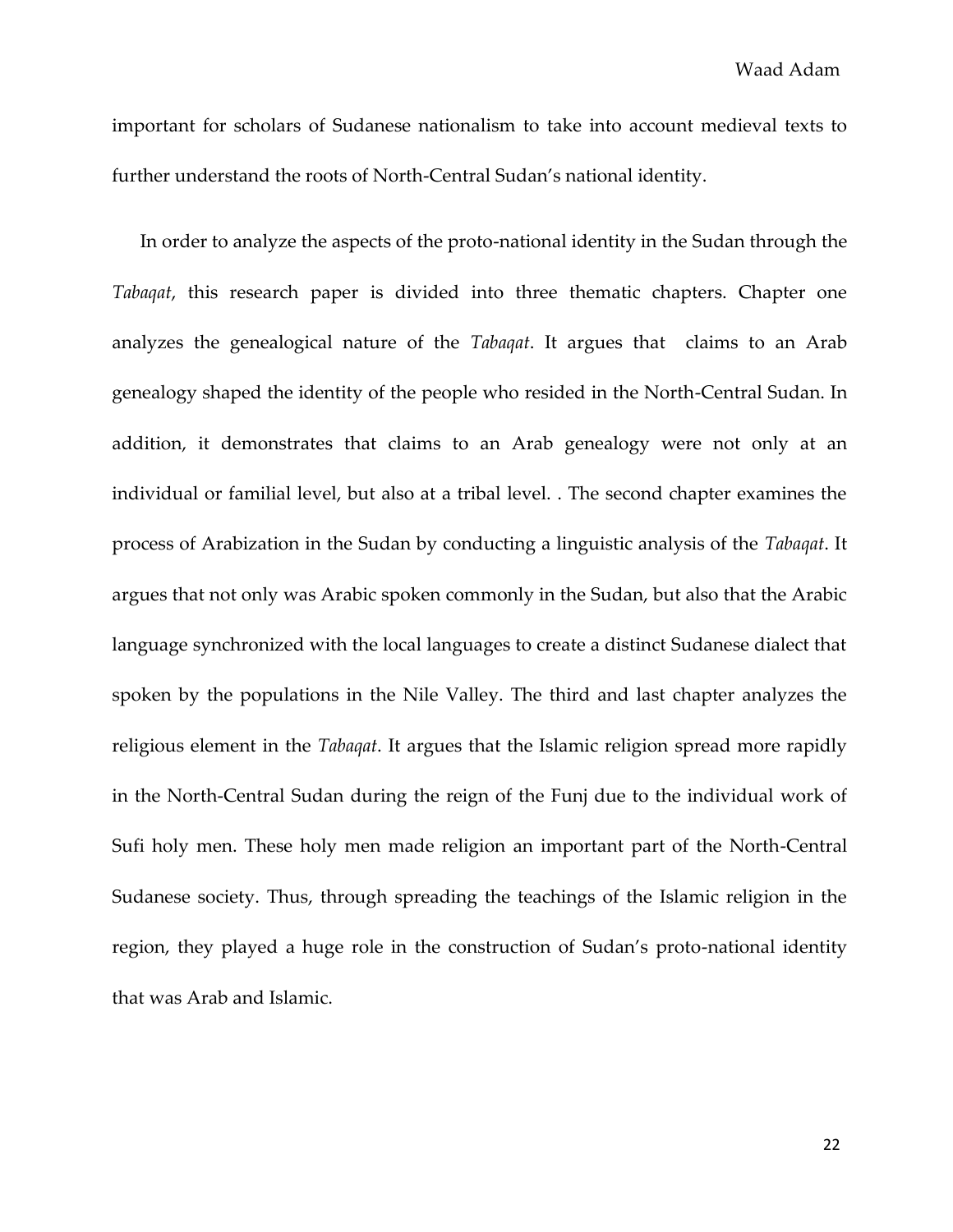Scholars of nationalism have argued that religion can often play a central role in shaping national identity.<sup>47</sup> While recent scholarship has argued that in the last few decades, Sudanese political leaders have used the Islamic religion to gain political control of the country, the Islamic religion has always played a huge role in Sudanese society. As this chapter will argue, in the North-Central Sudan, religion began shaping Sudanese proto-national identity dating back to a much earlier time period. Although Islam had spread throughout the North-Central Sudan by the thirteenth century, it was only under the Funj Sultanate that the Islamic religion became the official religion of the state. The spread of Islam was also facilitated by Funj rulers, who actively encouraged religious scholars to establish schools all over their territory. This chapter will examine the role religion played in the creation of a proto-national identity in the Funj. It will also look role of the holymen in shaping the Sudanese identity and society through an analysis of the *Tabaqat*.

#### Religion and Nationalism

 $\overline{\phantom{a}}$ 

The importance of religion in driving nationalism and national identity is highlighted by Anthony D. Smith in the *Cultural Foundations of Nations: Hierarchy, Covenant, and Republic*. He argues that that a nation is a "felt community;" a form of

<sup>47</sup> Smith, The Cultural Foundations of Nations; G. Hossein Razi, "Legitimacy, Religion, and Nationalism in the Middle East," The American Political Science Review, 84 (1) (1990).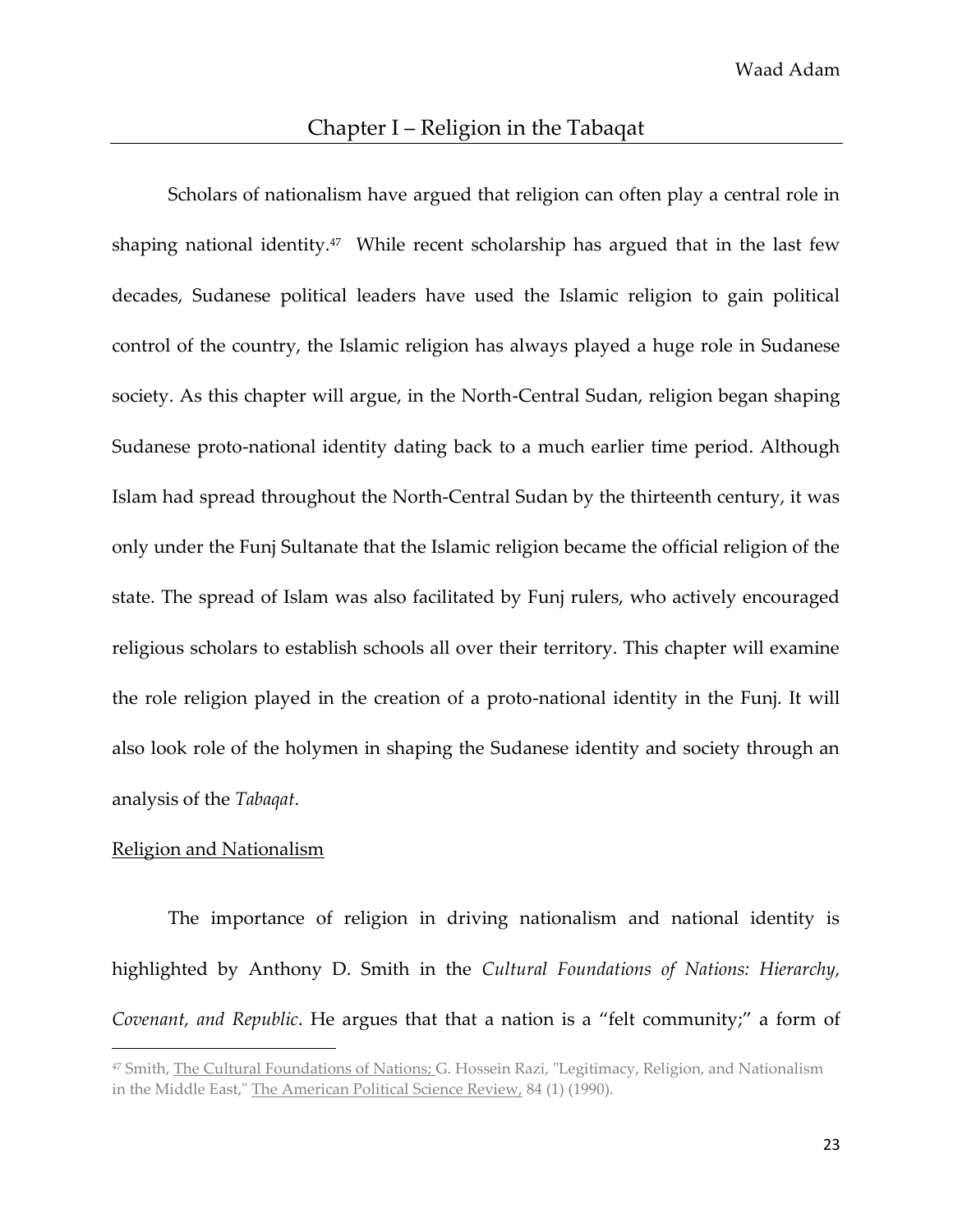human community that is characterized by a cultural and/or political identity.<sup>48</sup> A central part of this community extends to religious figures and religious beliefs. Smith stresses the impact of organized religion in the formation of national identity. He argues that the activities conducted by religious figures, such as the performance of rituals and the organization of religious practices, strongly contributed to the formation of communal identity.<sup>49</sup> Thus, religion became an important aspect shaping not only individual identity, but the identity of the community as a whole. Organized religion also played a role in shaping and creating the myths and the sacred rituals that bind the community together. As Smith argues, religion, unlike ethnicity and class, often created one of the largest bonds between a group of people.<sup>50</sup>

Under the Funj Sultanate, the state increasingly worked with Islamic holy men to spread Islam and Arabic throughout the country. With the support of the rulers, Islamic holy men became the architects of the establishment of an Arab-Islamic community and succeeded in creating a unified, although not uniform, community.<sup>51</sup> These holy men were able able to spread their religious influence and unify the North-Central Sudan was possible only because through the endorsement of Funj rulers.<sup>52</sup> Indeed, this

<sup>48</sup> Smith, The Cultural Foundations of Nations, 23

<sup>49</sup> Ibid; 29

<sup>50</sup> Razi, "Legitimacy, Religion, and Nationalism in the Middle East," The American Political Science Review,75.

<sup>51</sup> Mchugh, Holymen of the Blue Nile, 97

<sup>52</sup> Ali Salih Karrar, The Sufi Brotherhoods in the Sudan (Evanston, Ill: Northwestern University Press, 1992), 16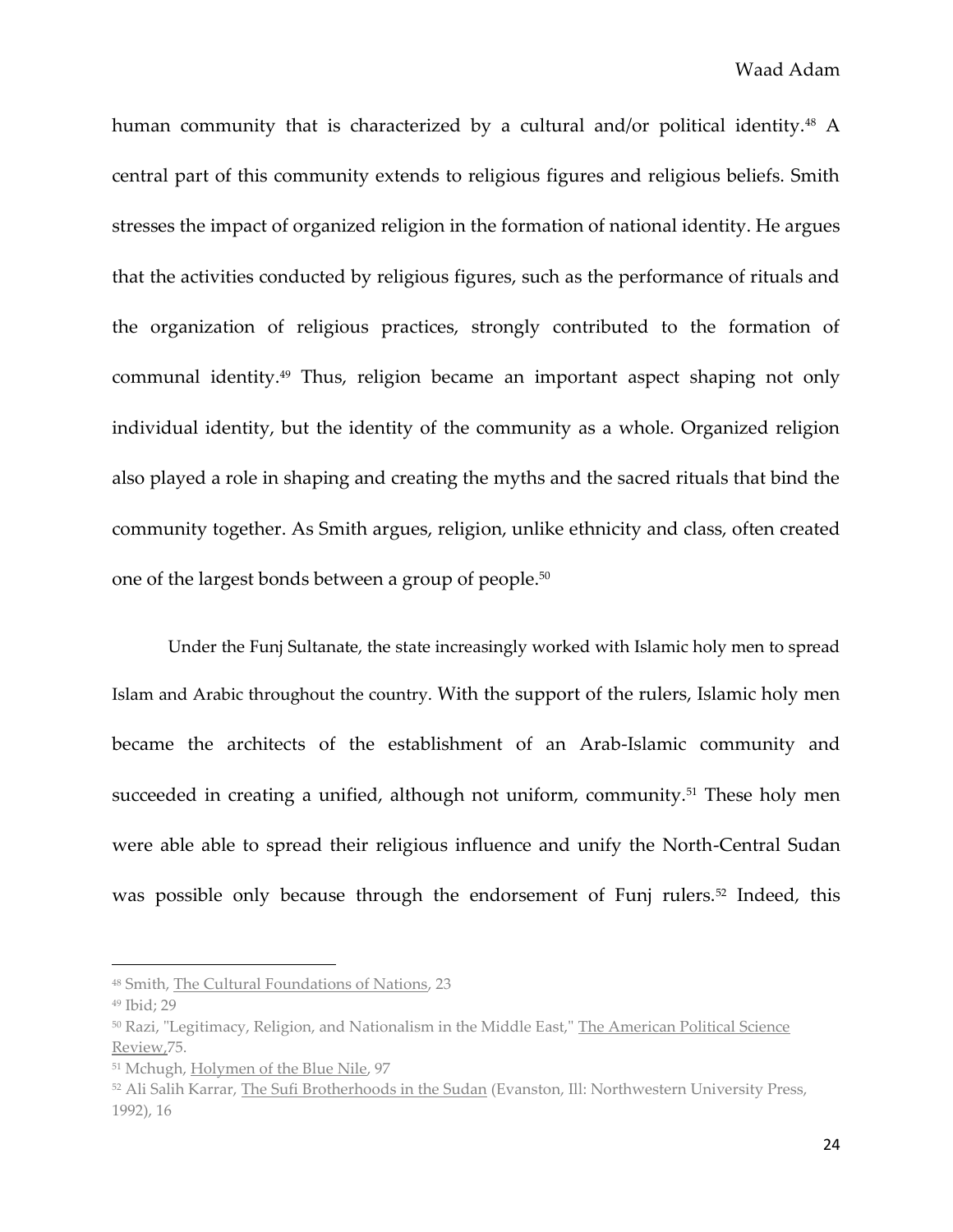process was facilitated by the gradual religious and political consolidation of Islamic scholars themselves, a historical transformation evident in the *Tabaqat* itself. As Neil McHugh notes:

> The material in the *Tabaqat* reveals a striking transformation of the Muslim holymen in the Gezira from a scattering of individuals, distinctly autonomous and varying a great deal in social stature and lifestyle, into what may be called a community – not uniform or unified in leadership to be sure, yet increasingly consistent in apprehending common organizing principles deemed Islamic and applying them to a reconstruction of society at the grass roots.<sup>53</sup>

This process was further facilitated by the Funj rulers' support for the building and funding of *khalwas* (the place where the holy man resided and mentored his disciples) throughout the North Central Sudan.<sup>54</sup> Through these *khalwas*, the North-Central Sudanese learned to value Islamic teachings and the Arabic language.<sup>55</sup> The Islamic holy men thus became responsible for the transformation of North-Central Sudanese society from a Christian Nubian society to a society that had an Arab and Muslim identity.<sup>56</sup>

<sup>53</sup> McHugh, Holy men of the Blue Nile, 99

<sup>54</sup> Ibid; 85

<sup>55</sup> Ibid; 85

<sup>&</sup>lt;sup>56</sup> Spencer J. Trimingham, The Influence of Islam upon Africa (London: Longman, 1980), 24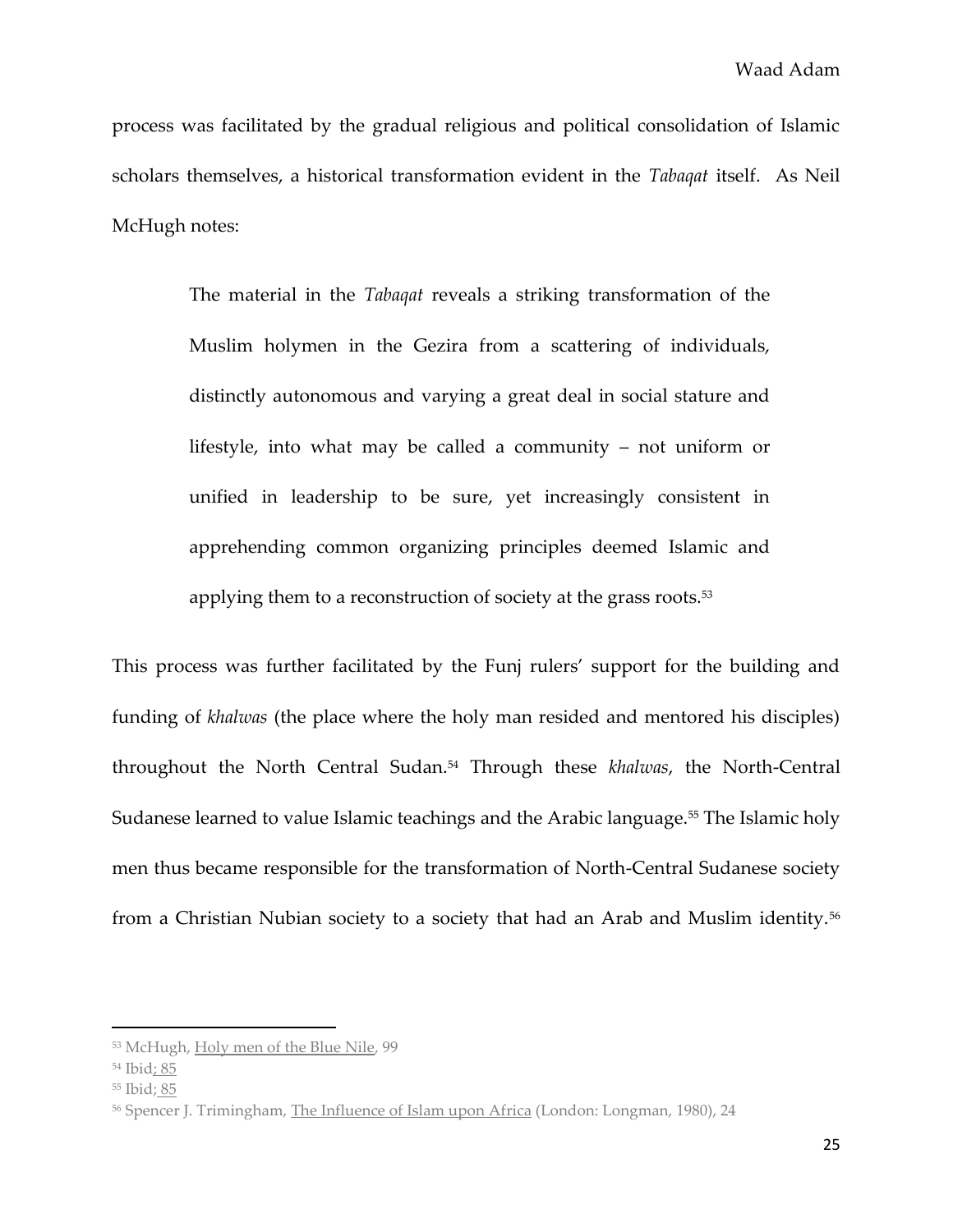Over time, the North-Central Sudanese came to see being a Muslim as something prestigious that elevated their status in society.<sup>57</sup>

#### History of Islam in the Sudan

The policies of the Funj Sultanate led directly to the spread of "orthodox" Islam throughout the North-Central Sudan because of its direct support for Islamic religious scholars.<sup>58</sup> The Islamic religion came into contact with the Sudan when the Arab Muslims settled in the North African region the in 641 CE.<sup>59</sup> At that time, the Christian Nubian Kingdoms were still strong, and were able to act as a buffer to stop the spread of Islam to the Sudan.<sup>60</sup> With the fall of the last Nubian Kingdom and the rise of the Funj Islamic sultanate, Arabs were able to spread Islam in the North-Central region of the Sudan with no deterrents.<sup>61</sup> While Amara I Dungas converted to Islam, the process of Islamizing the Sudan was primarily the work of the holy men.<sup>62</sup> The Funj Kingdom encouraged and welcomed ulama's and Sufi teachers to their territory.<sup>63</sup> As a result, that there was an influx of holymen, who often adhered of Sufi orders, who came from Egypt, Yemen, Hijaz and Morocco.<sup>64</sup> For this reason, during the Funj era, Islamic

<sup>57</sup> McHugh, Holymen of the Blue Nile,

<sup>58</sup> Karrar, The Sufi Brotherhoods in the Sudan, 15

<sup>59</sup> Yusuf Hasan Fadl, The Arabs and the Sudan, 17

<sup>&</sup>lt;sup>60</sup> Hamad, "Wad Dayf Allah as a Historian," 12

<sup>61</sup> Spencer J. Trimingham, The Influence of Islam upon Africa. (London: Longman, 1980),

<sup>62</sup> Caroline Fluehr- Lobban, Islamic societies in Practice,(Gainsville, University Press Florida, 2004),, 147

<sup>63</sup> Karrar, The Sufi Brotherhoods in the Sudan, 15

<sup>64</sup> Karrar, The Sufi Brotherhoods in the Sudan, 14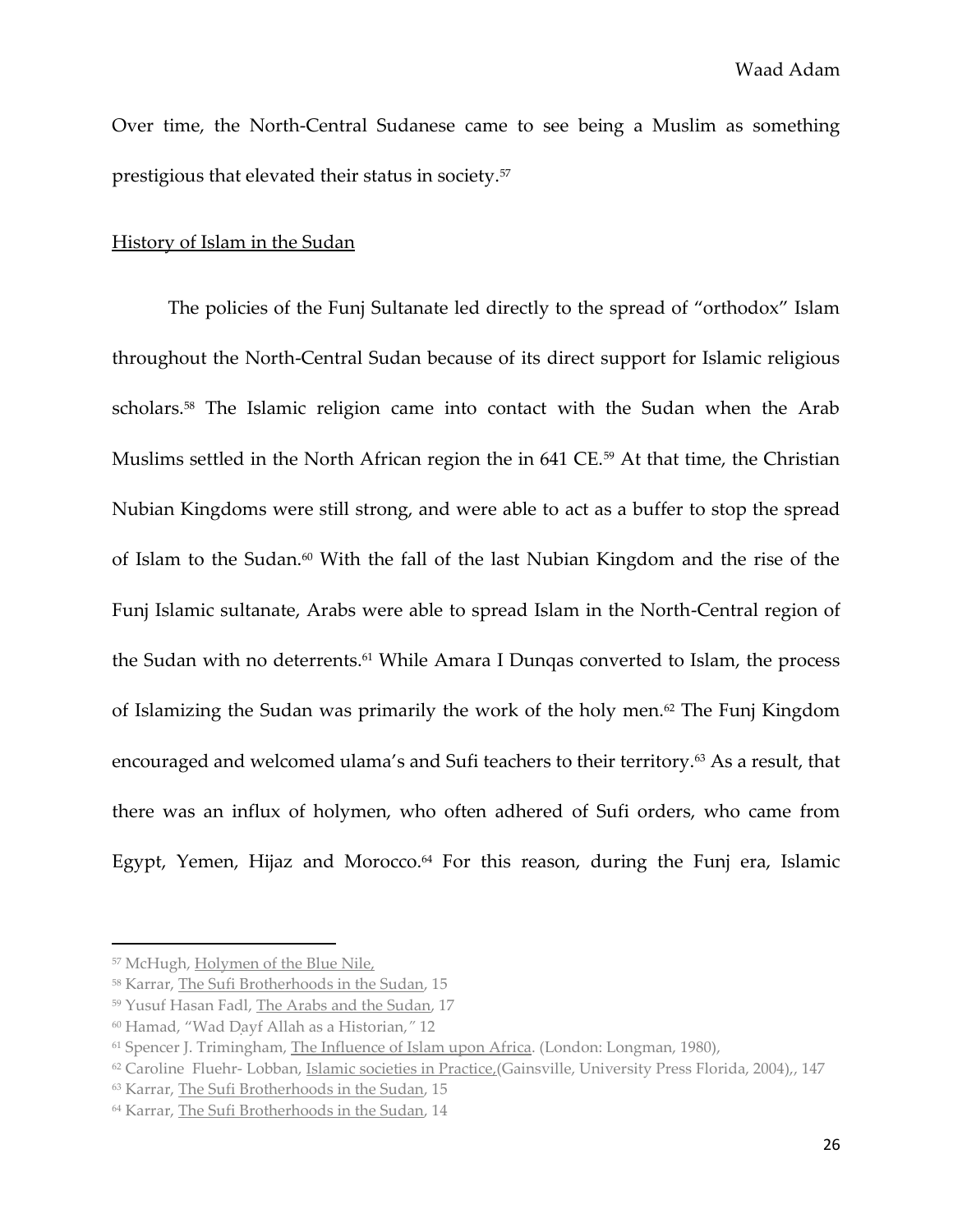teaching and the practice of Islam in the Sudan flourished. The building of mosques and Islamic learning centers proliferated throughout the region.<sup>65</sup>

There were two types of Islamic Scholars during the time of the Funj. The first were the jurists or *fuqaha* (singular, *faqih*) and the Sufi or *fuqara* (singular, *faqir*).66The first group, the jurists, taught the Quran, *figh*, and Arabic grammar. Thus, they created Islamic learning centers in an illiterate society.<sup> $\sigma$ </sup> These Islamic figures played a huge role in the Sudanese society, and made the role of Islam more prominent in the Sudan.<sup>68</sup> The second types of scholars, Sufis, were even more popular. The majority of Muslim converts were:

> [A]ttracted by the activities of the second group, the Sufi missionaries, who introduced Sufi *tariqas* or religious orders. Their technique is fairly simple. After a disciple is initiated into a religious order, for instance the *Qadiriyya*, he is expected to follow a strict pattern of moral behavior and worship. The degree of a Sufi's success largely depends on his religious devotion, piousness and his mystical powers as a holy man in healing the sick, protecting the poor and helping the weak. $69$

The success that the Sufis achieved in the Sudan incited the jurists to "combine teachings of Jurisprudence with Sufism to enhance their status."<sup>70</sup> The combination of these two traditions was recognized by the people who resided in the North-Central

- <sup>67</sup> Ibid
- <sup>68</sup> Ibid
- <sup>69</sup> Ibid
- <sup>70</sup> Ibid

<sup>&</sup>lt;sup>65</sup> Hamad, "Wad Dayf Allah as a Historian," 12

<sup>66</sup> Ibid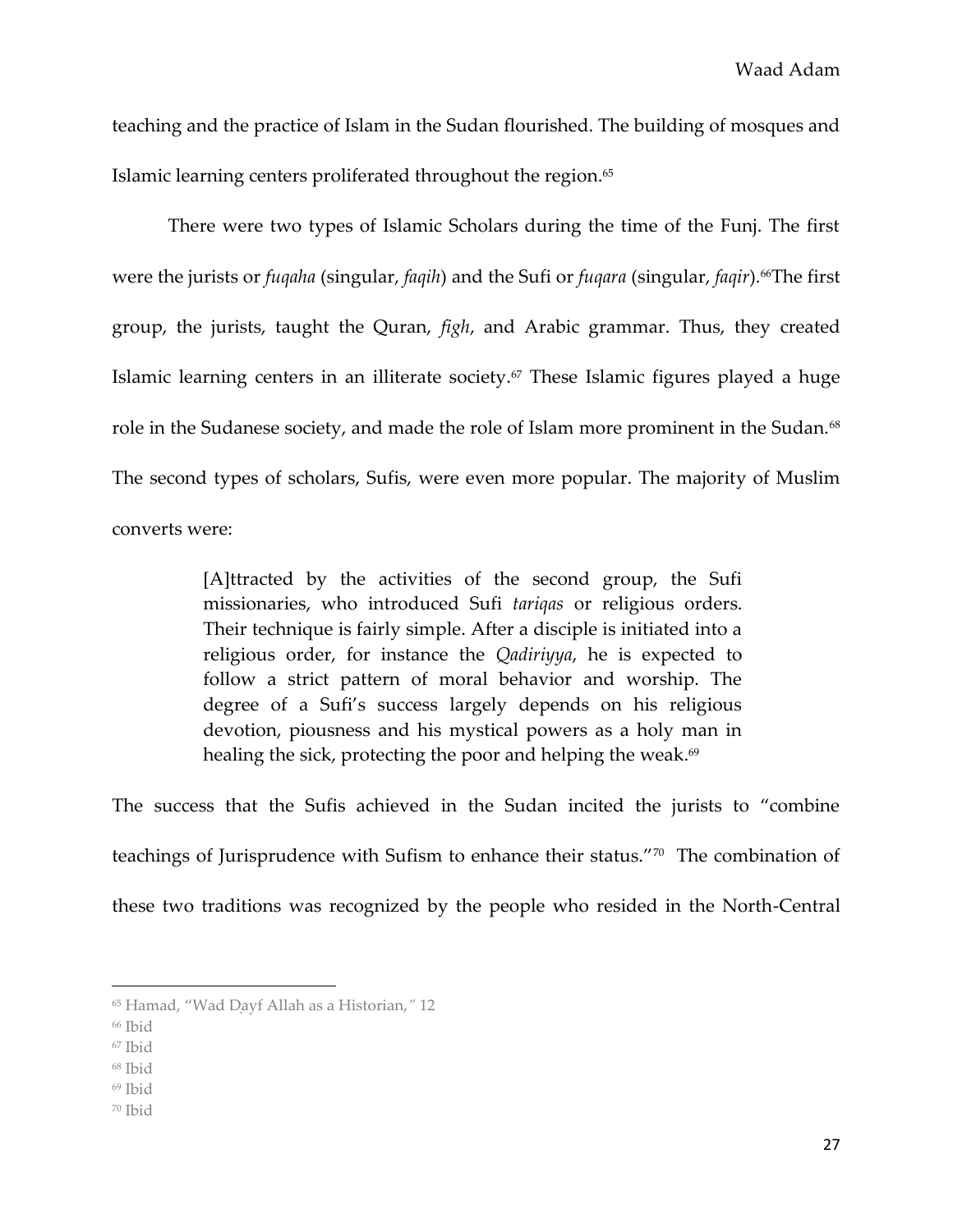Sudan. This recognition was presented by the role of the faki (a colloquial version of faqih).

The Sufi holy men were the architects of the Arab-Islamic community that was created in the North-Central Sudan, and they were the agents who allowed for the establishment of a proto-national identity that region. Many scholars of the history of North-Central Sudan argue that the activities of Sufi mentors, which were empowered and encouraged by the protection of the Funj rulers, "provided the agency and framework for the emergence of an Islamic society".<sup>71</sup> Indeed, the most prominent feature of the religious culture in the North-Central Sudan was "a tradition of mysticism personalized link between the ubiquitous holy man and his followers and institutionalized in Sufi doctrine and organization."<sup>72</sup> Sufi holy men taught the Quran and literacy in Arabic to the Sudanese people, and were responsible for the spread of Sufism and the Maliki *madhhab* in the North-Central Sudan.<sup>73</sup> Examples of these Sufi traditions included the *Qadiriyya*, *Shadhiliyya*, and *Sammaniyya*. <sup>74</sup> These Sufi *tariqas, still* present in the Sudan today, expressed the Islamic faith in an informal, idiosyncratic and localized manner.

<sup>71</sup> McHugh, Holy men of the Blue Nile, 11

<sup>72</sup> Ibid; 10

<sup>73</sup> Ibid;, 11

<sup>74</sup> Karrar, The Sufi Brotherhoods in the Sudan, 20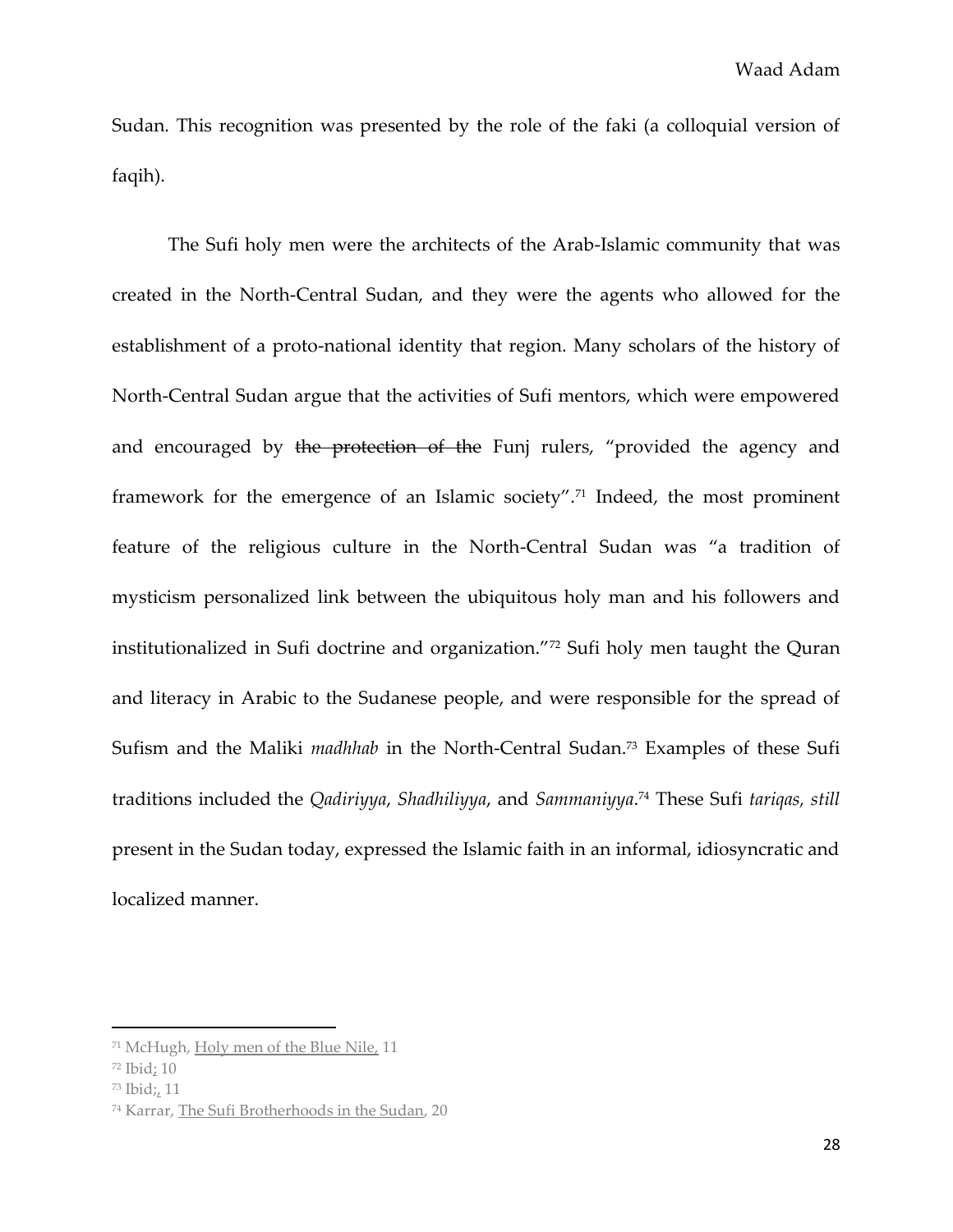The increase in the number of the religious figures and their important contributions to the practice of Islam and its spread throughout North-Central Sudan is discussed in the introduction of the *Tabaqat*:

> *When the Funj came to power in about 1504, there flourished in these lands neither schools of learning nor of the quran; it is said that a man might divorce his wife and she be married by another the same day without any period of probation ['idda], until shaykh Mahmud al-'Araku came from Egypt and taught the people to observe the laws of 'idda. He lived in the White Nile area where he built a qasr [lit. palace' stronghold] known now as Mahmud's qasr.*  In the second half of the tenth century [sixteenth CE.] century A.H. Sultan *Amara Abu Sikaykin [965/1157 – 976/1598-9] appointed shaykh Ajib al-Manjiluk. Early in his rule, shaykh Ibrahim al-Bulad came from Egypt to the Shayqiyya region where he taight Khalil [i.e. the Mukhtasar of Khalil b. Ishaq] and the Risala [the Risala of Ibn Abi Zayd al-Qayrawani], from where knowledge of figh [jurisprudence] spread in Gezira. Them after a short time, shaykh Taj al-Din al-Bahari came from Baghdad and introduced the path of Sufis [i.e. Qadiriyya] into the Funj country.<sup>75</sup>*

Funj rulers attracted important religious scholars who were able to fill the spiritual vacuum left by the disappearance of Christianity in the North-Central Sudan. The two most influential Sufi *tariqa* lines in the Islamic world, the *Qadiriyya* and *Shadhiliyya*, were both present in the Nilotic Sudan before 1750.<sup>76</sup> The *Shadhiliyya* may have possibly been introduced in the Sudan by Shadif Hamad Abu Danana, a student of a Moroccan *Shadhili tariqa* Abu Abd Allah Muhammad b. Sulayman al-Jazuli in the early eighteenth. <sup>77</sup> The *Qadiriyya* was probably introduced in the Sudan in the second

<sup>&</sup>lt;sup>75</sup> Ibn Dayfullah, , Kitab at-Tabagat, 41as translated in Karrar, The Sufi Brotherhoods in the Sudan, 16

<sup>76</sup> McHugh, Holy men of the Blue Nile 70

<sup>77</sup> Ibid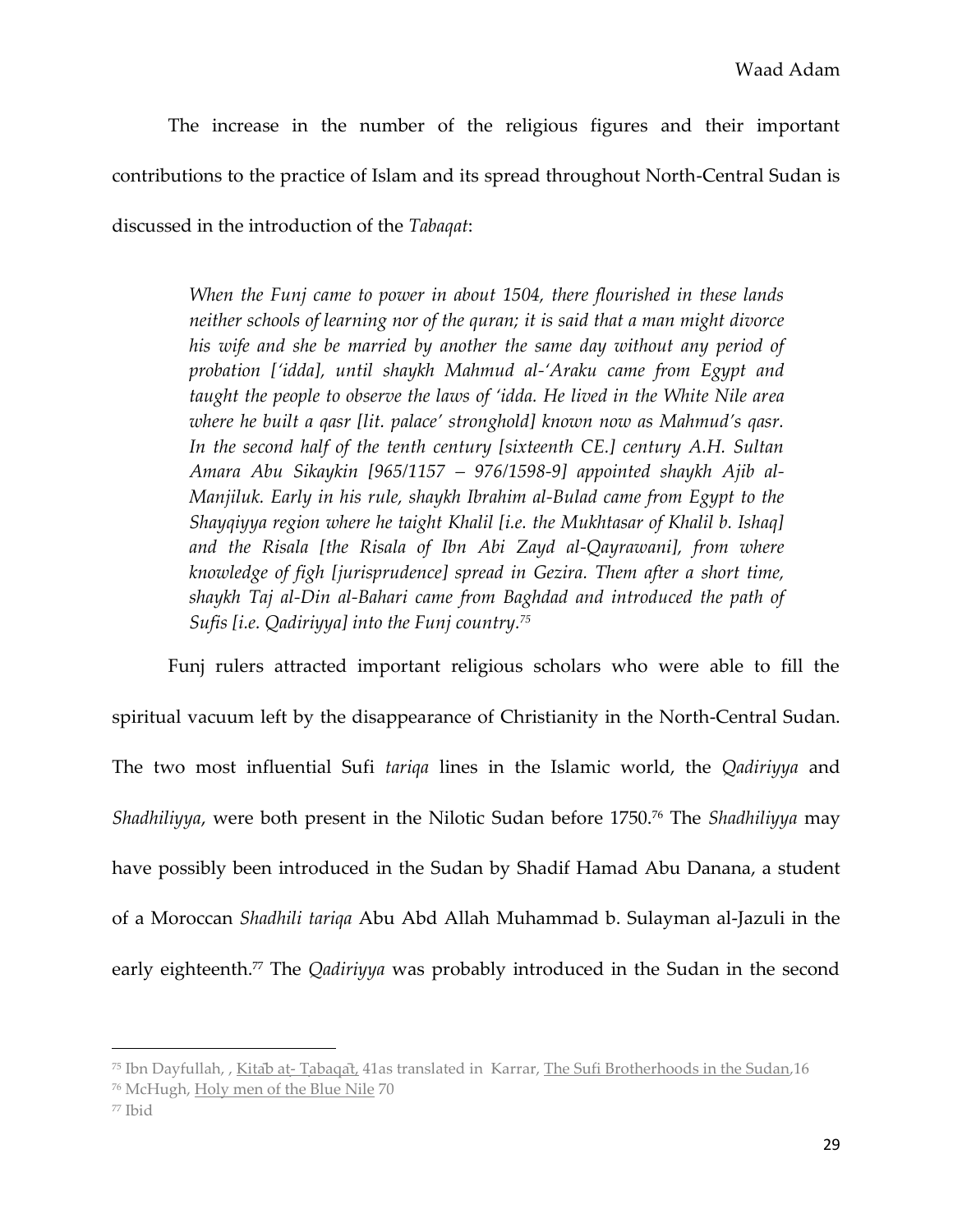half of the sixteenth century.<sup>78</sup> The most prominent figure of the *Qadiriyya* order was Mahmud al-'Araki.<sup>79</sup> He studied the Maliki law in Egypt and founded fifteen *khalwas* in the White Nile.80 The fact that Funj rulers were able to attract these scholars is yet another testament to how important the rulers considered Islam and the support they provided in facilitating its spread to the North-Sudanese people.

The experience of North-Central Sudanese Muslims is quite unique compared to other African countries, where more than any other area, religious scholars occupied political, legal and religious roles in society. As J. Spencer Trimingham points out, *"*the most important aspect [of Sufi practices in the North Central Sudan] was the harmonious bled of the figh and tasawuf, the tempering of legalism with mysticism." *<sup>81</sup>* Therefore, the *fakis* were not only acting as *fuqaha* (jurists) and also *fuqara (*sufi mentors*)*. Thus, these religious figures served as the principle agents for the transmission and spread of the Islamic faith, its Holy Law, and Muslim culture in the Sudan.<sup>82</sup> These *faki's* played a major role in the Sudanese Muslim experience for two important reasons. First, they acted as mediators, *wasila*, between God and the individual.<sup>83</sup> Since the individual wanted to be saved he required a mediator between himself and the unapproachable

<sup>78</sup> McHugh, Holy men of the Blue Nile, 71

<sup>79</sup> Trimingham, The Influence of Islam Upon Africa,, 24

<sup>80</sup> Ibid; 24

<sup>81</sup> Ibid; 24

<sup>82</sup> P. M. Holt, Holy families and Islam in the Sudan, ([Princeton]: Program in Near Eastern Studies, Princeton University, 1967)., 1

<sup>83</sup> S Hillelson, "Tabaqat Wad Dayf Allah: Studies in the Lives of the Scholars and Saints," Sudan Notes and Records 6 (2)(1923):195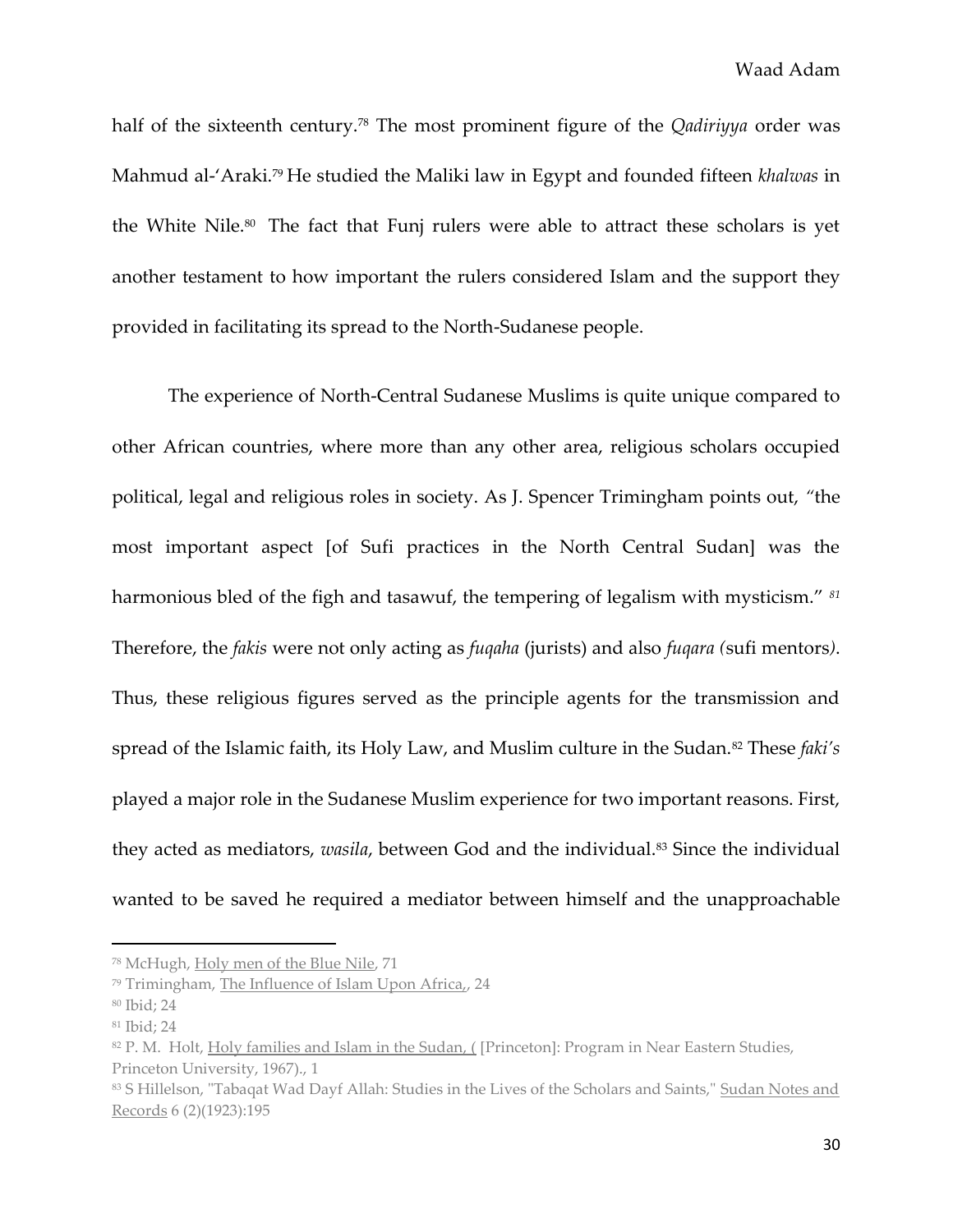God. (In the North Central Sudan many Sudanese Muslims considered the prophets, the saints and holy men to be that medium.) This placed the *fakis* on a higher pedestal than ordinary citizens, and because they were seen occupying a higher status, they had a great influence over the North-Central Sudan and its population Their important role in the society will be examined in the next section though an analysis of the *Tabaqat*.

Secondly, since the Sudanese people of the North-Central region regarded them them as *ulamas*, they were given a specific religious authority.<sup>84</sup> Thus, played a central role in the Sudanese society due to the fact that they had the knowledge and authority to dictate how Sudanese Muslims practiced their religion and functioned in the society.

# **Religion in the** *Tabaqat*

l

The unique Sufi traditions that characterized the practice of Islam in the North-Central Sudan are clearly demonstrated in the *Tabaqat*. Many of the Sufi students combined the learning of the orthodox Islamic teachings with the practice of Sufism. In addition, in order to be a "properly trained" Muslim holy man one needed to have a mentor.<sup>85</sup> The biographies in the *Tabaqat* clearly illustrate the importance of such mentorship; they detail the course of studies each holy man pursued and the author paid careful attention to noting the name of the teachers who taught each individual

<sup>84</sup>Richard W Bulliet. Islam: the View from the Edge (New York: Columbia University Press, 1994) , 105 <sup>85</sup> McHugh, Holy men of the Blue Nile, 11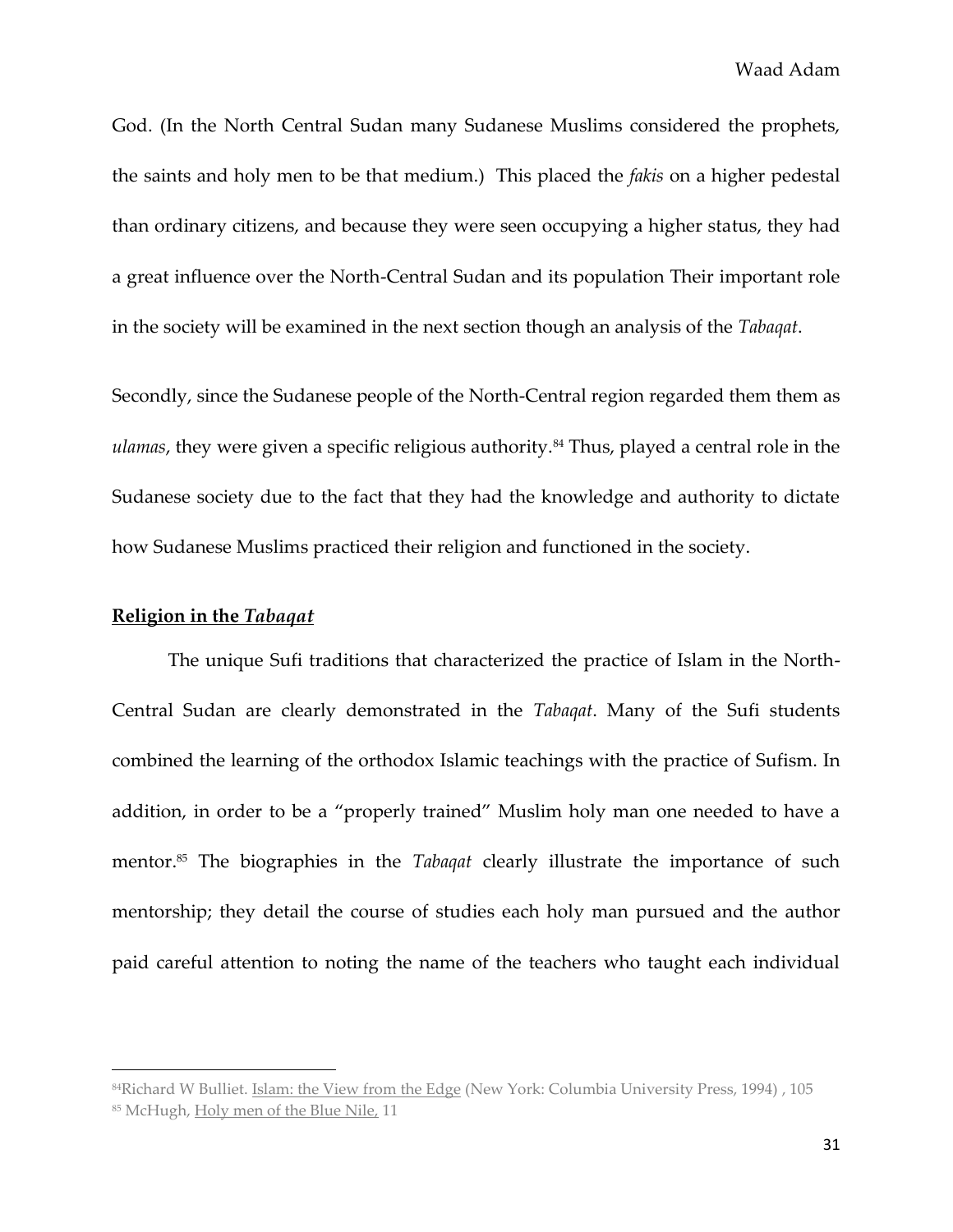and who that individual went on to teach.<sup>86</sup> The inclusion of this information also highlights the importance the Sufi tradition accorded to the "continuity of tradition" as the *Tabaqat* biographies also clearly illustrate the special attention accorded to the relationship between the mentor and his disciples and that of the disciples and their future students.<sup>87</sup> There are several examples of this in the *Tabaqat*. In the following excerpt, the author clearly notes the type of religious education the holy man had received and the holy men who had taught him:

> *Hamad b. 'Abd ar-Rahim, commonly known as al-Hiteik. He was a Mahasi-Mashrafi origin. He began by learning theology with the jurist Arbab, studied Khalil's [Mukhtarar] under Mohammad a;-Azraq b. ash-Shaykh az-Zayn. He has good knowledge of the sirah [biography of the prophet] and [his] aljbar [stories], especially his maghazi [expeditions]. He is well-versed in fatwa and the solving of problems. He was buried in Najila<sup>88</sup>*

This example clearly illustrates the importance of the relationship between the student and the Sufi mentor. Such examples are also evident in other biographies in the *Tabaqat*, including the biography of Ash-Shaykh Muhammad al-Hamim b. 'Abd as-Sadiq b. Malik ar-Rikabi:<sup>89</sup>

> *He learned the Tariq [Sufism] at the hands of ash-Shaykh Taj ad-Din al-Bahari [of Baghdad] who instructed him, guided him, helped him to attain the status of saints and made him his deputy. He said to his*

<sup>86</sup> Hillelson, "Tabaqat Wad Dayf Allah: Studies in the Lives of the Scholars and Saints," 197

<sup>87</sup> Hillelson, "Tabaqat Wad Dayf Allah: Studies in the Lives of the Scholars and Saints," 197

<sup>88</sup> Ibn Dayfulla, Kitab at-Tabaqat, 181 as translated in Hamad, "Wad Dayf Allah as a Historian,"

 $30 - 31$ 

<sup>89</sup> Ibn Dayfulla, Kitab at-Tabaqat, 316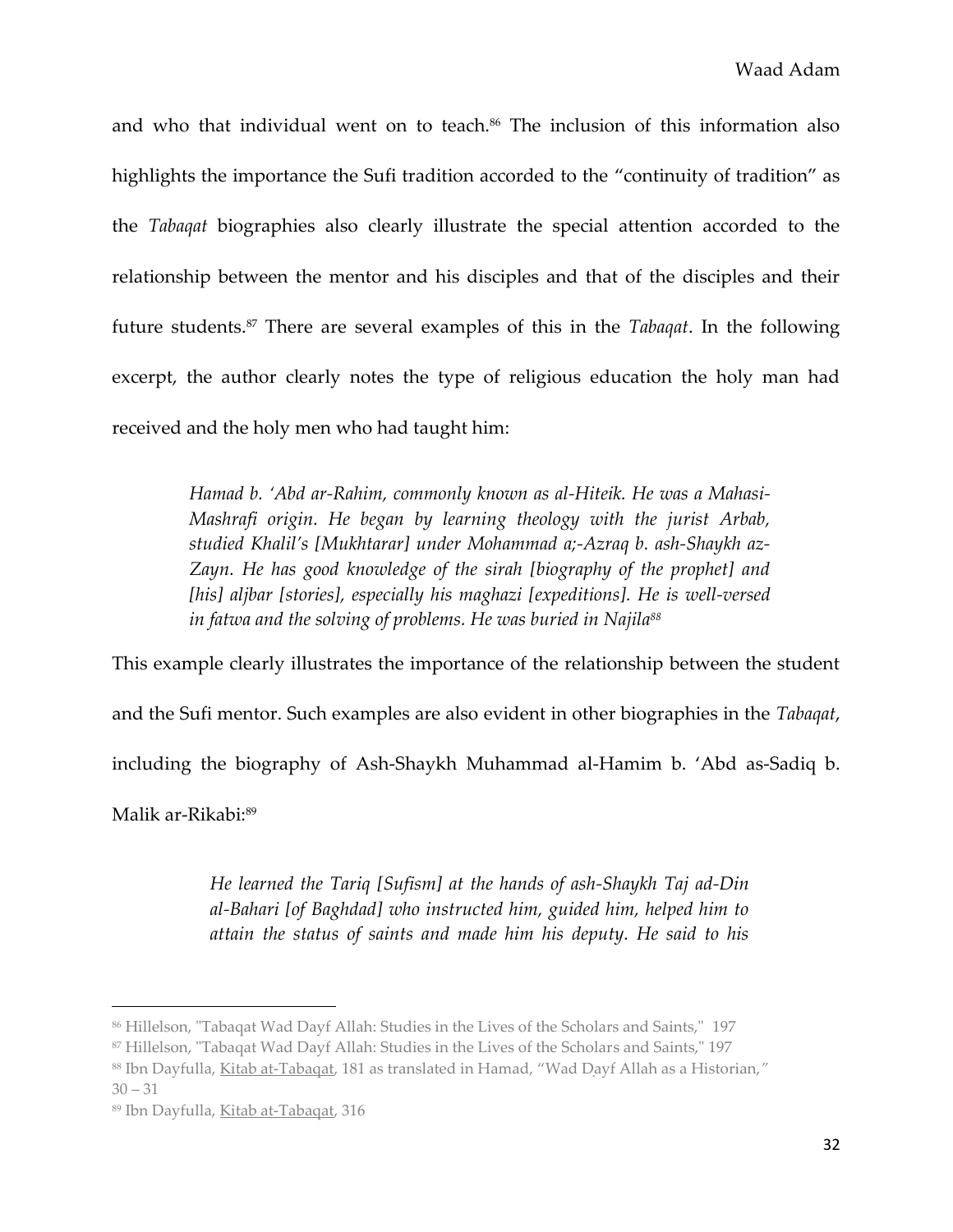*students: 'As much as you regard me and respect me m you should also do the same thing for him.'<sup>90</sup>*

As these examples reveal, the Sufi traditions in the Sudan depended on the continuity of the Sufi tradition and spiritual lineage. This created a distinct Sufi religious culture in the Sudan that impacted society throughout the Nilotic Sudan.

As mentioned earlier, North-Central Sudan accorded holy men a higher status in Sudanese society. In the Sufi tradition, they served as the mediators between the individual and God. The population of that region often regarded them as divine-like beings, or beings who are in touch with the divine world. This reverence is also reflected in the *Tabaqat* in the biography of Dafa' Allah b. Muhammad al-Khahlu al-Hudhali:

> *His mother is Rayyah bt. Musa b. Hanawnah. He was born in al-Halfayah. His mother called him Dafa' Allah seeking the blessing of ash-Sheikh Dafa' Allah al-Araki who had been the Sheikh of her father. She used to play with him [her son] while he was a baby and say: 'O my pride! You are like the Shiekh of my father,' ya zahuye ya sheikh abuye. His father and mother died while he was young, and his grandfather, Musa b Hanawnah, took care of him.<sup>91</sup>*

His mother named him after her father's shaykh hoping that he would "bless" her. Thus, as is evident in this example, individuals often sought the blessings of the holy men driven by the belief that if they were blessed, they would be be saved.

<sup>90</sup> Ibn Dayfulla, Kitab at-Tabaqat, 316 as translated in Hamad," Wad Dayf Allah as a Historian, "47

<sup>&</sup>lt;sup>91</sup> Ibn Dayfulla, Kitab at-Tabaqat, 210 as translated in, Hamad, "Wad Dayf Allah as a Historian,", 37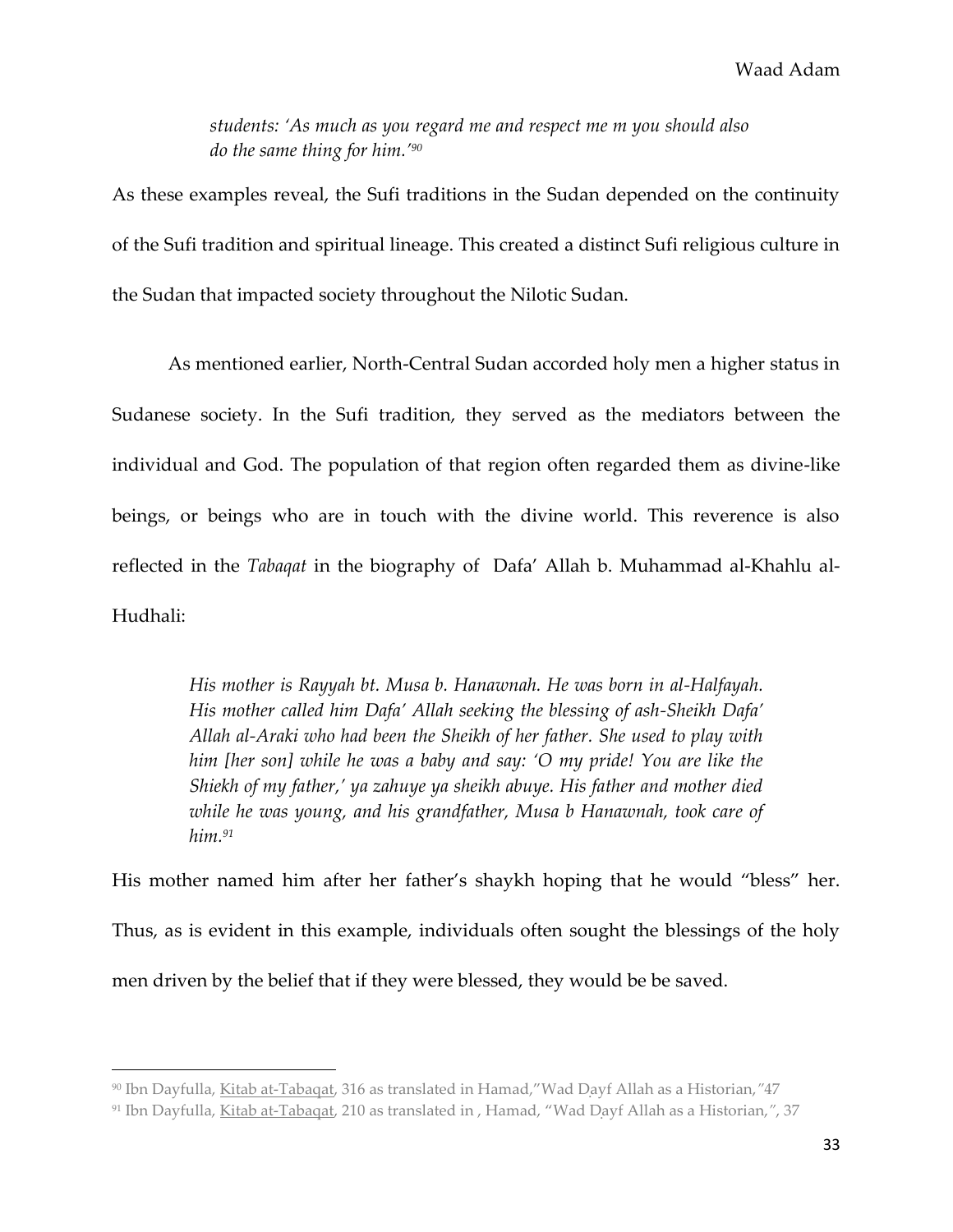As this chapter has demonstrated, Funj rulers strongly supported the spread of Islam throughout the in the Nilotic Sudan by supporting Islamic holy men and funding Islamic schools with the hope of spreading "proper" Islamic teachings to the North-Central Sudanese people. As more Sudanese sought to be educated in these religious schools, Sufi mentors increasingly trained local Sudanese Muslims to follow their teachings.<sup>92</sup> But as holy men spread throughout the territory, they also adapted their practice of Islam to the ways in which the religion was practiced before their arrival. The spread of Sufi traditions in the Sudan during the Funj era thus helped forge a distinct Arab-Islamic identity in the Sudan. . Although these scholars changed the way in which the Sudanese people thought of Islam, the Sudanese also participated in shaping their own religious identity. Over time, the Sudanese community increasingly identified under the unified umbrella of being Muslim.<sup>93</sup> Through their Sufi practices and the education of local Sudanese holy men, Islamic holy men were responsible for constructing a new, distinct Islamic consciousness in the Nile valley that unified its people with a bond that was stronger than any other bond based on tribal or class affiliations. In the process, they made Islam of vital pillar of Sudanese proto-national identity.

<sup>92</sup> McHugh, Holymen of the Blue Nile, 10

<sup>93</sup> Ibid; 11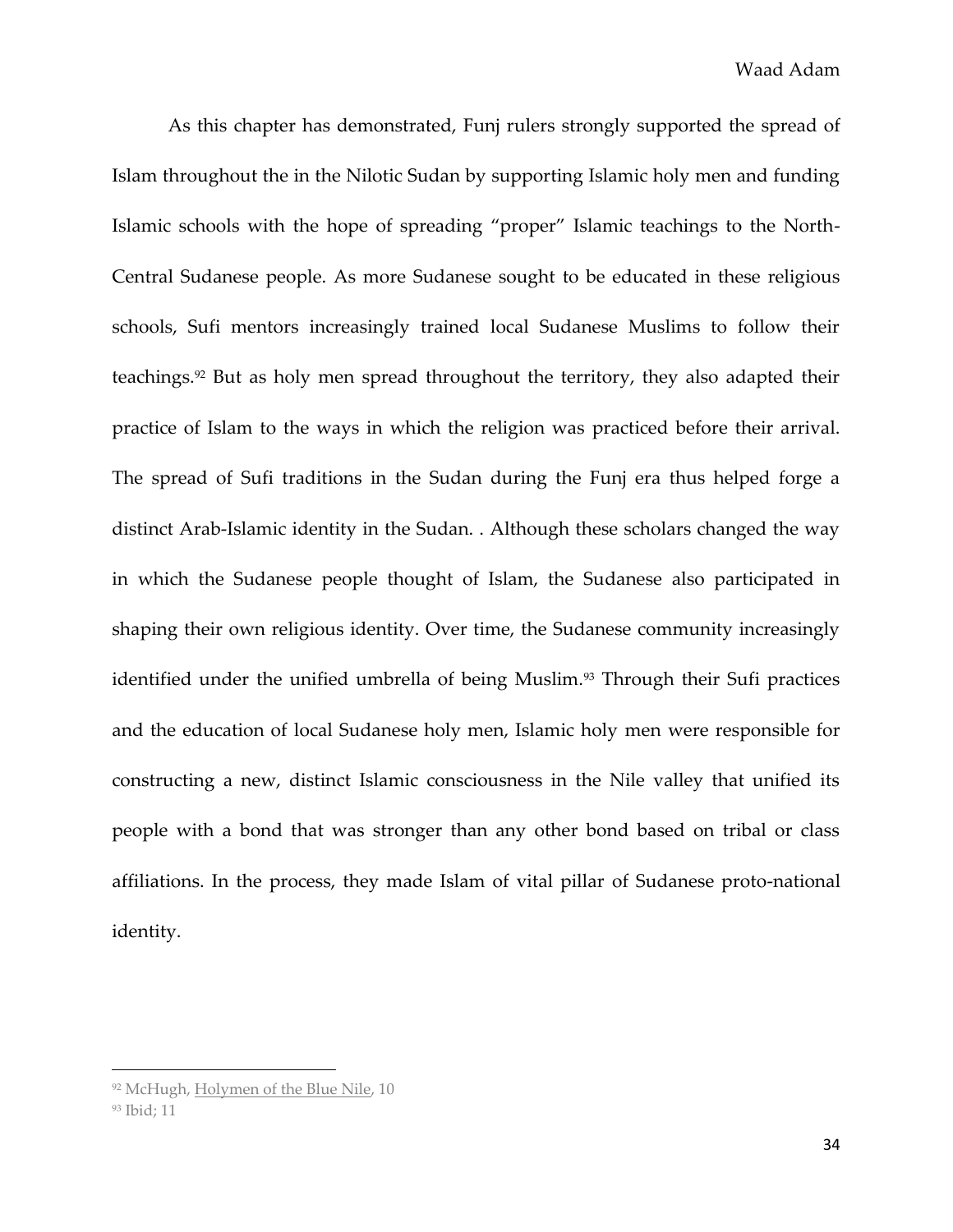# **Chapter II – Language in the Tabaqat**

Arabic is the most commonly spoken Semitic language today and it is estimated that the language is spoken by over 200 million from Middle East and North Africa.<sup>94</sup> Throughout what is now the Arab world, the spread of the Arabic language accompanied the spread of Islam in the seventh century and led to a synthesis between the Arabic language and native languages spoken in each region. Thus, although Modern Standard Arabic is spoken by most Arab speakers, colloquial Arabic dialects number in the thousands.<sup>95</sup> This case is present in the Sudan too, and more specifically in the North-Central region because this was the first region of the Sudan to be Arabized.

The Arabization of the Sudan began with the influx of Arab nomads into the Sudan. Although the spread of Arabic to the Sudan began in the seventh century, it was under the Funj Sultanate that the language became the *lingua franca* for the state and the people and by extension, Arabic became a contributing factor in defining North-Central Sudanese identity. But the Arabic language spread did not only spread throughout the Sudan and unify the population in the use of a common language, like in other areas of the world, it also synthesized with the local language to create a dialect that is specifically Sudanese. This is evident in the *Tabaqat* as the author used both Sudanese

<sup>94</sup> Kaye, Alan S. "Arabic." In The World's Major Languages. (London: Routledge, 2011)

<sup>95</sup> Ibid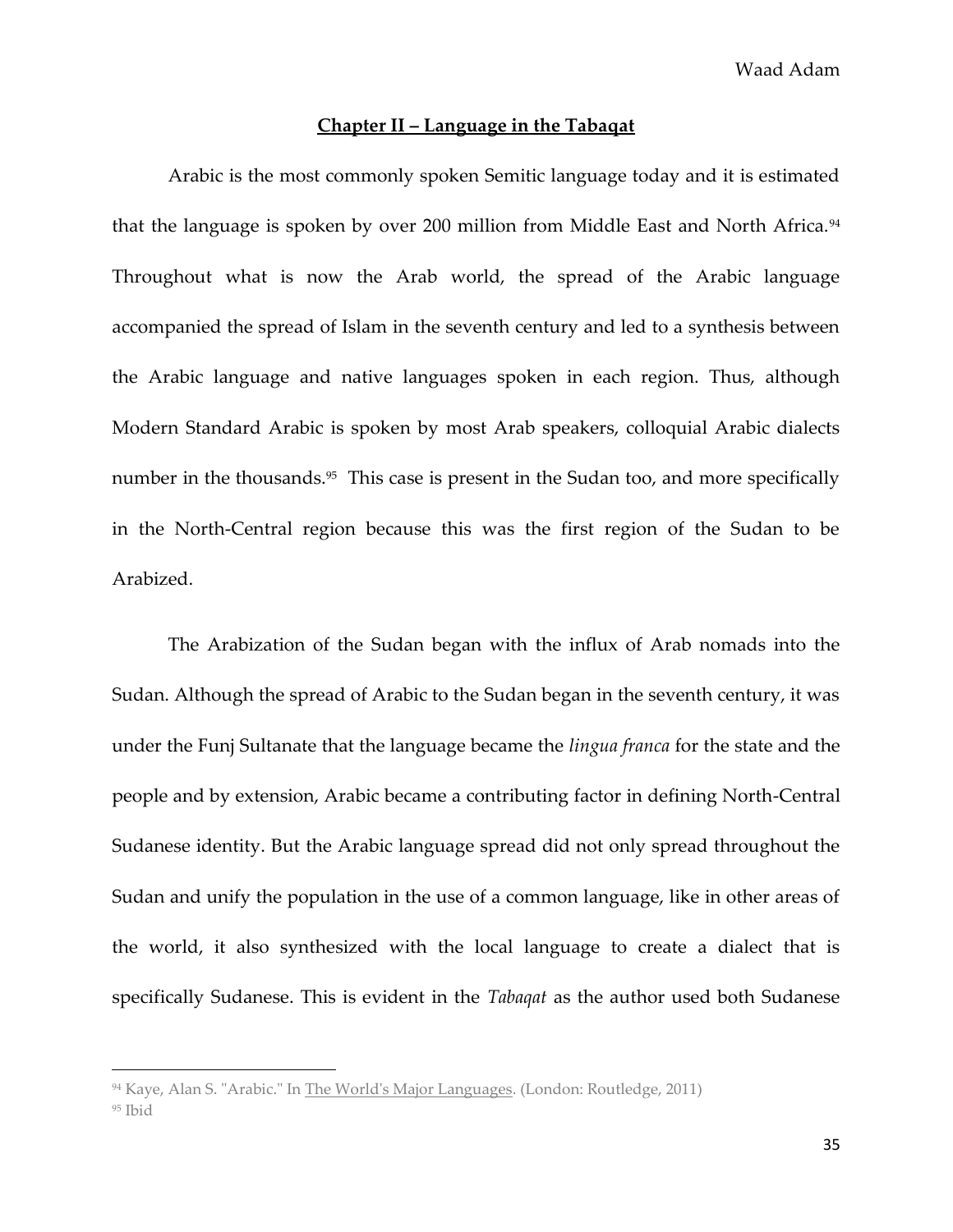Colloquial Arabic and Classical Arabic throughout the text. Through a linguistic analysis of the *Tabaqat*, this chapter demonstrates how the distinct Sudanese Arabic dialect that emerged in the North-Central Sudan under Funj rulers helped unite the people through a common language and a shared proto-national identity.

Although the spread of Arabic was a piecemeal historical process in the Sudan, today the Sudan is identified as an Arab state and the North-Central Sudanese identify themselves as Arabs.<sup>96</sup> Many scholars argue that Sudanese Arab-Islamic identity solidified during Sudan's fight for independence in the mid-nineteenth century. In contrast to these arguments, this chapter will demonstrate how the Arabic language helped forge an Arab Sudanese proto-national identity before the nineteenth century, during the reign of the Funj Sultanate. It argues that the North-Central Sudanese people, at that time, had their own distinct colloquial language, proving that not only were they Arabized, but that the Arabic language synthesized with the local Sudanese languages creating a distinct Sudanese Colloquial Arabic. The emergence and spread of this unique Sudanese Arabic dialect, this chapter argues, was also a key component in the formation of North-Central Sudanese national identity.

<sup>&</sup>lt;sup>96</sup> Heather J, Sharkey, "Arab Politics and Ideology in Sudan: The Politics of Language, Religion and Ethnicity," African Affairs : the Journal of the Royal African Society*,*107 (426) (2008): 22 - 23.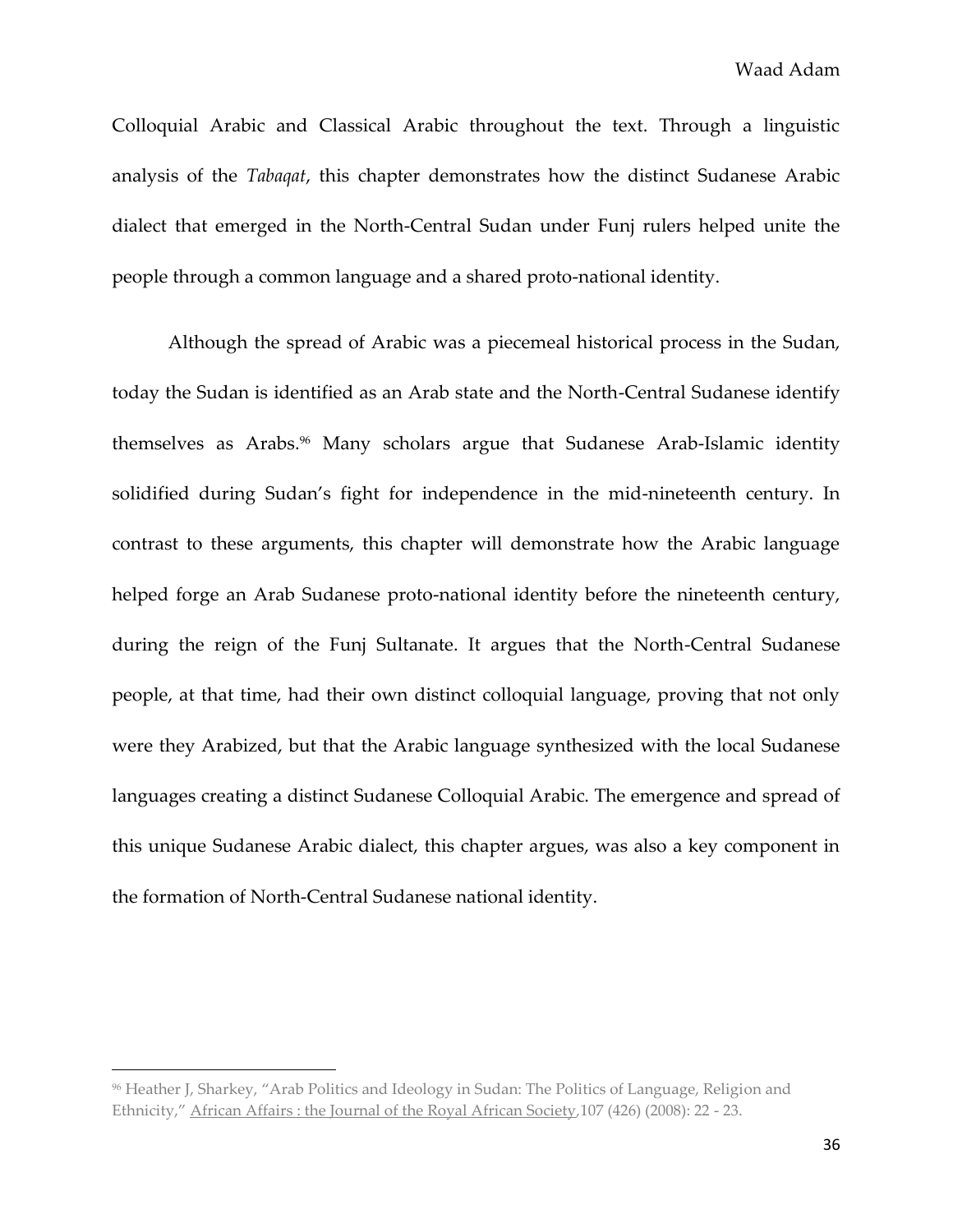Waad Adam

## Language and Theories of Nationalism

Language has always played a crucial role in shaping both individual and community identities. It gives individuals a sense of belonging to a group of people who speak the same language. But language has also always played a vital role, either positively or negatively, in the construction of *national* identities,<sup>97</sup> and in "strengthening the national cohesion"<sup>98</sup> of a country. Many scholars of nationalism have highlighted the importance of language in forging national identity. As the scholar of nationalism, John Myhill, argues: "national identities have been constructed around the idea that members of a national group share a common language."<sup>99</sup> Nations are usually "associated with language as a maker of its identity."<sup>100</sup> Johann Gottfried Herder and Fichte argue that through a common language, humans of the same linguistic group are able to socialize with one another.<sup>101</sup> They point out three main facts about language. First, that "language-acquisition" takes place in any speech community.  $102$  Second, that language and thought go hand in hand and that every language spoken in a group is unique from another. Finally, that the language and the thoughts that go along with this language "stamp the individual and the community with an imprint that is uniquely their own."<sup>103</sup>

<sup>97</sup> Andrew Simpson, Language and national identity in Africa, (Oxford: Oxford University Press, 2008), 3 <sup>98</sup> Ibid

<sup>99</sup> McHugh, Holy men of the Blue Nile 2

<sup>&</sup>lt;sup>100</sup> Yasir Suleiman, The Arabic Language and National Identity: a Study in Ideology (Edinburgh University Press, 2003.),27

<sup>101</sup> Ibid; 28

<sup>102</sup> Ibid

<sup>103</sup> Ibid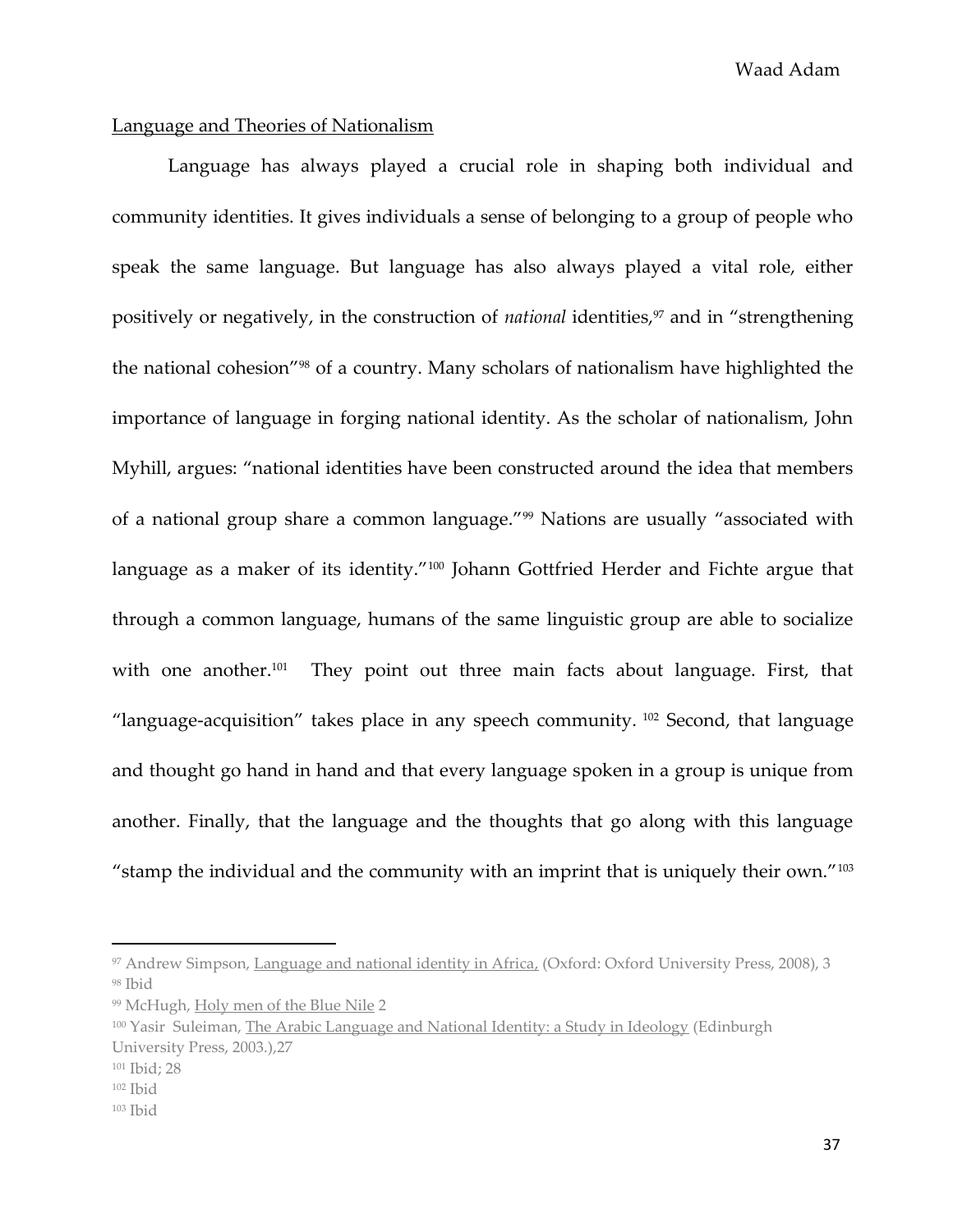Furthermore, since it is virtually impossible to date the origins of a language, the durability of a language and national identity "derives from their imagined immutability" despite the fact that languages change with time in the grammatical, phonological, and lexical senses.<sup>104</sup>

Language is also a primary method of socialization with others in the community.<sup>105</sup> An individual who has been exposed to a specific language through formal and informal means of education can become an active person in his or her community. Therefore, as Fisher points out, language plays a major role inactivating a "peculiarly sensitive web of intimacy and mutuality."<sup>106</sup> Furthermore, language is medium which connects the past with the present, and the future.<sup>107</sup> This provides the past a "weight of authority, legitimacy and righteousness."<sup>108</sup> Language also carries out a role with other communication facilities. These include learned habits, memories, cultural symbols, and historical events.<sup>109</sup> This, in turn, facilitates the birth and growth of nationalism in a given territory.<sup>110</sup>

 $104$  Ibid

<sup>105</sup> Ibid; 29

<sup>106</sup> Ibid

<sup>107</sup> Ibid

<sup>108</sup> Ibid

<sup>109</sup> Deutsch, Karl W. 1966. Nationalism and Social Communication (Cambridge, Mass: M.I.T. Press, 1966), 97  $110$  Ibid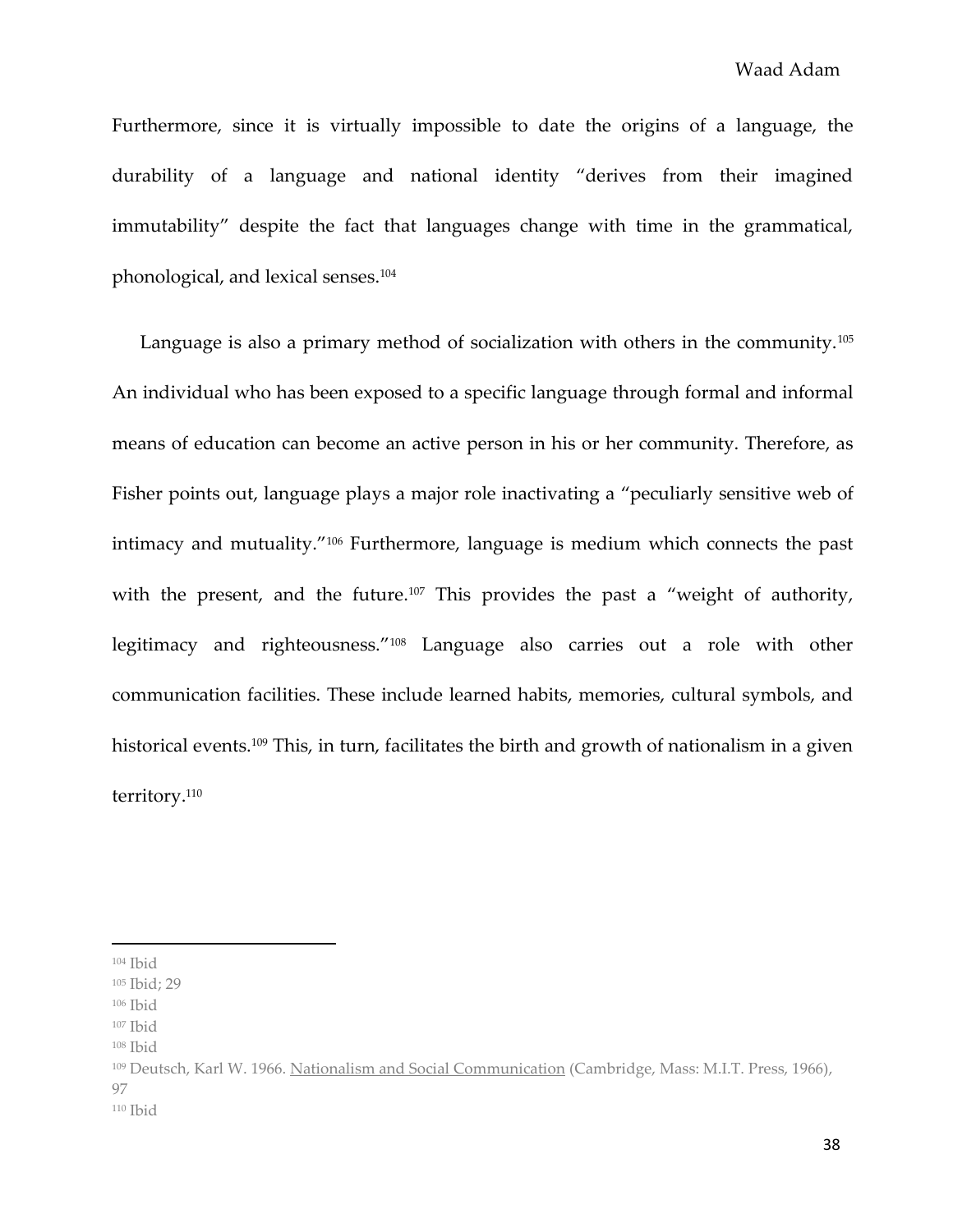Waad Adam

### History of Arabization in the Sudan

Due to lack of sources, we do not fully understand how the process of Arabizing the Sudan occurred. The limited amount of knowledge we have on the Arabization process is derived from two types of sources. First, historians have interpreted the process of the Arabization of the Sudan through a number of medieval Arabic writings on the Sudan. Second, historians have garnered some information through a body of texts that describe Sudanese genealogical traditions that were compiled much later, like the *Tabaqat* or *the Funj Chronicle*. Historians agree, however, that the process of Arabizing the Sudan began in the seventh century with the influx of Arab nomads into the country.<sup>111</sup>

Although the process of Arabization began during the  $7<sup>th</sup>$  century, historians recognize that the spread of the Arabic language really became important with the rise of the Funj Sultanate in the  $16<sup>th</sup>$  century. This is when Arabic became the official language of the state that reigned over the North-Central Sudan. The Funj policy that made Arabic the official language of the state helped greatly in the emergence of an Arab-Islamic proto-national identity in the North-Central Sudan. The spread of the Arabic language in the Sudan also meant the absorption of Arab cultural identity. In addition, the spread of Islam throughout Funj territories also led to a greater adoption

<sup>&</sup>lt;sup>111</sup> Hasan The Arabs and the Sudan, 3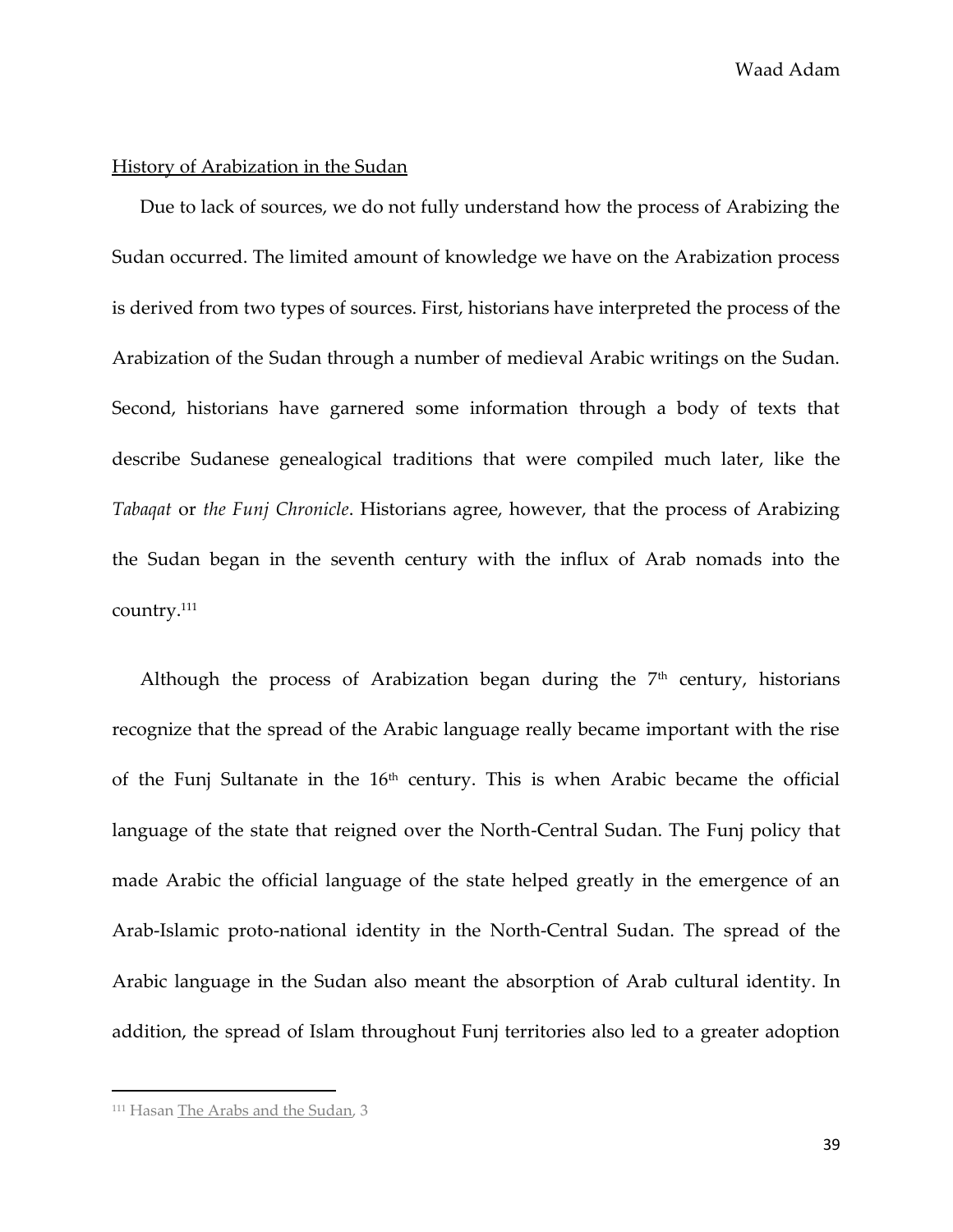of the Arabic language, since the practice of Islam, as a religion, values the mastering of the Arabic language in order to read Islamic scripture. This further aided the consolidation of the Arabic language as the official language of the Nile Valley area.<sup>112</sup> The association between the spread of the Arabic language with Arab identity and Arab culture also meant that there was an emergence of a trend of Arab genealogy in that region (*nasab*).<sup>113</sup> Thus, the spread of the Islamic religion, the Arabic language, and the claims to an Arab genealogy (discussed in chapter three), all contributed to the emergence of a proto-national identity in the North-Central Sudan that was distinctly Arab and Islamic.

The Arabization and Islamization of the Sudan was not done through military conquest but instead through interactions between local Sudanese and Muslim-Arab immigrants who settled in the region.<sup>114</sup> The process of Arabizing the North-Central Sudan was further accelerated by the fall of the Christian Nubian kingdoms in the early fourteenth century and the rise of the Funj in sixteenth century.<sup>115</sup> Until the thirteenth century, the Nubian rulers were desperately trying to maintain political power and Christian religion in the region. In the eighth and ninth centuries, Nubian Kings led military quests into Egypt in attempts to aid their fellow Christians in Egypt who were being persecuted and force Egyptian Muslim rulers

<sup>112</sup> McHugh, Holy men of the Blue Nile, 9

<sup>113</sup> Claims to an Arab Genealogy will be discussed in my last chapter: *Genealogy in the Tabaqat*.

<sup>114</sup> Hasan, The Arabs and the Sudan, 3

<sup>115</sup> Sharkey, "Arab Idenitity and Ideology in Sudan,"22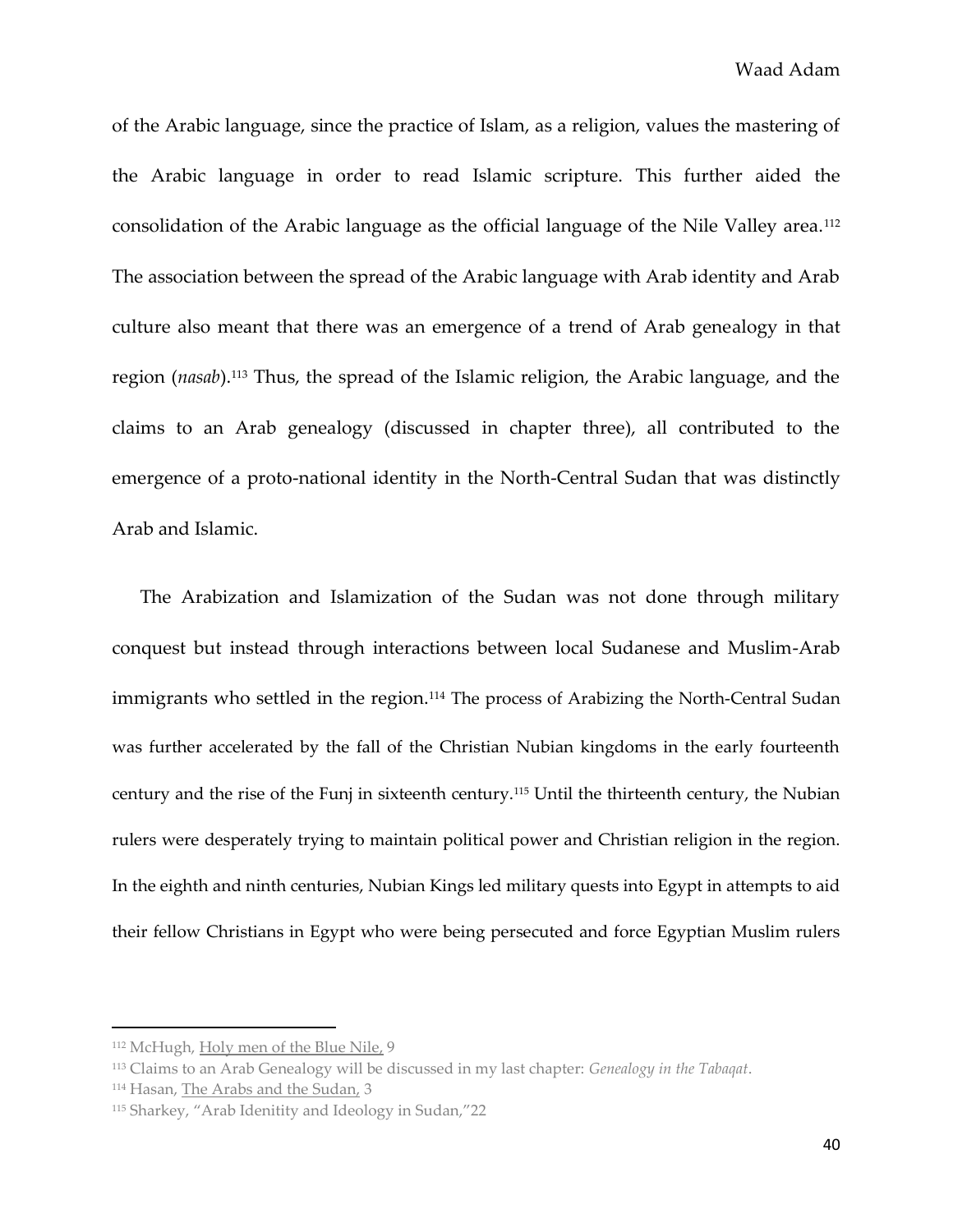to release imprisoned Coptic Christians.<sup>116</sup> However, under the Mamluk rule in 1276, the Egyptians overthrew the Nubian monarch's reign in Dongola, King Dawud. <sup>117</sup> The Mamluks made Shakanda the ruler of Dongola (a city in North-Central and was one of the major cities in the Nubian Kingdom), and through that, Dongola became a satellite loyal to the Mamluk rule in Egypt. <sup>118</sup> Thus, as the Nubians lost control of one of their major cities to an Arabized and Islamized Nubian, the influence of Islam and the Arabic culture in the North-Central Sudan increased.

The influence of the Arabs was further accelerated due to the frequent intermarriage between Nubians and Arabs, which resulted in a merging of the two lineages. As a result, more and more Muslim heirs of Nubian blood were in line for the royal secession in the Nubian Kingdom.<sup>119</sup> One example of the presence of Muslim Nubian rulers was Sayf al-Din. He was instated as the King of Nubia under the order of the Egyptian Sultan of in order to solidify the Muslim presence in Dongola, in 1315. Sayf al-Din converted to Islam and, according to sources, became a devoted Muslim which made the sultan believe that he was fit to be ruler of Nubia. Upon hearing such news, King Karanbas sent his nephew, Kanz al-Dawka b. Shuja al-Din Nasir b. Fakhr al-Din Malik, to the sultan with an alternative suggestion. He told the sultan if he wanted a Muslim to

<sup>116</sup> Hasan, The Arabs and the Sudan, 109

<sup>117</sup> Ibid

<sup>118</sup> Ibid

<sup>119</sup> Helen Chapin Metz, Sudan: a Country Study ( Washington, D.C.: Federal Research Division, Library of Congress),

[http://lcweb2.loc.gov/cgi-bin/query/r?frd/cstdy:@field\(DOCID+sd0019\)](http://lcweb2.loc.gov/cgi-bin/query/r?frd/cstdy:@field(DOCID+sd0019))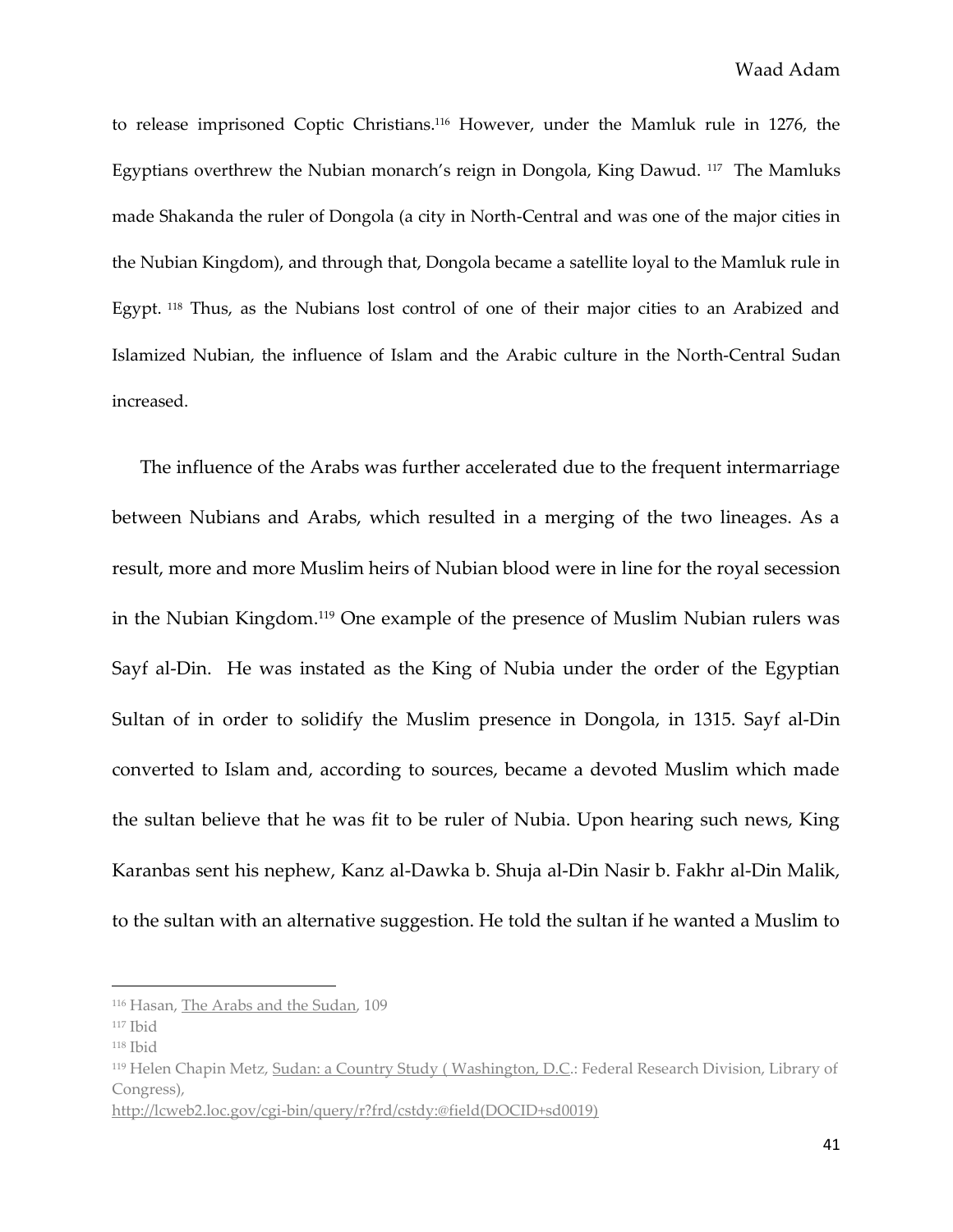be the ruler King of Nubia, he should consider Kanz al-Dawla, his sister's son, as a successor to the throne since Kanz al-Dawla was the legitimate heir to the throne. The legitimacy of Kanz al-Dawla to the throne "was based on the matrilineal system of succession;"<sup>120</sup> a common practice by the people who inhabited the Sudan. This system worked in favor of the Arabs and enabled Arabs to become the rulers of Nubia. The sultan, however, did not agree since he wanted a ruler through which he would strengthen his influence in the Nubian Kingdom. The ruler that the sultan had in mind, Sayf al-Din, was not as popular as Kanz al-Dawla. Therefore, Kanz al-Dawla was able to assume power, and a Muslim prince of royal Nubian blood became the King of Dongola strengthening the Muslim presence in Nubia.<sup>121</sup> Having a Muslim ruler as a king of the Nubian kingdom in the fourteenth century shows the extent as to which the Arab Muslims had political influence in the North-Central Sudan and its Christian Nubian Kingdom.

Furthermore, the spread and expansion of Islam in North-Central Sudan coincided with the spread of Islam and the decline of the Nubian Christian Church during the  $14^{\rm th}$ century.<sup>122</sup> In the fifteenth century, in fear of the rising power of Egypt, many communities in the North-Central Sudan formed local tribal organizations and adopted Arab protectors. The two biggest Arab protectors were the Banu al-Kanz, who were one

<sup>120</sup> Hasan, The Arabs and the Sudan page, 118

<sup>121</sup> Metz, Sudan: a Country Study[, http://lcweb2.loc.gov/cgi-bin/query/r?frd/cstdy:@field\(DOCID+sd0019\)](http://lcweb2.loc.gov/cgi-bin/query/r?frd/cstdy:@field(DOCID+sd0019))

<sup>122</sup> Metz, Sudan: a Country Study[, http://lcweb2.loc.gov/cgi-bin/query/r?frd/cstdy:@field\(DOCID+sd0019\)](http://lcweb2.loc.gov/cgi-bin/query/r?frd/cstdy:@field(DOCID+sd0019))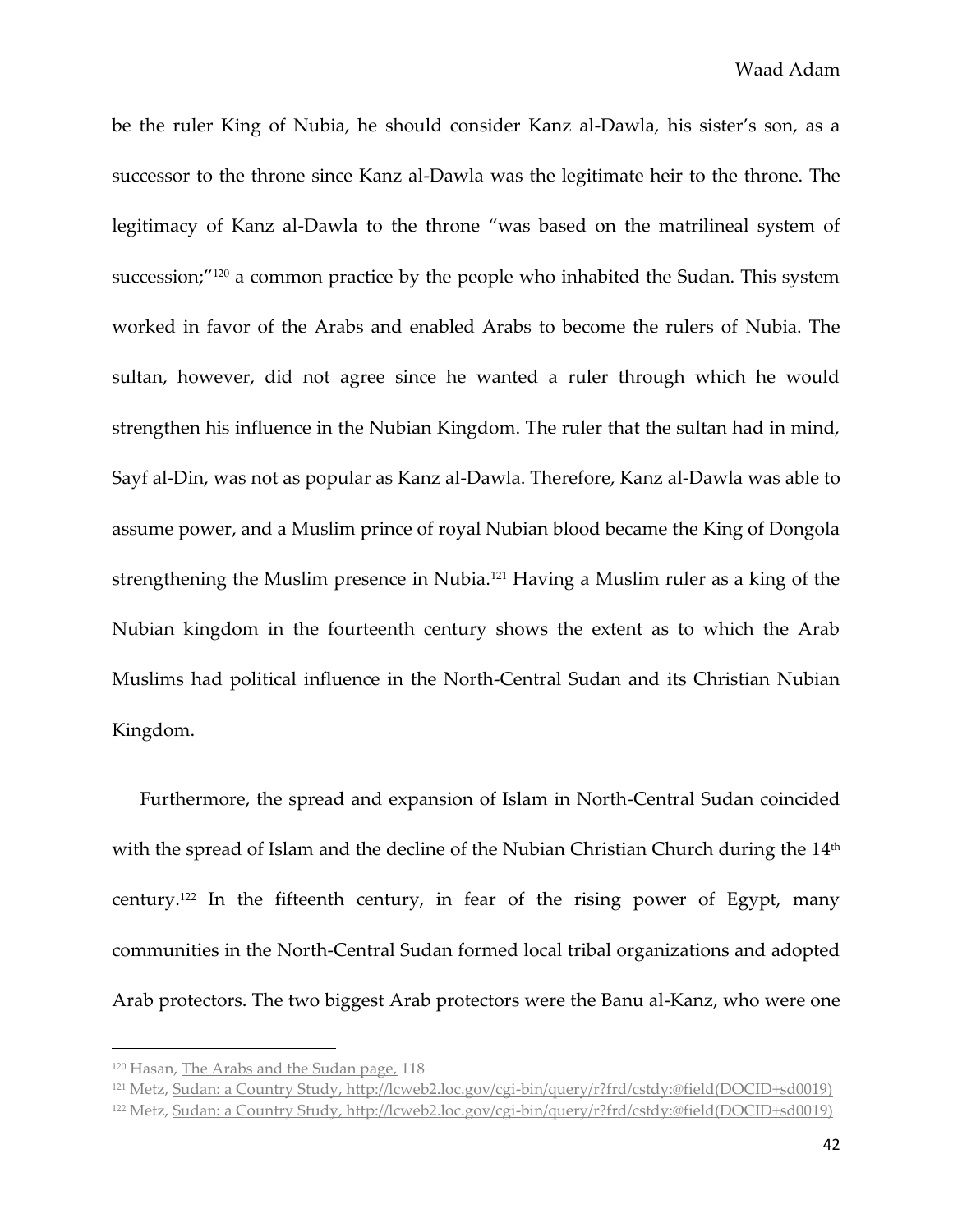of the first Arab immigrants to the Sudan, and the Abdallab, under the leadership of Abdallah al-Jamma'. The Banu al-Kanz had a strong influence of al-Maris and the second controlled al-Muqarra.<sup>123</sup> These two Arab protectorates intermarried with the Nubians, and assimilated with them. As part of this exchange for protection, many local tribes converted to Islam, and since Islamization is the twin process of Arabization in the case of the North-Central Sudan, the Nubians became more Arabized.<sup>124</sup> Therefore, the influx of large numbers of Arab tribesmen led to the Arabization of the Arabization of the North-Central Sudan, and by the time the Funj rose to power, most of the Nubians were completely Arabized.<sup>125</sup> Thus, it was a strategic decision to make Arabic the official language of the state. By doing that, the Funj were responsible for fully Arabizing the North-Central Sudan. This decision enabled the emergence of a protonational identity in the North-Central Sudan that united all Arabized Nubians under one identity of being Arab and Muslim.

#### Language in the *Tabaqat*

 $\overline{\phantom{a}}$ 

For the purposes of this thesis, one of the most interesting aspects of the *Tabaqat* is that the author relied on both Sudanese colloquial Arabic and Classical Arabic. Although many North Sudanese spoke Classical Arabic, they also spoke colloquial Sudanese Arabic that enabled them to forge their own distinct Arabic identity. Sudanese Colloquial Arabic

<sup>123</sup> Yusuf Hasan Fadl, The Arabs and the Sudan, 125 - 127

<sup>124</sup> Yusuf Hasan Fadl, The Arabs and the Sudan, 135

<sup>125</sup> Yusuf Fadl , Arabs and the Sudan, 135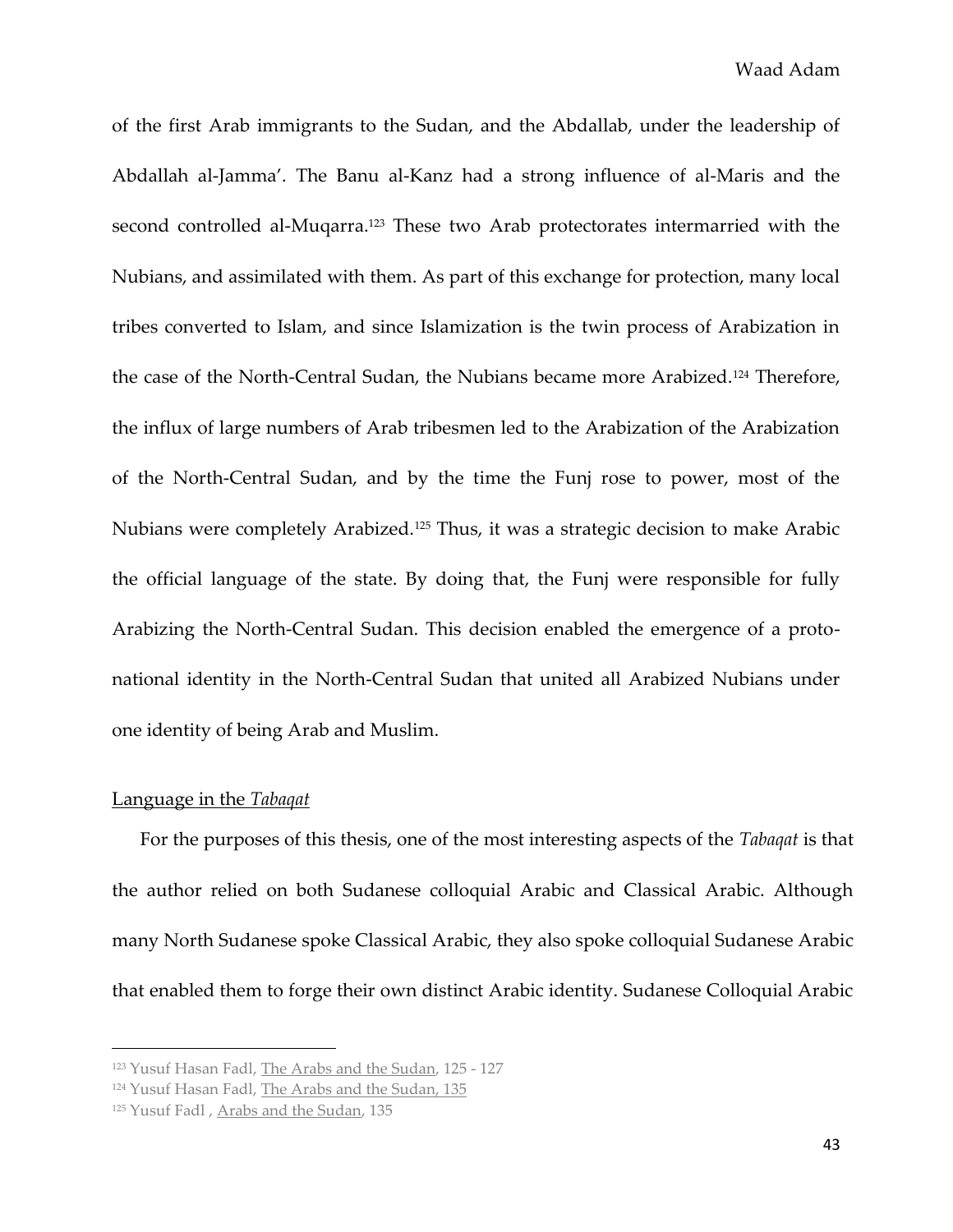(SAC), "like every other spoken dialect, is not a homogenous language, with definite rules of grammar and vocabulary, but rather the common term for a number of local forms which constitute a group owing to a general similarity type, and in consequence of geographical and political contracts."<sup>126</sup> The use of this distinct Sudanese Colloquial Arabic in addition to Classical Arabic in the *Tabaqat* has been highlighted by several scholarly studies of the text. In his analysis, H.A. MacMichael notes the use of both forms: "The Arabic is Sudanese colloquial and presents a very interesting study. No dictionary alone would enable one to deduce the meaning of all the words and phrases: one has to read them aloud and imagine a Sudanese is speaking."<sup>127</sup> In his study of the linguistic form of the *Tabaqat*, S. Hillelson also notes that the author of the *Tabaqat* "employed the spoken vernacular of his country"<sup>128</sup> and that the "language of the book represents the spoken idiom of the Eastern Sudan [Nilotic Sudan]."<sup>129</sup> As these linguistic analyses demonstrate, studying the *Tabaqat* allows us to not only understand how Sudanese society functioned at that time, but also provides us with a lens through which we can understand how they spoke. Thus, if we recognize the importance of language in shaping national identity, we should also recognize how important language developments were in shaping proto-national identity in the North-Central Sudan under the Funj sultanate.

<sup>126</sup> Samuel Hillelson, Sudan Arabic (London 1925) as citied in Hamad, "Wad Dayfulla as a Historian," 197 <sup>127</sup>H. A,MacMichael, A History of the Arabs in the Sudan and Some account of the People Who Preceded Them and of the Tribes inhabiting Dàrtur,, 2 vols. (New York: Barnes & Noble, 1967), 2: 218

<sup>128</sup> Hillelson, "Tabaqat Wad Dayf Allah," 193

 $129$  Ibid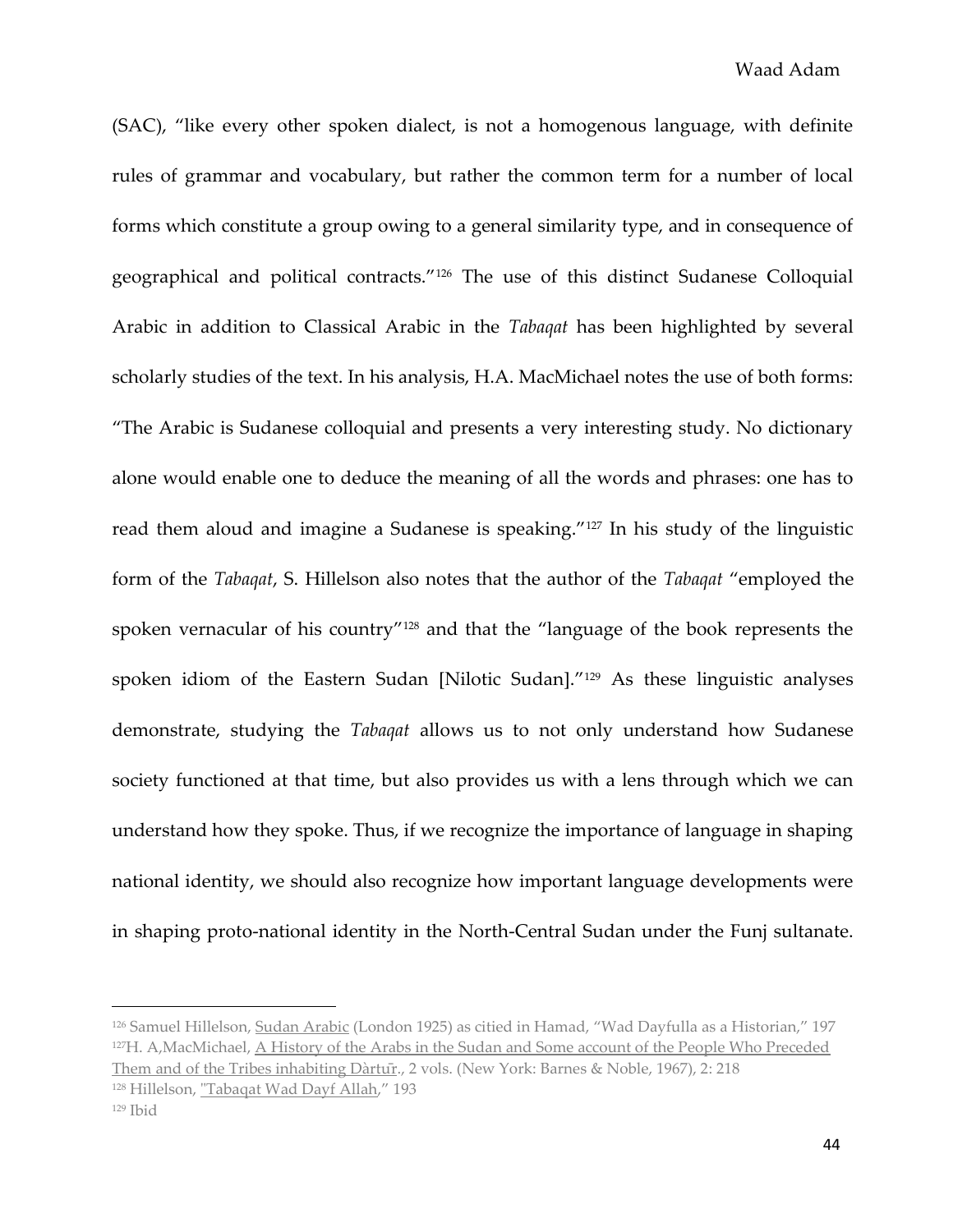Sudanese proto-national identity was forged in the process of Sudanese Colloquial Arabic becoming the dominant language.

The author's decision to use Classical Arabic at certain times, and Sudanese Colloquial Arabic at other times is also important. In his dissertation thesis at the University of Austin Texas, Bushra Hamid Jabir argues that Wad Dayfulla uses Classical Arabic in the formal section and the colloquial language in the anecdotal section of the *Tabaqat*. <sup>130</sup> Using the Sudanese Colloquial Arabic in the *Tabaqat* does not mean that the author was not fluent in Classical Arabic. In fact, it is evident that the author received a formal literary training<sup>131</sup> and was able to "use *nahwi* [Classical] Arabic with some fluency and correctness."<sup>132</sup> Rather, as Hillelson argues, Wad Dayfulla saw it as a "pious duty to record the sayings of his heroes and the stories related about them in the exact linguistic form in which they had been handed down by oral tradition."<sup>133</sup> The use of both Classical and Sudanese Colloquial Arabic in the *Tabaqat* can be analyzed through the linguistic phenomenon that Charles A. Ferguson called "diglossia."

 According to Ferguson, diglossia is when "two or more varieties of the same language are used by some speakers under different conditions."<sup>134</sup> Greek, Arabic,

<sup>&</sup>lt;sup>130</sup> Hamad, "Wad Dayf Allah as a Historian," 197

<sup>&</sup>lt;sup>131</sup> At that time, all the nobles and the educated men of the Sudan were trained to speak and write in Classical Arabic.

<sup>132</sup> Hillelson, "Tabaqat Wad Dayf Allah,", 193

<sup>133</sup> Ibid

<sup>134</sup> Hamad, "Wad Dayf Allah as a Historian,"199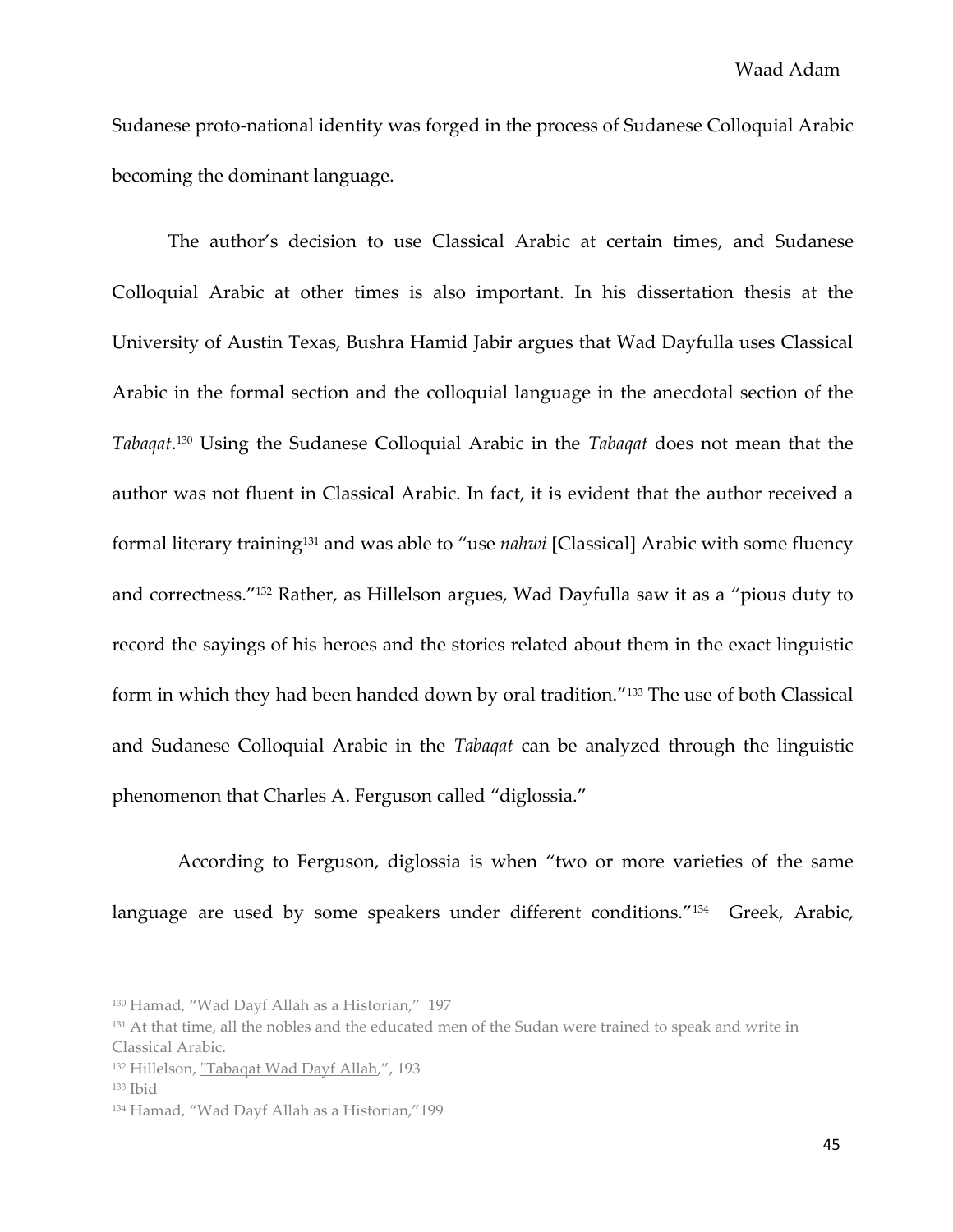Haitian Creole, and Swiss German languages are all examples Ferguson uses to analyze the concept and notes that that there are common characteristics among all diglossic situations.<sup>135</sup> First, there is a strict division between two varieties of representative language.<sup>136</sup> The two varieties are the superposed, the high variety (H)which is used in formal settings , and the vernacular, Low variety (L) used in informal settings. Second, although the two varieties are related, the H variety is structurally more complex than the L variety. Third, the H variety is highly valued than the L variety since the H variety is often used in written form and there is a substantial body of literature written in the H variety form. Forth, the H variety is standardized since the H variety has already established grammatical rules and there are dictionaries written in the H variety. Fifth, L variety is the language spoken in the households and in the community, while the H variety is usually taught in schools.<sup>137</sup>

Keeping these characteristics in mind, Ferguson defines Diglossia as:

a relatively stable language situation in which, in addition to the primary dialects of the language (which may include a standard or regional standards), there is a very divergent, highly codified (often grammatically more complex) superposed variety, the vehicle of a large and respected body of written literature, either of an earlier period or in another speech community, which is learned largely by formal education and is used for most written and formal spoken

<sup>135</sup> "Diglossia." The *Cambridge Encyclopedia of the Language Sciences*, (Cambridge: Cambridge University Press, 2011.)

[https://proxy.library.georgetown.edu/login?url=http://search.credoreference.com.proxy.library.georgeto](https://proxy.library.georgetown.edu/login?url=http://search.credoreference.com.proxy.library.georgetown.edu/content/entry/cupelanscis/diglossia/0) [wn.edu/content/entry/cupelanscis/diglossia/0](https://proxy.library.georgetown.edu/login?url=http://search.credoreference.com.proxy.library.georgetown.edu/content/entry/cupelanscis/diglossia/0)

<sup>136</sup> Ibid

 $137$  Ibid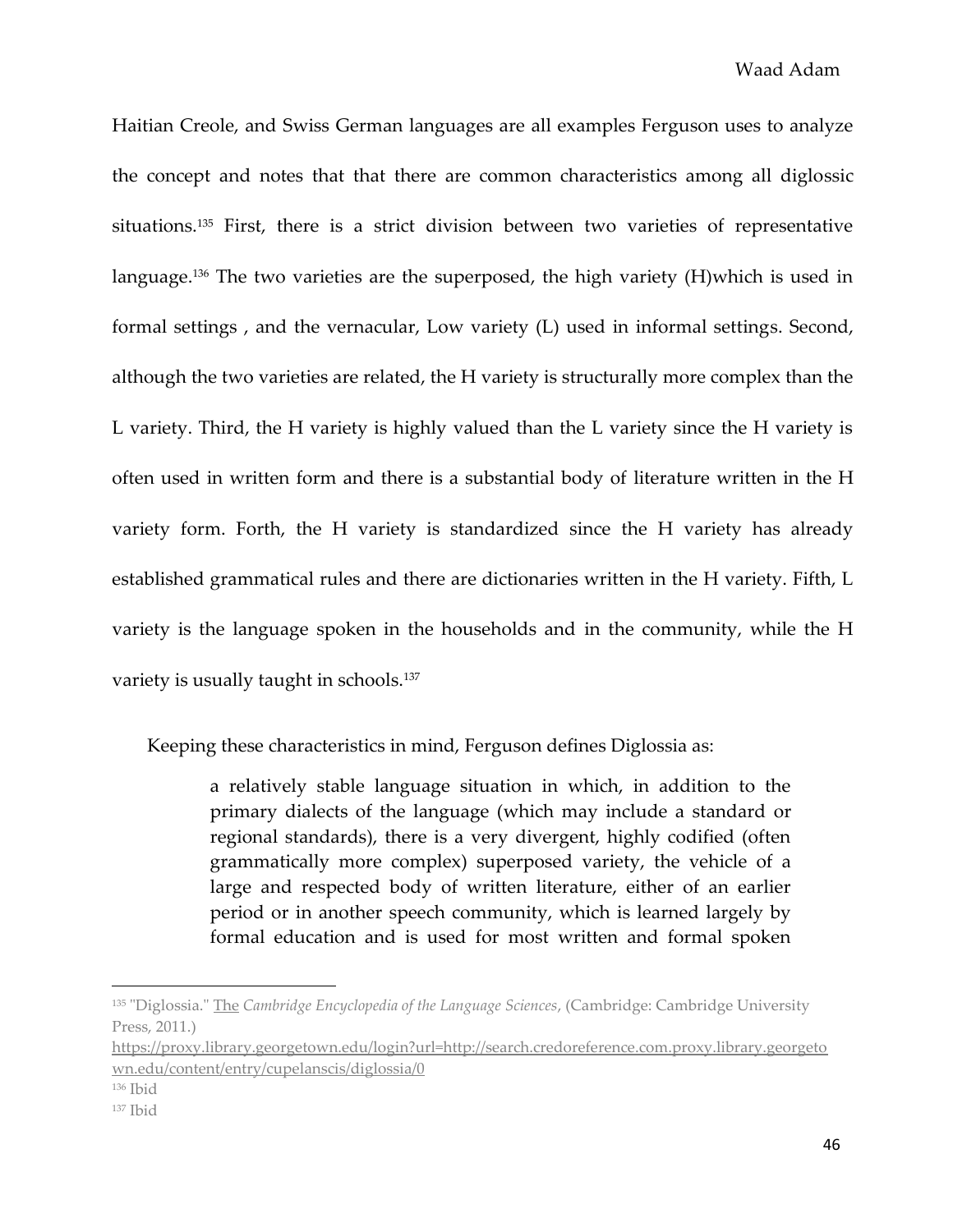purposes but is not used by any section of the community for ordinary conversation.<sup>138</sup>

In the *Tabaqat*, Wad Dayfulla uses both the H and L varieties of Arabic.<sup>139</sup> The following section provide examples of excerpts from the biographic dictionary in which Dayfulla used both Classical and Colloquial Sudanese Arabic. Before looking at three biographies in which this situation is present, an example from the *Tabaqat* will be provided to show the difference between (H) variety and (L) variety:

(H)

*fa qult: su'al al-mayyit la yatarattab 'alayhi hukm shar'I wa inama huwa min bab karamat al-'awliya.* (I said: the questioning of the dean does not entail a legal judgment; it is merely a manifestation of the karamat of the saints)<sup>140</sup>

This quote from the *Tabaqat* is only written in the Classical Arabic language. However, in

some cases, both the Classical Arabic and the SAC are used in one sentence. This entails a

fusion between the two, which is present in several biographies. For example:

 $(L)$  and  $(H)$ 

*Safarakum ila hadha ar-rajul nanzur fi amuuh fa in wajadnahuh 'ala haqq salakna alayhi tariq al-qawm wa in wajadnahu 'ala batil naradduh minhu* (Let us go to this man to see what the matter with him is! If we find that he is following the straight path we shall study Sufism under him; if we find that he is a liar, we will put him straight.) $141$ 

The only word in this sentence that is not written in the Classical Arabic form is

*Safarakum*, which is written in the colloquial. If it was written in the Classical Arabic form,

<sup>138</sup> Ibid

<sup>&</sup>lt;sup>139</sup> Hamad, "Wad Dayf Allah as a Historian," 200

<sup>&</sup>lt;sup>140</sup> Ibn Dayfulla, Kitab at-Tabaqat, 53 as Translated in Hamad, "Wad Dayf Allah as a Historian," 204*t* 

<sup>&</sup>lt;sup>141</sup> Ibn Dayfulla, Kitab at-Tabaqat, 55 as Translated in Hamad, "Wad Dayf Allah as a Historian," 204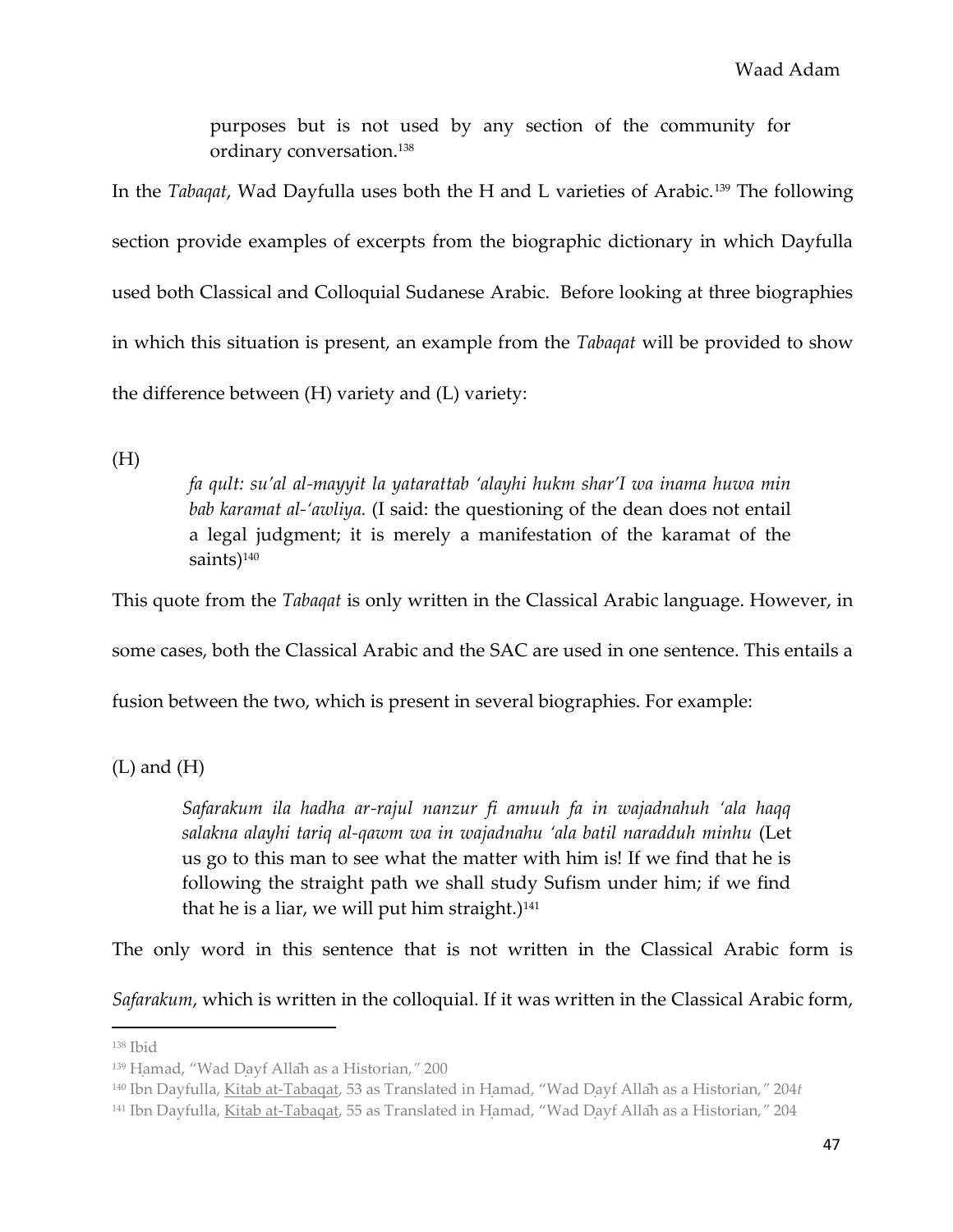it would have been: *hayya bina nusafir*. Furthermore, the author uses some SAC words or full sentences in his writings for example: *Raqad fi dara shidarah wa ghattohu bei quffah* (he slept under the shade if a tree and they covered him with a quffah.) $142$ 

There are more examples in the *Tabaqat* which show that Dayfulla uses both Classical and Sudanese Colloquial Arabic in his writing. The following section provide three more examples to to show how both the H and L varieties of the Arabic language are present in the *Tabaqat.* An example of how both the Colloquial Sudanese Arabic and Classical Arabic were incorporated intro the text can be seen in the biography of Hasan Walad Hassunah (#66).He was the son of a Moroccan who came and settled in the Mesalamia and married a Sudanese woman.<sup>143</sup> In the beginning of the biography, Dayfulla uses Classical Arabic. However, when he Dayfulla discusses Hasan's dream in the *Tabaqat*, he switches from Classical to colloquial Arabic interchangeably. Moreover, he switches between (H) and (L) varieties. In the section before the narration of the dream itself, Hasan encountered a Shaykh who he thought was his Sufi mentor. The *Shaykh* told him that he is not his mentor, and instructed him to go to Ba'udah where his Sufi mentor awaits him. The Shaykh's order was: *Ana mani sheikhak. Amshi adkhullak kjalwah fi Ba'udah fa inna sheikhak yajik fiha*. (I am not your instructor. Go a d enter a *khalwah* in Ba'udah. Your instructor awaits you there.) <sup>144</sup> In this section, Wad Dayfulla writes in SAC. The

<sup>&</sup>lt;sup>142</sup> Ibn Dayfulla, Kitab at-Tabagat, 57 as Translated in Hamad, "Wad Dayf Allah as a Historian," 205 <sup>143</sup> Ibn Dayfulla, Kitab at-Tabaqat, 133

<sup>&</sup>lt;sup>144</sup> Ibn Dayfulla, Kitab at-Tabagat, 133 as Translated in Hamad, "Wad Dayf Allah as a Historian," 206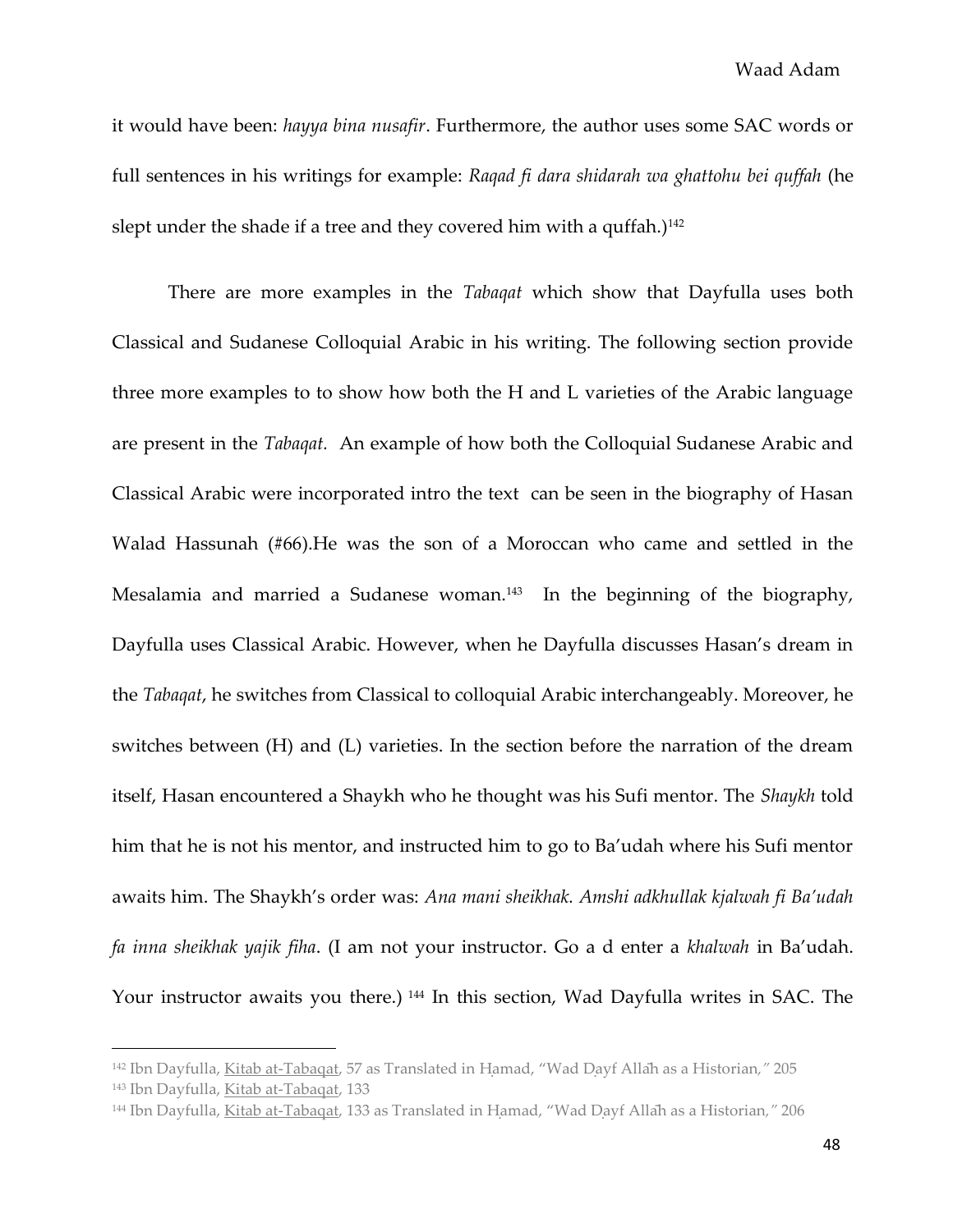word *mani* is in colloquial, (L) variety, it Classical Arabic, (H) variety, it is *lastu.* The word *Amshi* is also colloquial; it is *imshi* in (H) variety.<sup>145</sup> In the preceding section where Hasan meets his instructor, the author switches to Classical Arabic. This is due to the fact that, in the dream, Hasan's Sufi instructor is Prophet Muhammad himself. It goes as follows: *thumma qadimt 'ala Ba'udah fa-ijhtalaty fiha li-adh-ghikr wa al-'ibadah* (And he said: I came upon Ba'udah and secluded myself for the *dhikr* and worship.)<sup>146</sup> In the sentence immediately following the above, Classical Arabic is also used: *Fa ja'ani rasul allah salla allah 'alyh wa sallam wa ma'ah Abu Bakr wa gil Ali falaqqanani adh-dhikr*. (And the prophet of Allah, may Allah grant him peace and blessing, came to me, together with Abu Bakr or maybe 'Ali, and inculcated the dhikr in me.) $147$ 

In this section, Wad Dayfulla does not write in colloquial. For example, the word *Ja'ani* (the came to me) is Classical Arabic while in the above section *yajik* (instead of *Yaji'uk*) is in colloquial:

*Ana fi al-khalwa raqid ra'tyat najma kabirah fi-as-sama' ta'allaqat biha ruhi wa kharajat min jismi fa tarat fakharaqat as-samawat as-sab' fa sami't al-aqlam fa law kana ya kufi ba'd Muhammad nabi laqult tanabba't." (One day, while I was asleep in the khalwah,* I saw a huge star in the sky. This captivated my soul which subsequently departed my body and flew into heavens. There, I heard the squeaking of the pens [recording the deeds of mankind]. 'O Kufi! If there were a Prophet after Muhammad, it would be me.') 148

<sup>145</sup>Hamad, "Wad Dayf Allah as a Historian," 206

<sup>&</sup>lt;sup>146</sup> Ibn Dayfulla, Kitab at-Tabagat, 134 as Translated in Hamad, "Wad Dayf Allah as a Historian," 207

<sup>&</sup>lt;sup>147</sup> Ibn Dayfulla, Kitab at-Tabaqat, 134 as Translated in Hamad, "Wad Dayf Allah as a Historian," 207

<sup>&</sup>lt;sup>148</sup> Ibn Dayfulla, Kitab at-Tabagat, 134 as Translated in Hamad, "Wad Dayf Allah as a Historian," 150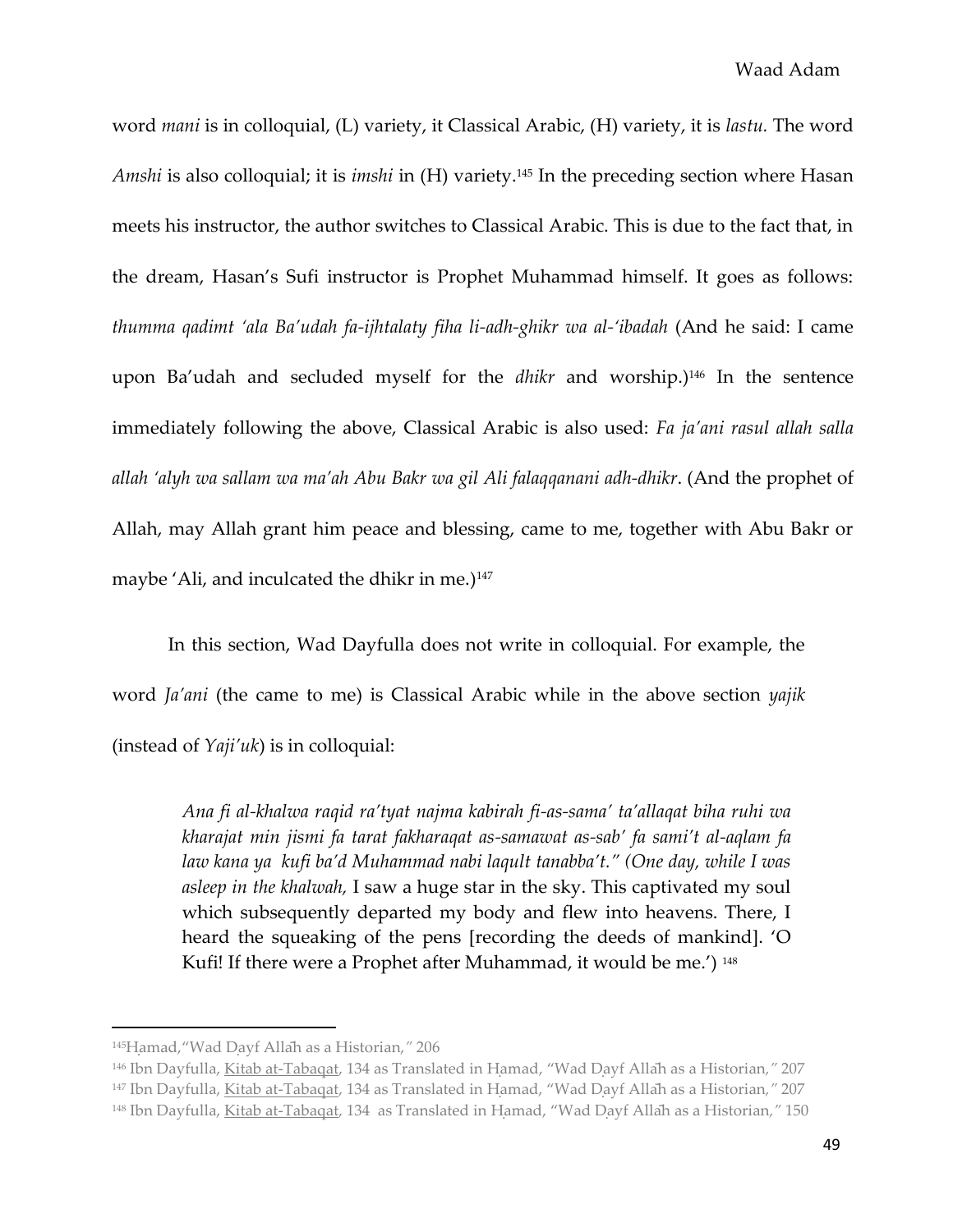The above section of the *Tabaqat* is fully written in Classical Arabic. This is due to the fact that this section is telling the story of a mystical experience that Hasan encountered. It is a "transcendent scene."<sup>149</sup> Therefore, one notices that Wad Dayfulla uses Classical Arabic when narrating transcendent scenes where the characters are of as higher status than the holy man such as the Prophet or angels. However, he switches to colloquial Sudanese when he talks about day-to-day interactions, like the conversation that Hasan had with the person he mistaken for his Sufi mentor, between Sudanese people.

These examples demonstrate how the Classical Arabic language and the SAC are both used in the writing of the *Tabaqat*. SAC was used more often when the author discusses narrates dreams or stories. Therefore, Hillelson's argument that the author of the *Tabaqat* used SAC when writing stories coming from Sudan's oral tradition holds ground. The use of both colloquial and Classical Arabic in the *Tabaqat* sheds light to two important discoveries. First, the fact that the author compiled oral traditional stories about Sufi saints who lived in the Sudan from 1500 to the early 1800 proves that there was a distinct Sudanese culture in the Nile Valley. Second, stories told through oral tradition were written not in Classical Arabic, but in Sudanese Colloquial Arabic. This shows that there was a synthesis between the Arabic language spoken by the incoming Arab nomads in the late seventh century and the Sudanese local languages. This process was a gradual one, and its product was a fully Arabized Sudanese community

<sup>&</sup>lt;sup>149</sup> Hamad, "Wad Dayf Allah as a Historian," 207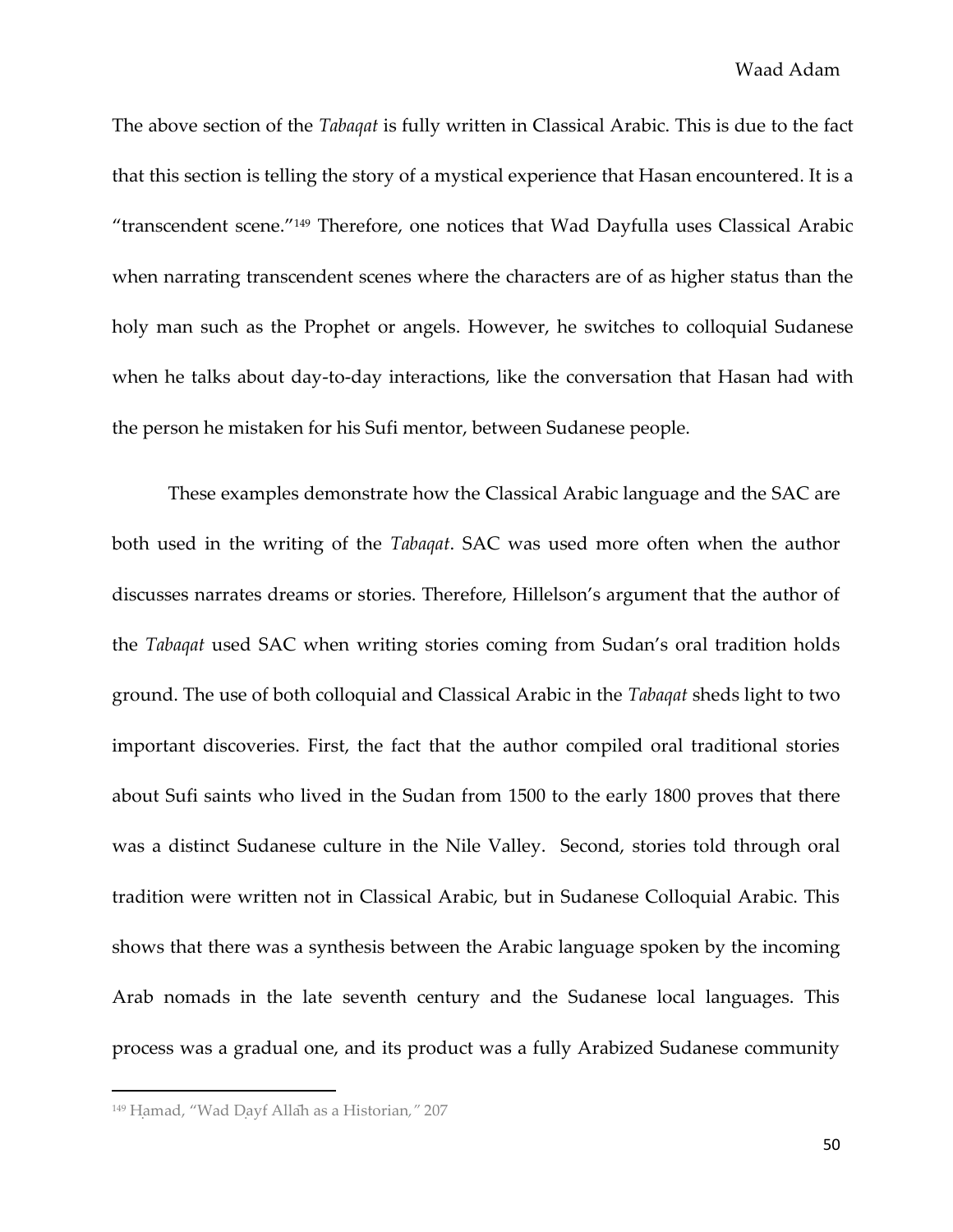in the North-Central Sudan. A linguistic analysis of the *Tabaqat* allows us to understand the process of Arabizing the Sudan and emergence of a Sudanese Arabic dialect that unified the people of the Nile Valley and provided them with a sense of a protonational idenitity.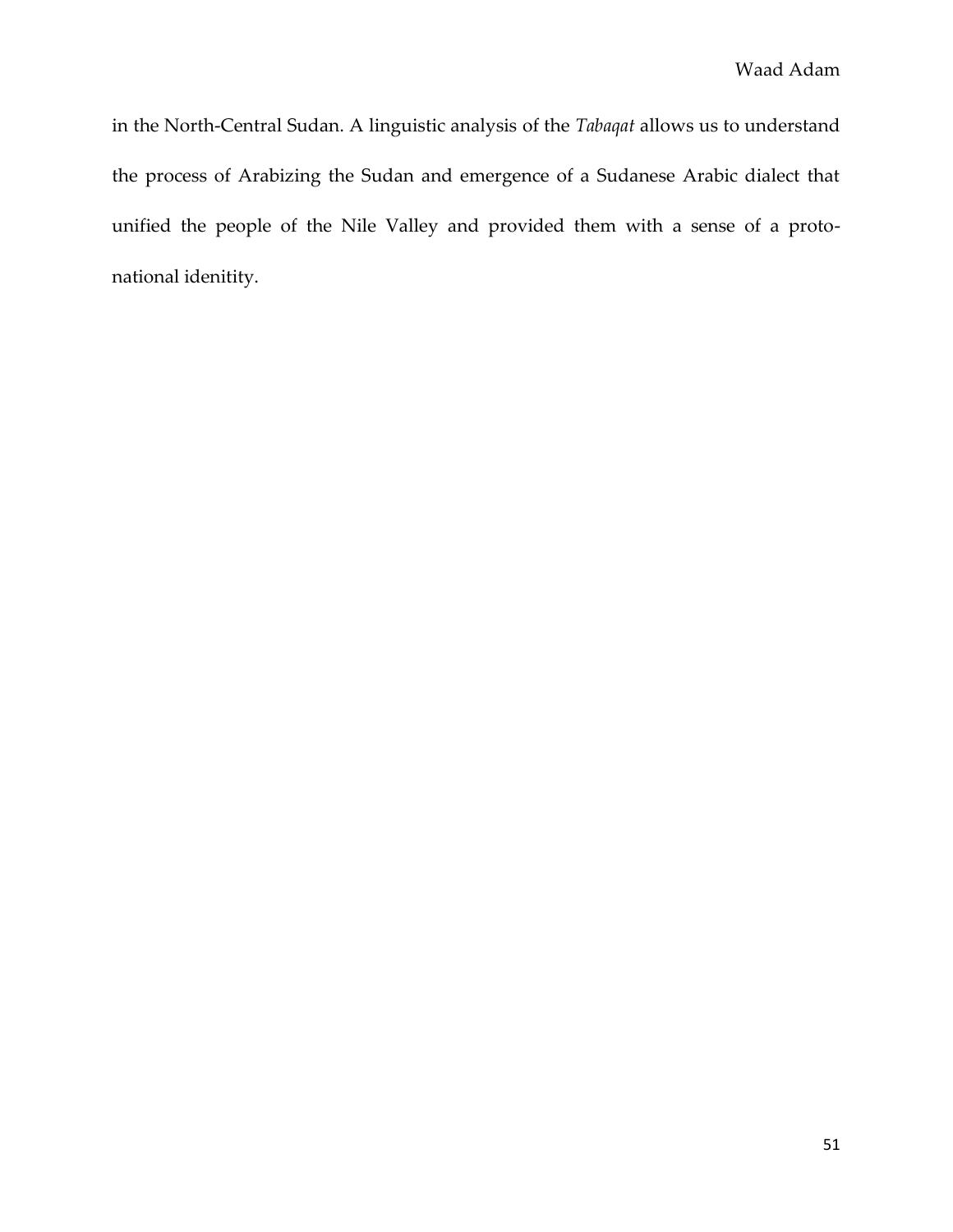### **Chapter III: Genealogy and the Tabaqat**

Several scholars of nationalism argue that claims to a common ancestry play a vital role in the creation of a national identity.<sup>150</sup> This is due to the fact that these claims unite people under the umbrella of an assumed common ancestry.151This interpretation of nationalism is particularly relevant to the North-Central Sudan, where the spread of Islam in the seventh through the fourteenth centuries was accompanied by the spread of Arab culture, the Arabic language and Arab identity. Accompanying this spread was the diffusion throughout North-Central Sudan of an assumed Arab genealogy (*nasab*).

Patrilineality, when descent and inheritance is traced through the males, is an important characteristic of Arab and Islamic societies.<sup>152</sup> During the Funj Sultanate, the claims to an Arab ancestry through a patrilineal descent line *replaced* existing Nubian practices of genealogical descent through a matrilineal line in the North-Central Sudan. This important shift in local genealogical practices clearly shows how Nubian culture had shifted to an Arabized and more Islamized one. This important change in cultural practices of lineal descent is clearly demonstrated in the *Tabaqat*, where the author introduces the Holy men through their patrilineal descent line. Indeed, far from a minor detail in the book, tracing genealogical descent (*nasab*) plays a prominent role in the

<sup>150</sup> Scholars such as Anthony D. Smith and Pierre L. van den Berghe use the ethno-symbolic approach to explain the importance of ethnic communities in defining the nation and the process of nation building. They will be discussed in the next section.

<sup>&</sup>lt;sup>151</sup> Smith, <u>The Cultural Foundations of Nations</u>, 17. As mentioned in the introduction, the Modernist view of nationalism does not take into account the role ethnic ties play in the creation of a nation. <sup>152</sup> Lobban, Islamic societies in Practice, 87.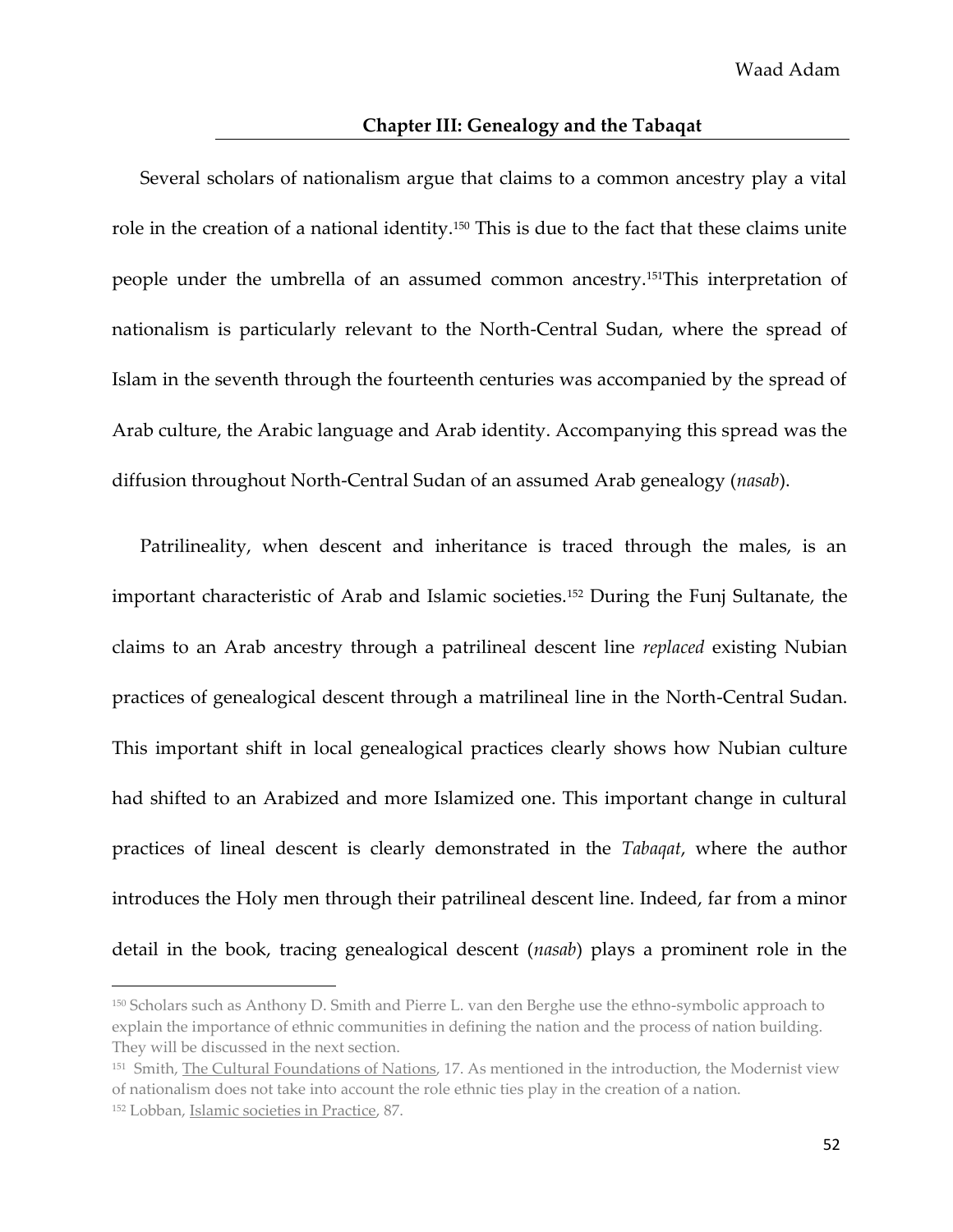*Tabaqat*, and by extension demonstrates the importance patrilineal genealogy (nasab) had come to play in the North-central Arabized population of the Sudan. This chapter analyzes how these claims to an Arab ancestry in the North-Central Sudan shaped protonational identity through an analysis of the *Tabaqat*.

# Genealogy and Theories of Nationalism

Genealogical ties, whether mythical or real, often play a vital role in the creation of national myths – and by extension—national identity.<sup>153</sup> As Anthony Smith argues, these genealogical ties and, more specifically, reputed ethnic descent lines that are "traceable through the generations to one or more common ancestors"<sup>154</sup> provide people with a membership to a nation in terms of assumed descent.<sup>155</sup> Using the ethno-symbolic approach to understand "what nation is," Smith argues that a nation is a *historical* social group.<sup>156</sup> It is a community of "history and destiny."<sup>157</sup> Thus, a myth of a presumed ethnic descent and shared historical memories are amongst the foundations upon which nations are built upon.<sup>158</sup> In making this argument, Smith points to intricate ties between genealogical descent and the notion of ethnicity.

<sup>153</sup> Smith, The Cultural Foundation of Nations, 15.

<sup>154</sup> Ibid;, 1.

<sup>155</sup> Ibid.

<sup>156</sup> Atsuko Ichijo and Gordana Uzelac, When is the nation?: Towards An Understanding of Theories of Nationalism (London: Routledge, 2005), 90.

<sup>157</sup> Ibid

<sup>158</sup> Ibid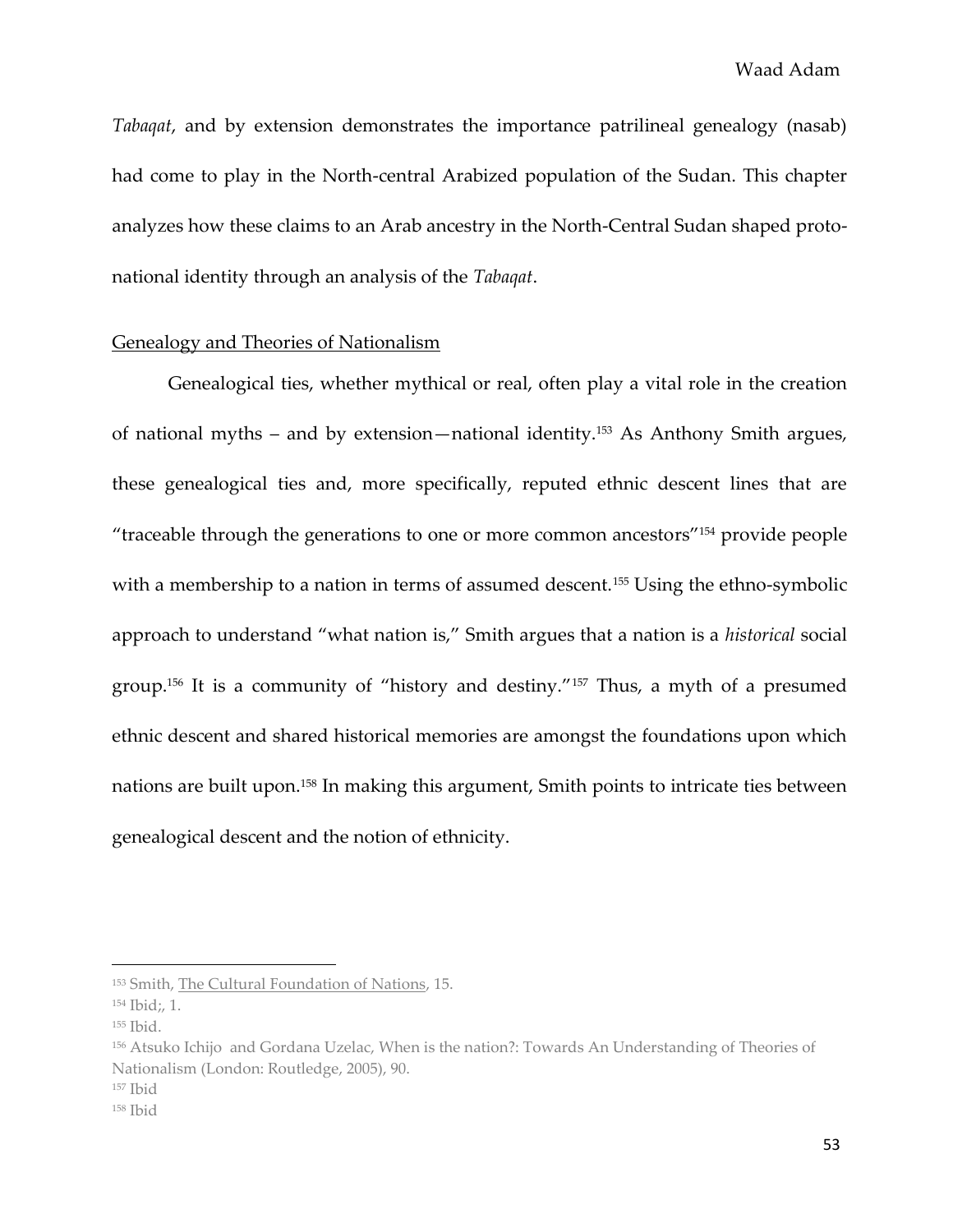As another scholar of nationalism, Pierre L. van Den Berghe, argues *ethnies*, or ethnicity, is "formed by groups of interacting individuals at the most elemental level: they mate and produce offspring on whom they lavish parental care."<sup>159</sup> This is how the most basic unit of human society is formed.<sup>160</sup> These "families" of nuclear or extended kin tend to intermarry, and through "several generations of endogamous marriage, form ethnies."<sup>161</sup> Thus, ethnies are formed through three or more generations of endogamy.<sup>162</sup> Over time, these ethnies may divide into sub-ethnies or merge to make super-ethnies, or combine with others and disappear. But as Berghe argues, the critical historical comment is when these ethnies are transformed into nations through state formation.<sup>163</sup> The process of state formation is supplemented by "the development of an ideological superstructure around the kingship, territory, symbols, and political and legal institutions."<sup>164</sup> The development of an ethnies into nations through the process of statehood is accompanied by an increased self-consciousness of being a group of people distinct from others. Thus, a sense of common ethnicity allows for nations to legitimize their existence. Berghie's arguments are particularly relevant for our understanding of the North-Central Sudan.

<sup>&</sup>lt;sup>159</sup> Pierre L. van Den Berghe. "Ethnies and Nations: Genealogy Indeed" in Ichijo and Uzelac, ed., When is the nation?: Towards An Understanding of Theories of Nationalism (London: Routledge, 2005), 114 <sup>160</sup> Ibid

<sup>161</sup> Ibid

 $162$  Ibid

<sup>163</sup> Ibid

<sup>164</sup> Ibid; 116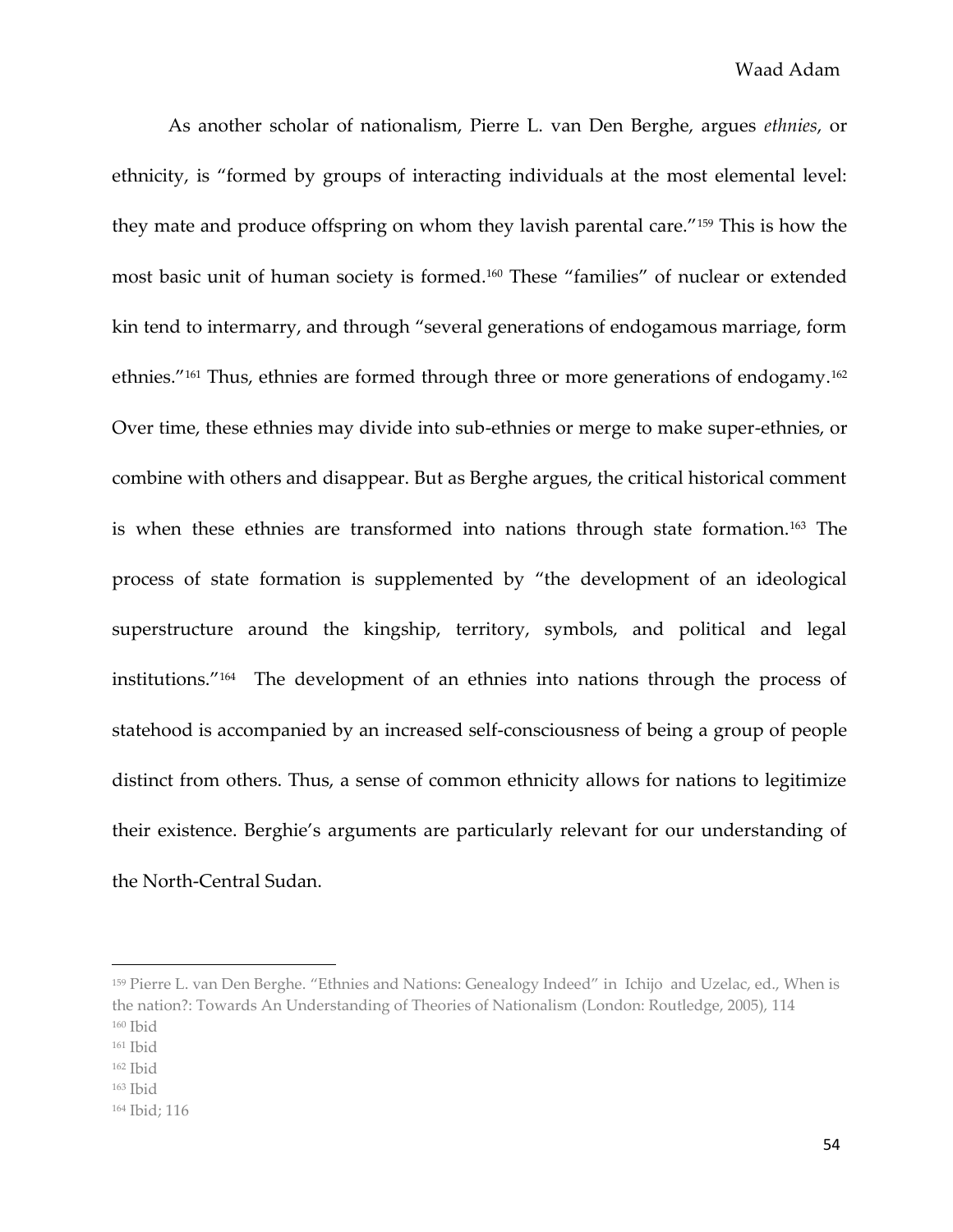Therefore, for ethnic nationalists, "nations" are "already present in place at the onset of both modernity and nationalism in the form of pre-existing ethnic communities available and ready" to be "propelled into the world of political nations."<sup>165</sup> From this view of nationalism, the Arab nation has descended from Arab-speaking tribes, throughout history, and more specifically since the time of the Prophet. It "exhibits the classic feature of an ethnic nation."<sup>166</sup> Claims of a common genealogical descent have been the common grounds for the foundation of many Arab nations.<sup>167</sup> Since the time of the seventh century, Arabic-speaking tribes have claimed genealogical ties to the tribe of the prophet. As Smith argues, this allowed them to have the necessary tools to mobilize and achieve political autonomy.<sup>168</sup> Therefore, theories of nationalism need to take into consideration the "linkage between ethnicity and nationhood."<sup>169</sup>

The main group of patrilineally related males in Arab societies is known as the *asaba* and they are the figureheads of the descent system.<sup>170</sup> Patrilineal descent allows males to inherit and transfer patrilineal descent to their offspring, while the females inherit the descent, they cannot convey patrilineal descent. By extension, patrilineal descent is intimately tied to patriarchy: the figurehead of the family, such as the father,

<sup>165</sup> Smith, The Cultural Foundations of Nations,17

<sup>166</sup> Ibid

<sup>167</sup> Ibid

<sup>168</sup> Ibid

<sup>169</sup> Ibid

<sup>170</sup> Lobban, Islamic societies in Practice, 89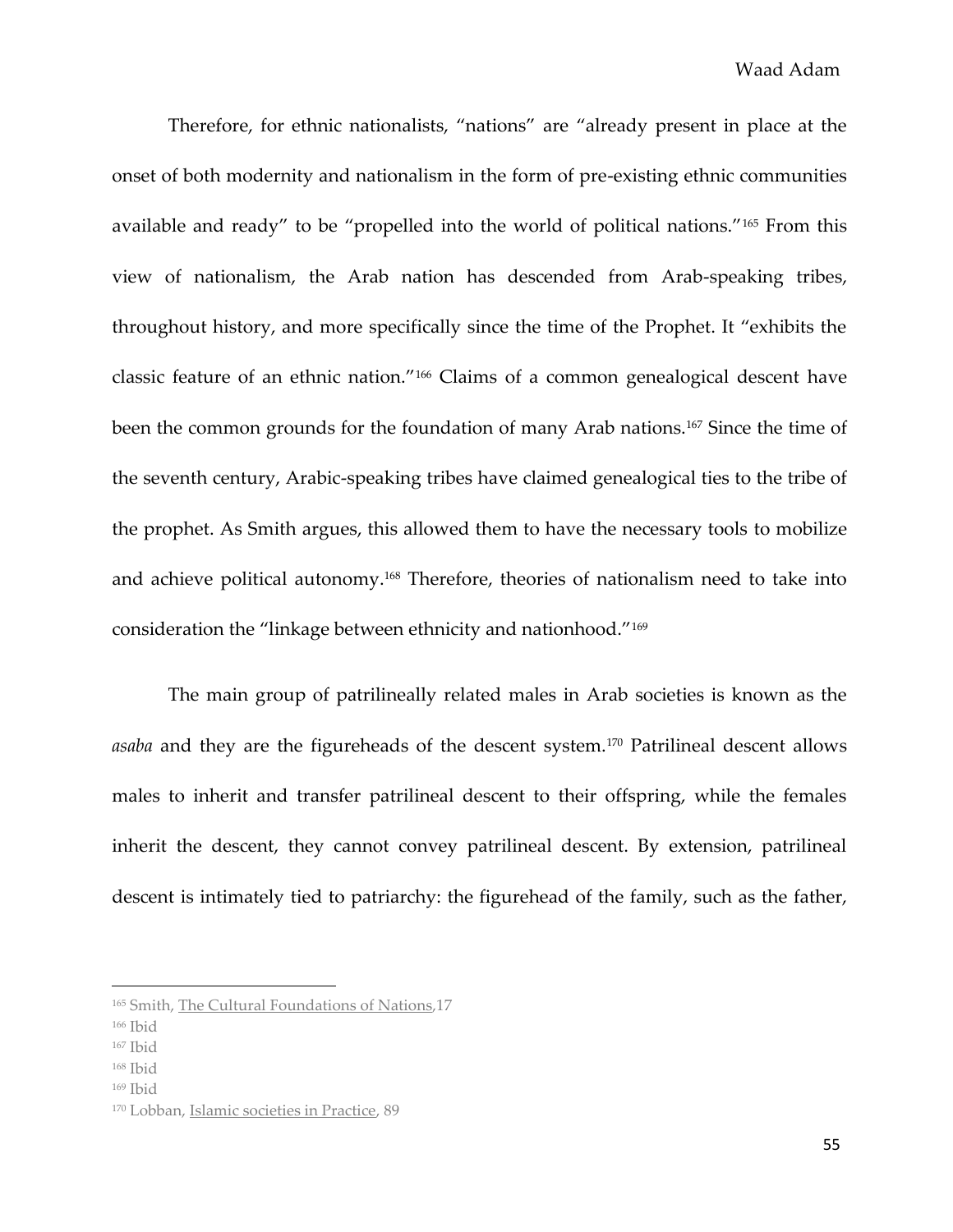uncle, brother and son, are the ones who make the key family decisions.<sup>171</sup> This kind of relationship between the females and males of Muslim societies determine many aspects of the society. For example, when a woman marries a Muslim man, she does not join her husband's patrilineage; she still keeps her last name. Her children, however, take their father's patrilineage, and not hers. When she gets a divorce, the woman is expected to return to her father's home. Her children remain legally under her custody only until they reach a certain level of maturity, at which time they return to their father's household, culturally defined as their patrilineal descent group or family.<sup>172</sup>

As scholars have argued, family lineage constitutes a large part of one's identity, particularly in the Muslim world.<sup>173</sup> Family lineage makes up a "the lengthy history of genealogy" known as *nasab*. <sup>174</sup> Throughout history, this long line of ancestors, traced patrilineally, was often considered a source of pride for many Muslims and it was the way in which they placed themselves in society.<sup>175</sup> Defining oneself through one's patrilineal descent line "expresses [one's] prestige or status."<sup>176</sup> Therefore, *nasab* was an central aspect of Islamic societies since it played a central role in organizing the way the society functioned. Family lineage also played an important role in day-to-day activities. Many of the activities carried out in the Muslim world were on a personal basis "though

 $\overline{\phantom{a}}$ 

- <sup>172</sup> Ibid
- <sup>173</sup> Ibid
- $174$  Ibid

<sup>176</sup> Ibid

<sup>171</sup> Ibid

<sup>175</sup> Ibid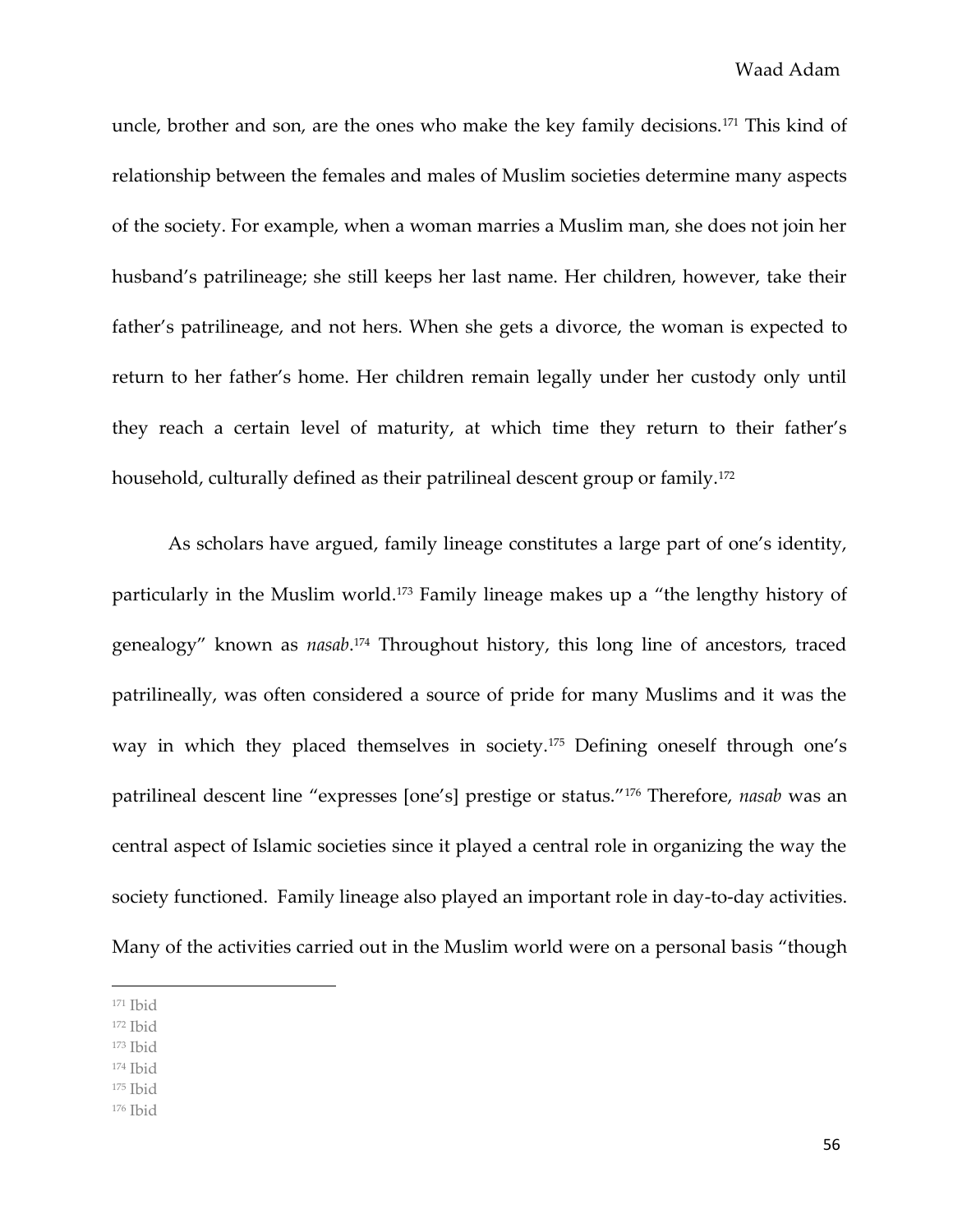contracts that have been made between and through networks of extended family."<sup>177</sup> Since Arab and Muslim societies functioned in a very personalized context, *nasab* became a major part of one's identity and conferred prestige or a higher status. When Arabs spread their culture to the Sudan, they brought these cultural practices with them. Claims to an Arab genealogy united the people of the North-Central Sudan and provided them with a sense of a common ancestry. Claims to a common identity gave the North-Central Sudanese people a "badge of membership" that tied them to the Arab community that resided around them.<sup>178</sup>

# The History of Arab Genealogy in the Sudan

The Arabization of the Nubians beginning in the  $7<sup>th</sup>$  century with the influx of Arab nomads into the Sudan, led to an important and defining shift in their society; the genealogical descent line in the Sudan shifted from a matrilineal a patrilineal one.<sup>179</sup> This process occurred gradually when Nubians Arabized through the intermarriage between in-coming Arabs and Nubian women, including those of noble birth.<sup>180</sup> The process of Arabizing and Islamizing the Sudan was not a product of military conquest, rather, it was a product of cultural assimilation and intermarriage. This willingness to mix with the local culture, accompanied by the matrilineal Nubian society on the one hand, and

 $177$  Ibid

<sup>178</sup> McHugh, Holymen of the Blue Nile,

<sup>179</sup> Muddathir Abd Al-Rahīm,. "Arabism, Africanism, and Self-Identification in the Sudan". The Journal of Modern African Studies, 8 (02) (1970): 236

<sup>180</sup> Karrar, Sufi Brotherhoods in the Sudan, 14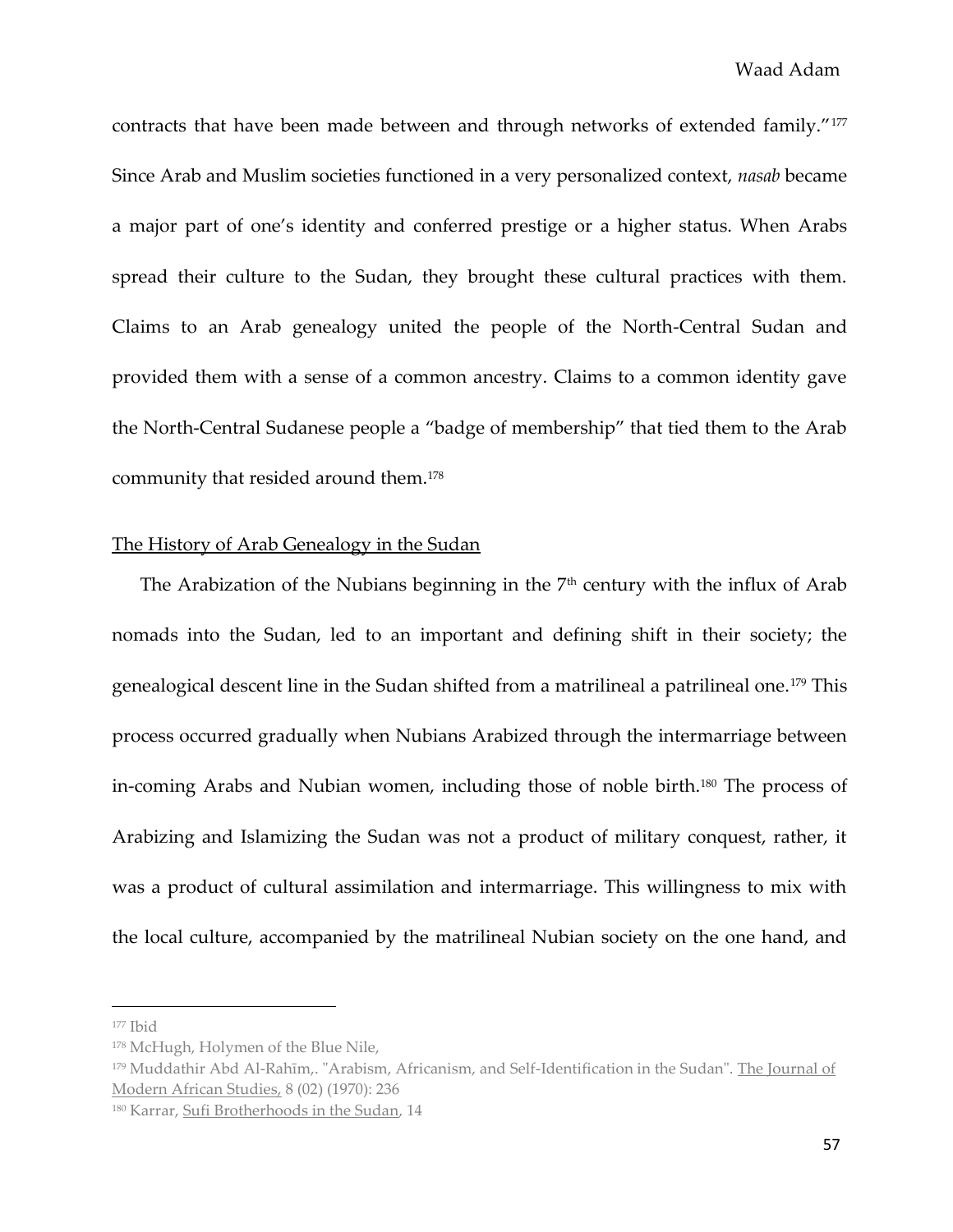the Arab patrilineal organization of family and tribe on the other, not only facilitated the process of assimilation and allowed the Arab immigrants to spread the religion and culture, but also gave them "reins of power and political leadership in the society."<sup>181</sup> As a result of this gradual shift and Arab integration in the local society, an Arab ancestry, of the new ruling elite, became the prevalent trend for many local Sudanese tribes as the Arabs integrated with the local community.<sup>182</sup> The penetration of Islam and the Arabs into the Sudan thus led to a profound change in the culture of the Sudan. Rather than a purely biological system of descent, in the North-Central Sudan, the proto-nationalist myth of a "claim to Arabness" gradually emerged as an important cultural shift in how society traced descent and inheritance.<sup>183</sup>

But claims to an Arab ancestry in North-Central Sudan occurred not only at an individual level, but also at a tribal level. In his study of Sudanese genealogy, *The History of the Arabs in the Sudan*, H. A. MacMichael points out that the Sudanese who resided in the North-Central Sudan and claimed Arab ancestry were divided into two major groups: the *Juhayna and the Ja'aliyyin*.<sup>184</sup> The Juhayna are the second largest group in the Sudan. The term Juhayna refers to "certain nomads the bulk of whom inhabit Sennar

<sup>&</sup>lt;sup>181</sup> Abd Al-Rahīm,. "Arabism, Africanism, and Self-Identification in the Sudan."236

<sup>183</sup> Aguda, Oluwadare.. "Arabism and Pan-Arabism in Sudanese Politics". The Journal of Modern African Studies*.*; 180

<sup>184</sup> MacMichael, A History of the Arabs in the Sudan, 1: 197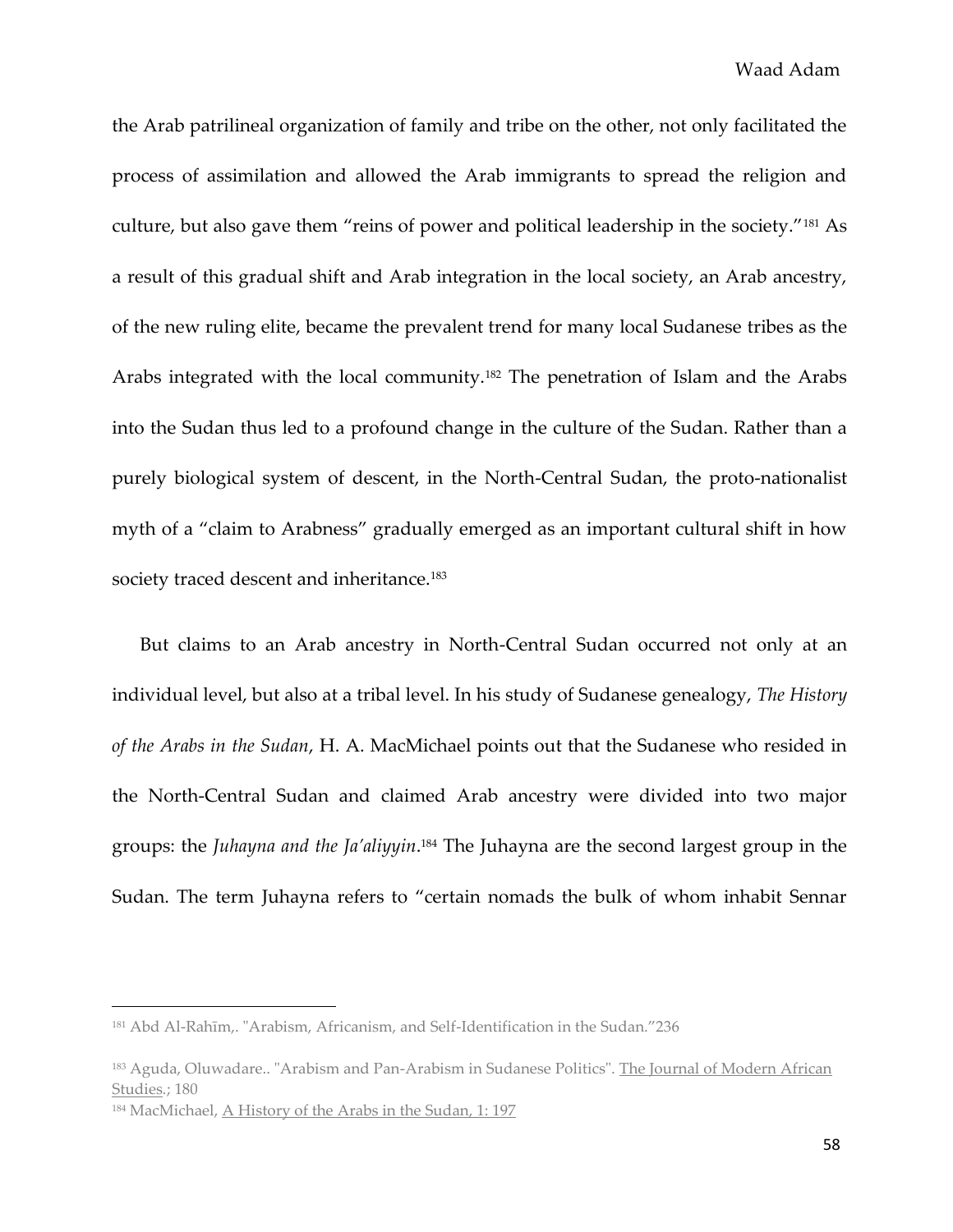Province in the southern Gezira."<sup>185</sup> Some of the members of the Juhayna trace back their ancestry to one of the sons of Ali (the prophet's son-in-law).<sup>186</sup> The term *Ja'aliyyin* refer to all the Muslim tribes in the Sudan who claimed ancestry descent from the Prophet's uncle, al-Abbas, through their eponymous leader Ibrahim *Ja'al*. <sup>187</sup> Thus, claims to an Arab genealogy changed the ways in which the Sudanese tribes defined their origin as they began to claim an exclusively Arab ancestry, while completely ignoring their Nubian origins

The Arabian patrilineal system thus changed the way in which family and tribal relations traced their ancestry, while also leading to great social change. Since the line of inheritance prior to Arab domination was through the mother, the Arabs who married local Nubian women were able to pass down the inheritance of the Nubian kingdoms to their sons, who, by then, identify themselves as Arabs sons. These practices of lineal descent and inheritance enabled the Arabs to become the political ruling elite of the North-Central Sudan as their political and economic power, while the economic and political power of Nubians gradually weakened. This explanation for the eventual fall of the Nubian Kingdom was noted with remarkable clarity by the fourteenth-century historian, Ibn Khaldun:

<sup>185</sup> MacMichael, A History of the Arabs in the Sudan, 1:237

<sup>186</sup> MacMichael, A History of the Arabs in the Sudan, 1:237

<sup>&</sup>lt;sup>187</sup> Karrar, The Sufi Brotherhoods in the Sudan,.5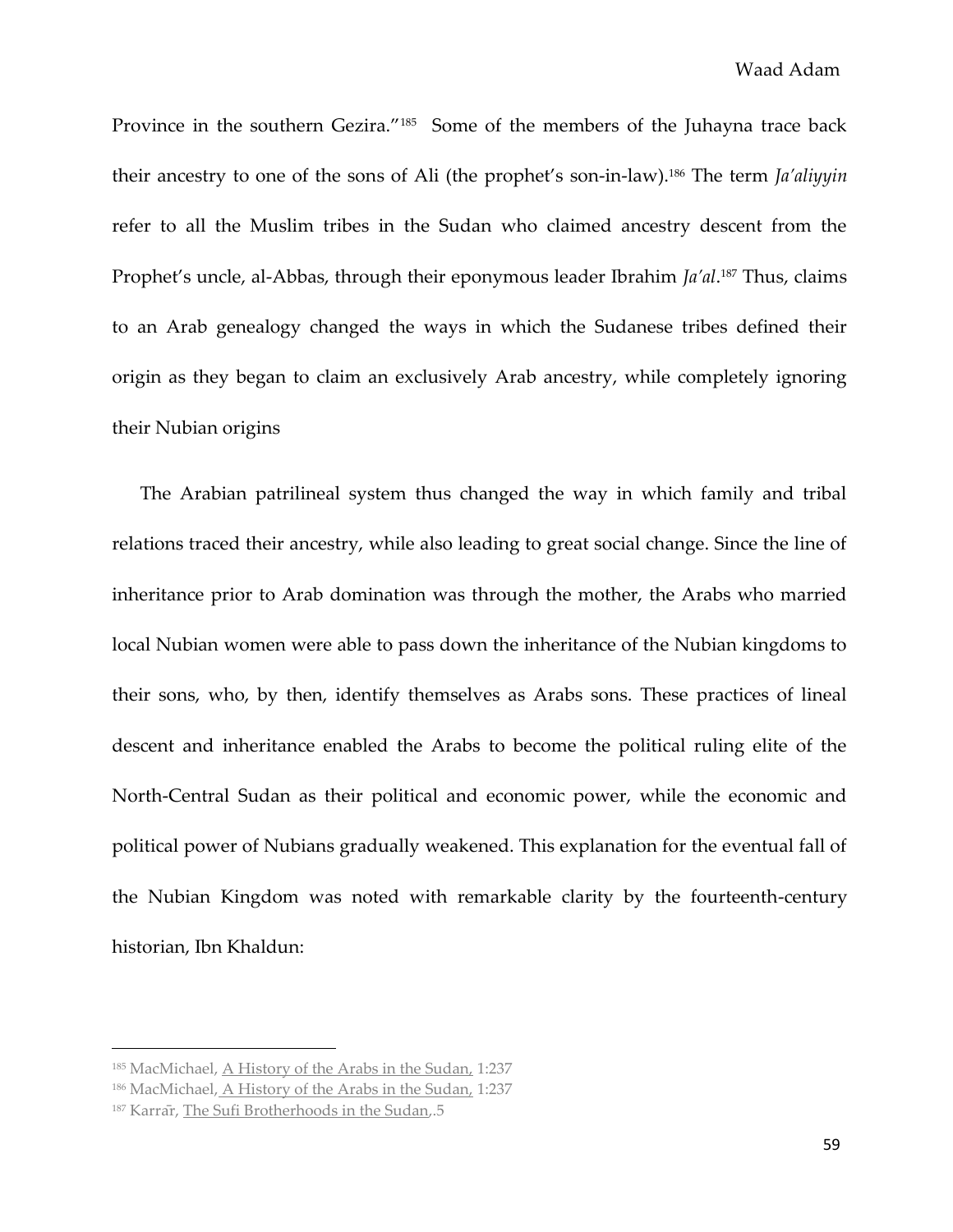[The] various tribes of Juhayna Arabs spread over the country, settled in it and made it their own … At First the Nubian kings tried to resist, but failed. Later on they tried to win them [the Arabs] over by giving them their daughters for marriage. But this led to the passing of power to some of the sons of Juhayna in accordance with the custom of the [Nubians] which bests the right to succession in sisters and their sons. Thus did the Nubians lose their kingdom and their lands passed to the bedouins of Juhayna.<sup>188</sup>

With the fall of the Nubian Kingdom, there was no political force to deter the process of Arabization and Islamization in the North-Central Sudan. The Arabs were successful at Arabizing and Islamizing the Sudan while extending their political control over the region. The result of the fall of the Nubian Kingdom was a "social and cultural revolution" that enabled the establishment of the Islamic Funj Sultanate in 1504.<sup>189</sup>

The importance of genealogical descent to Arab roots was also illustrated in other elements of society. The majority of surviving documents from the Funj era are of a genealogical nature, in addition to the *Tabaqat*, this included *The Funj Chronicle* and several travelers' accounts on the Sudan. <sup>190</sup> These examples further demonstrate the high importance which many Sudanese accorded to their Arab genealogy. But identification with Arab lineage would become increasingly important in North-Central

<sup>188</sup> Ibn Khaldun, Tarikh (Cairo, n.d.), vol. 5, 429 as quoted in Abd Al-Rahim, "Arabism, Africanism, and Self-identification in the Sudan,"236

<sup>189</sup> Abd Al-Rahim, "Arabism, Africanism, and self-identification in the Sudan," 236.

I understand that these categories ("Arabs" and "Africans" ) are overly simplistic. However, when I refer to the two, I am talking about it historically and referring to the area where the Arabs spread their culture and religion.

<sup>190</sup> Holt and Daly, A History of Sudan, 25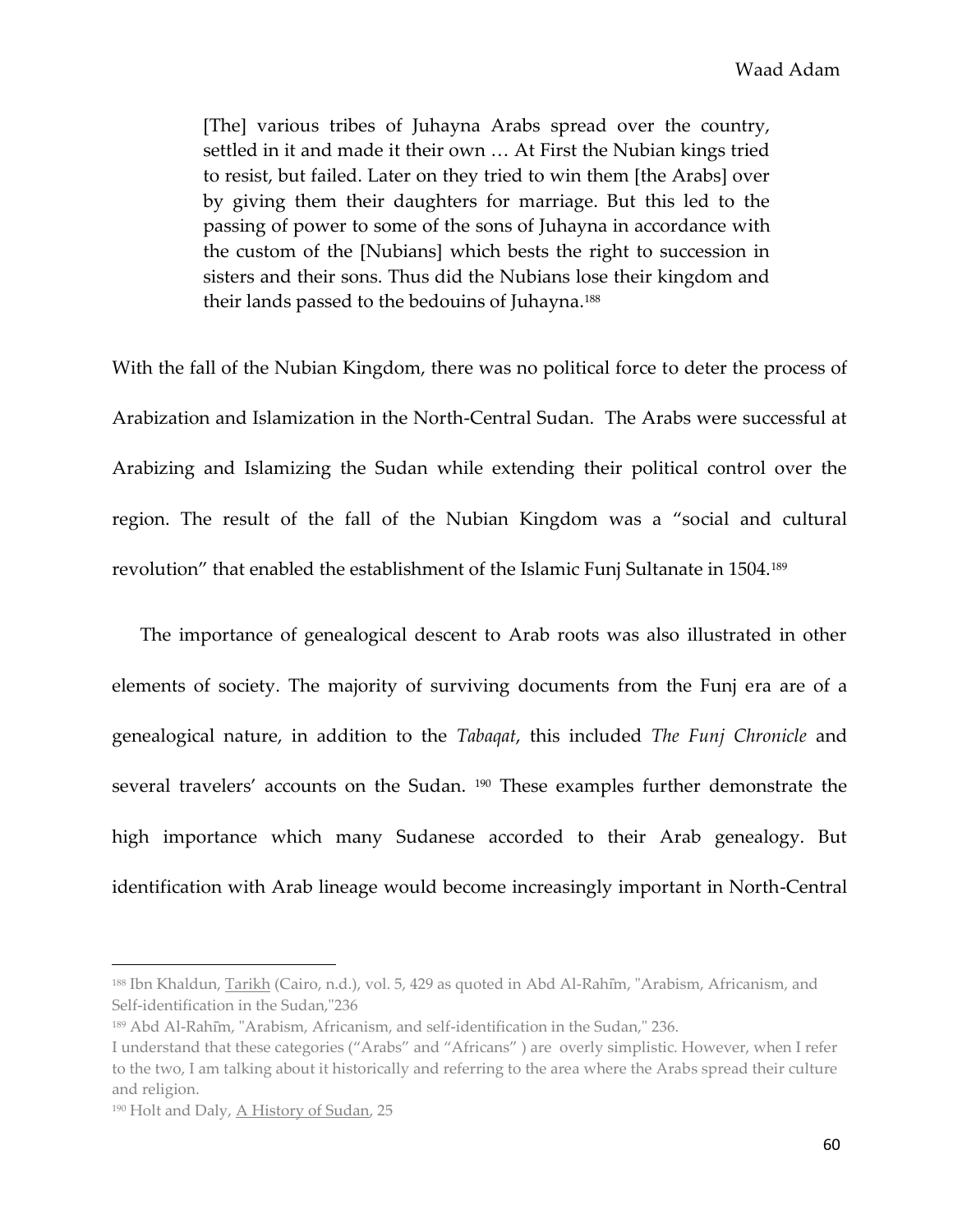Sudanese society in ensuring personal status.<sup>191</sup> Indeed, by the fifteenth the Sudanese who lacked the requisite ties to an Arab genealogy were eventually branded by authorities as uncivilized barbarians (labeled as *Hamaj*), and were liable to subjugation and enslavement.<sup>192</sup> Therefore, the claim to an Arab genealogy effectively became a "badge of membership in the community of Arabs" who dominated the North-Central Sudan at the time of the Funj Sultanate.<sup>193</sup>

#### Genealogy in the *Tabaqat*

It is evident that family lineage and Arab genealogy played a major role in the making of the Sudanese identity after the fall of the Nubian kingdom. For this reason, it should come as no surprise that genealogy also became a central component of the *Tabaqat*. The importance of genealogy in the *Tabaqat* is most clearly illustrated by the detailed biographies of holy men that identify both their tribal and patrilineal descent.

As seen in the following biographical reference detailing the life of one holy man, not only is the name of the holy-man mentioned by Dayfulla, but the biography also includes his father's name, his grandfather's name, and his great grandfather's name:

> *Abd el Dafa'i El Kandil ibn Muhammad ibn Hamad el Gamu'i" (b 1100 A.H.; d. 1180 A.H.) [1767 CE] He was born at el Halfaya and was a follower of Sheikh Khogali [ibn 'AbdelRahman] … he was taught by the faki Shukuralla el'Udi (his "Sheikh") and the feki Belal and Abu El Hasan … He created a record by teaching for 58 years and performed the*

<sup>191</sup> McHugh, Holy men of the Blue Nile, 10.

<sup>192</sup> Ibid.

 $193$  Ibid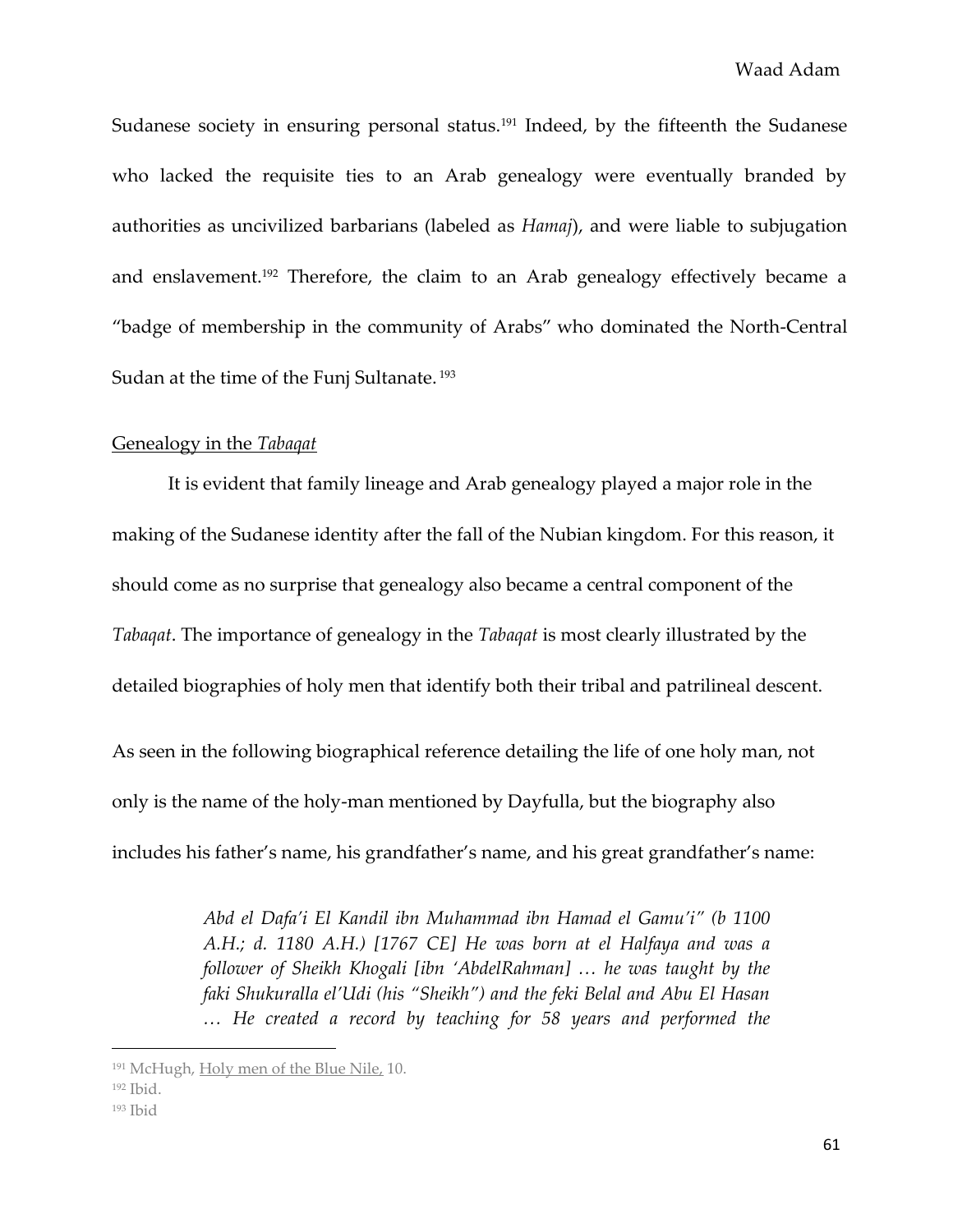Waad Adam

*pilgrimage … His death occurred at Sennar buy his body was taken to el Halfaya for burial. <sup>194</sup>*

In addition, his family name, which is taken by other members in his extended family is also mentioned in his biography- this is how the author introduced him This trend of identifying holymen through their patrilineal descent line is present in almost all of the biographies mentioned in the *Tabaqat*; they begin by giving the holy man's name or *laqab*  and then note his father and grandfather, for example, Hamad b. Muhammad b. 'Ali al-Mashyakhi.<sup>195</sup> Such references to the lineage of patrilineal descent governed the interactions between people and made their interactions more personal.

Similarly, in most of the biographical references, the author mentioned the tribal affiliations that the holy men belonged to. As mentioned earlier, the main lines of descent had political, religious, and social role in the Sudan.<sup>196</sup> The North-Central Sudanese population associated themselves with these main Arab descent lines that provided them the legitimacy to claim an Arab cultural and genealogical identity. It is evident that associating oneself with an Arab tribe was important to have legitimacy. Although, today, the ethnic roots of the Funj rulers are still questioned by historians today.<sup>197</sup> However, the *Tabaqat* and *the Funj Chronicle* both recognize the Funj as

<sup>194</sup> Ibn Dayfulla, Kitab at-Tabaqat, as translated in MacMichal, The History of Arabs in the Sudan, 1: 221 <sup>195</sup> Ibn Dayfulla, Kitab at-Tabaqat, 173

<sup>196</sup> McHugh, Holy men of the Blue Nile, 11

<sup>&</sup>lt;sup>197</sup> Yusuf Fadl Hasan. "The Umayyad Genealogy Of The Funj," Sudan Notes and Records (46): 27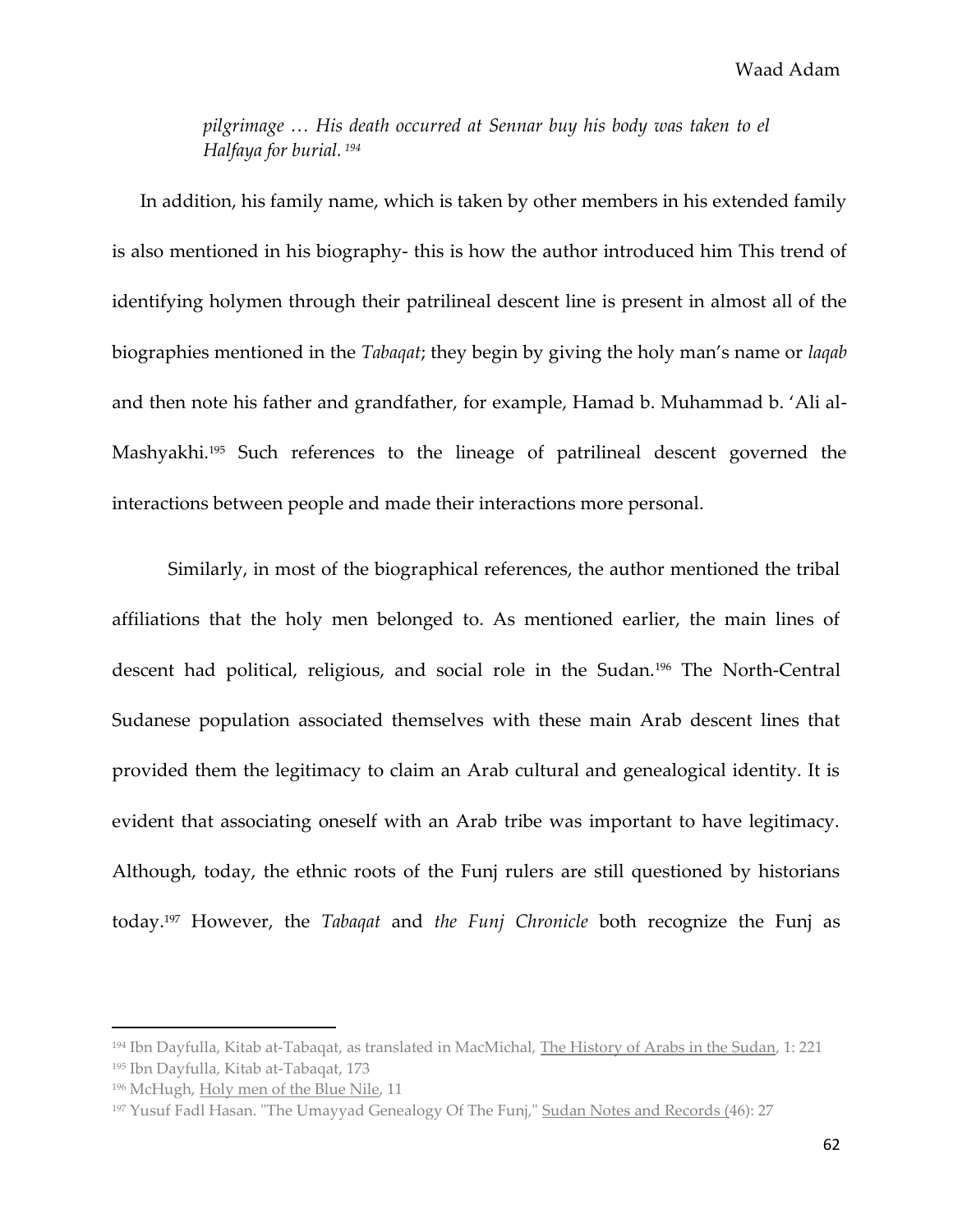Umayyad descendants.<sup>198</sup> This is possibly due to the fact that they were a fully aware of the influence of the Arab culture and Arab genealogy in the North-Central Sudan. Thus, the Funj rulers might have claimed Umayyad genealogy in order to be considered legitimate in the eyes of the Arabized Sudanese that they are ruling over.<sup>199</sup> David Reubeni, a traveler who made his way through the Funj Kingdom on his way to Egypt in the sixteenth century, wrote in his travel dairy that 'Amara Dunqas "showed great respect to self-proclaimed descendants of Prophet Muhammad."<sup>200</sup> In addition, he gave his son and his successor the Islamic name 'Abd al-Qadir.<sup>201</sup> Reubeni's account highlights two important factors. First, it demonstrates that Muslims were accorded a high status in the region. Second, due to this culturally accepted superiority of the Muslim Arabs in the North-Central Sudan,, the Funj rulers converted to Islam and in order to assert their legitimacy to power over the Arabized Sudanese population.<sup>202</sup> This meant that claims to an Arab descent elevated ones status, and gave him the right to participate in a society that claimed a common Arab ancestry.

As mentioned before, a claim to an Arab descent was not only important at the individual level, but also at the tribal level. In the *Tabaqat*, Wad Dayfulla makes reference to the Arab tribe that the holy men belonged to:

 $\overline{\phantom{a}}$ 

 $200$ Ibid

<sup>198</sup> Ibid

<sup>199</sup> Ibid

<sup>201</sup> Ibid

<sup>202</sup> Holt and Daly, A History of Sudan, 25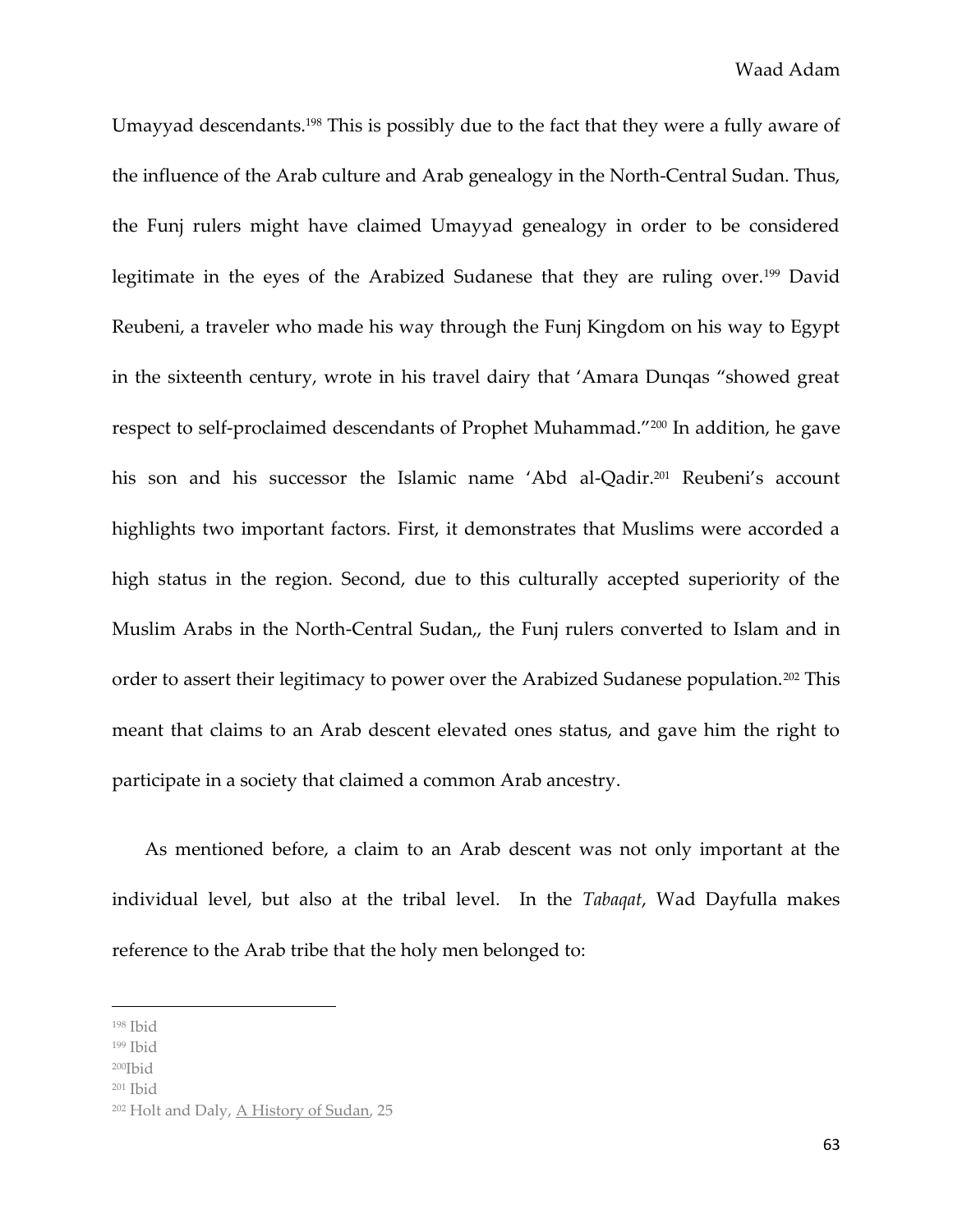Hamad b. 'Abd ar-Rahim, commonly known as al-Hitiek. He is of a Mahasi-Masharfi origin. He began leaning theology with the jurist Arbab, studied Khalil's [Mukhtasar] under Muhammad al-Azraq b. ash-Shaykh az-Zayn. He has good knowledge of the sirah [the biography of Prophet] and [his] akhbar [stories, especially his maghazi [expeditions]]. He is well-versed in fatwa and the solving of problems. He was buried in Abu Najilah.<sup>203</sup>

In some cases, Dayfulla also makes reference to the tribes the mother belonged to. He

does so by in the biography of BanNaqa ad-darir:

l

*BanNaqa ad-darir, the Fadil, the Ja'ali, the Wathiqi. His name is Muhammad. His mother is a Sudanese [of Funj origin.] The chief of the Funj, sandal al-ajj, is his stepmother. He is nicknamed BanNaqa because, at his birth, his mother said: ban Naqai [my purity is now manifest.] He later became the stick-carriet of King Na'il. <sup>204</sup>*

As shown in this biographical account, the *Tabaqat* makes reference to BanNaqa's mother's tribe. One could make the assumption that although the son or daughter is a member of their father's tribe, the tribe that the mother belonged to is also important. We understand from the above biography that BanNaqa is a Ja'ali and a Funj. Both these tribes are regarded as Arab tribes in the Sudan. This shows that the holy man is a "pure Arab" from both sides of the family. Moreover, this biography demonstrates how different Arab tribes were intermarrying with one another. Thus, with this process of intermarriage between the two, we notice that the Arab tribal identity united several Sudanese tribes in the North-Central Sudan.

<sup>&</sup>lt;sup>203</sup> Ibn Dafyulla, Kitab at-Tabaqat 181 as translated in Hamad, "Wad Dayf Allah as a Historian," 31

 $204$  Ibn Dafyulla, Kitab at-Tabagat as translated in Hamad 108, "Wad Dayf Allah as a Historian," 36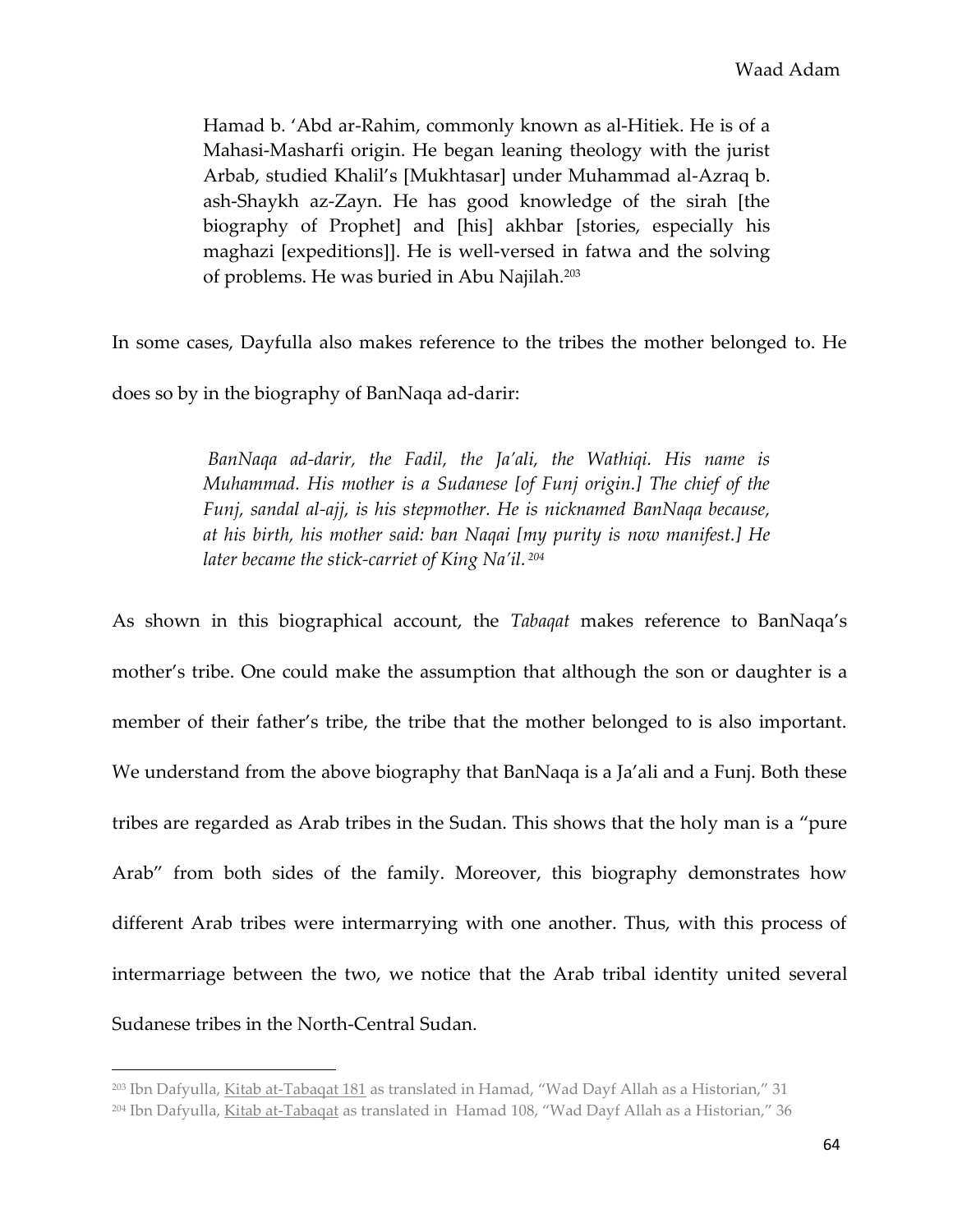A recognized Arab genealogy is what gave the people who resided in the North-Central Sudan the right to be full citizens in an Arab Sultanate. This reality is reflected through the genealogical nature of the *Tabaqat*. Wad Dayfulla's *Tabaqat* highlights the importance of Arab genealogy in the Sudanese community; almost all biographies in the text mention the author's patrilineal lineage and the tribe that he belongs to. Taking scholars arguments on the importance of genological ties and nationalism, the *Tabaqat*  confirms what we already know about the history of the North-Central Sudan during this time and provides a clear demonstration of proto-nationalist identity emerging from the rise in importance of Arab genealogical origins amongst the North-Central Sudanese. Of course, as the previous chapters have demonstrated, genealogy was not the only method by which proto-nationalist identity is formed in the North-Central Sudan; it was intricately tied with the spread of the Islamic religion and the Arabic language.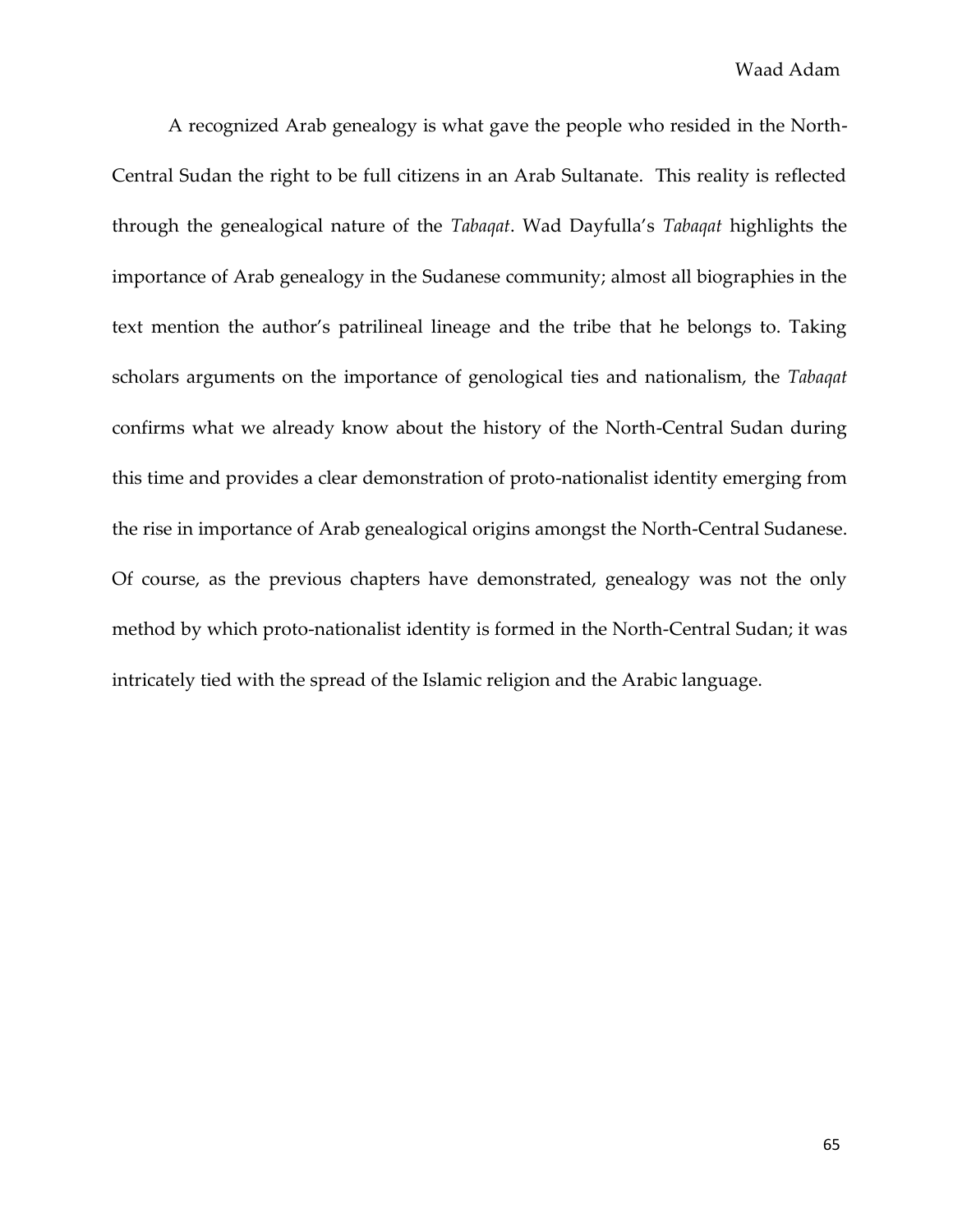Through the analysis of the religious, linguistic, and genealogical elements of the *Tabaqat*, this thesis demonstrates that there existed a distinct proto-national identity in the Nile Valley that laid the foundations for the construction of an Arab-Islamic modern Sudanese national identity at the end of the Anglo-Egyptian rule in the Sudan. Under the Funj, North-Central Sudanese society "underwent a major transformation."<sup>205</sup> With the help of Funj rulers, Muslim holy men gained increasing political power and reorganized the way in which the North-Central Sudanese practiced Islam.<sup>206</sup> In addition, being the face of authority of Islam, these holy men played a major role in making the Islamic religion an important marker of the North-Central Sudanese people's identity. Alongside the spread of Islam came the spread of theArabic language.<sup>207</sup> As demonstrated in the three chapters of this thesis, under the Funj, the spread of Islam, the Arabic language and Arabic culture throughout the North-Central Sudan resulted in the creation of a distinct identity that differed from other regions of the country that would later become part of Modern Sudan.

<sup>205</sup> McHugh, Holy men of the Blue Nile 16

<sup>206</sup> Ibid

<sup>207</sup> Ibid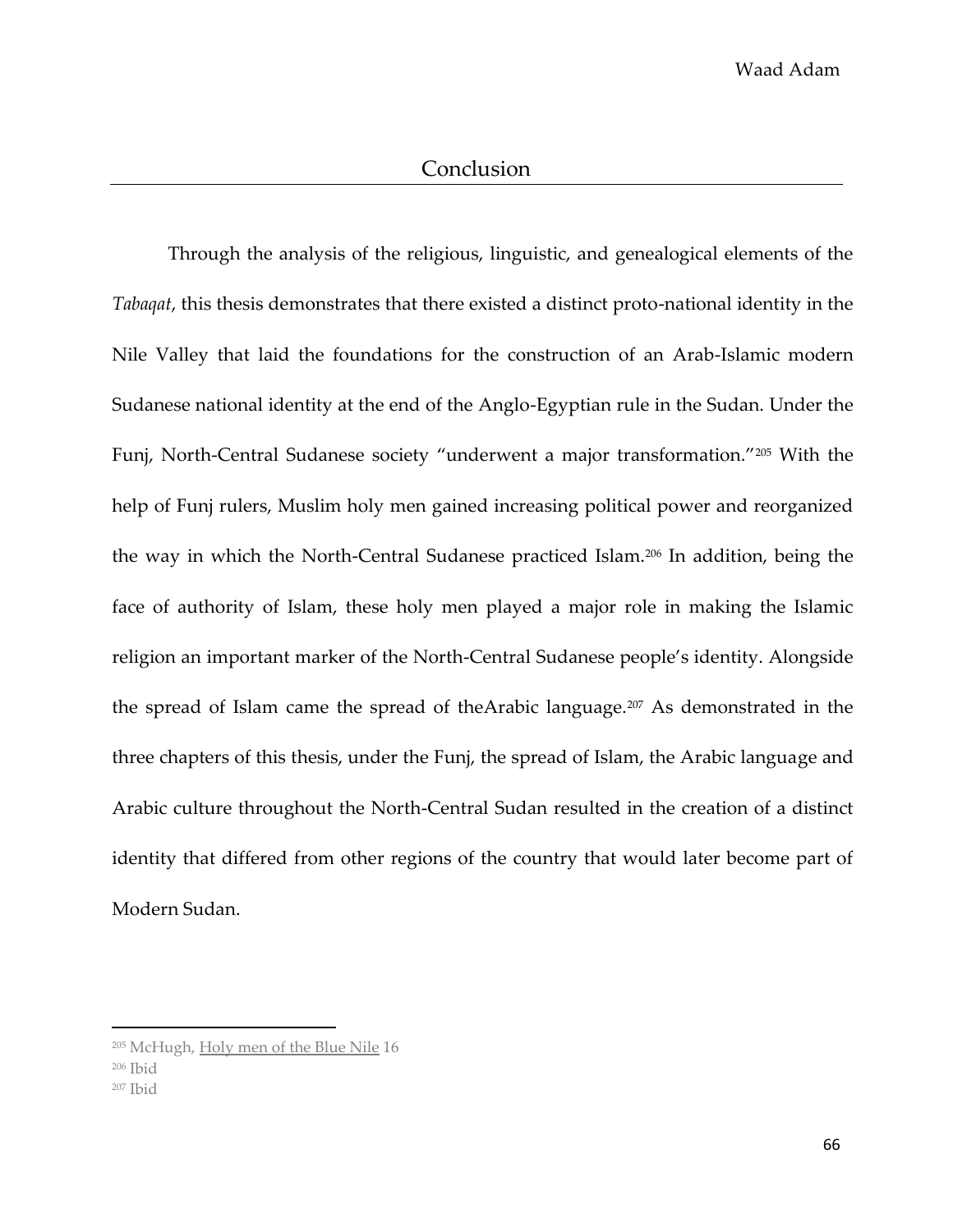When the Turco-Egyptian regime took control of the Sudan it did not bring much of a social change the North-Central Sudan. This is due to the fact that a cultural integration has already been made during the Funj. Instead, the conquest only accelerated this existing integration.<sup>208</sup> With the Turco-Egyptian conquest, the links between Egypt and the Sudan strengthened, and only oppressed non-Muslims and non-Arabs in the region as they were marginalized.<sup>209</sup> Thus, while the Arab-Muslim elite were more organized and more unified under the Turco-Egyptian conquest, the non-Arabs and non-Muslims, who were added to the Sudan boundaries due to the expansionist nature of the regime, were not assimilated into the country. Thus, even though the Sudan expanded in size, these artificial boundaries did not help in integrating the diverse ethnic groups that were added to the Sudan. More importantly, since the Turkiyya founded its capital in the North-Central region, due to political and economic reasons, the power was centralized in that region.

In the modernist view of nationalism, scholars have failed to take into account the existence of a North-Central Sudanese proto-national identity. In addition, scholars of Sudanese nationalism have failed to recognize the existence of a proto-national identity in the North-Central Valley during the Funj sultanate. Due to these failures, there is a huge gap in the literature on Sudanese nationalism; we need to know Sudan's past to

<sup>208</sup> Ibid

<sup>209</sup> Ibid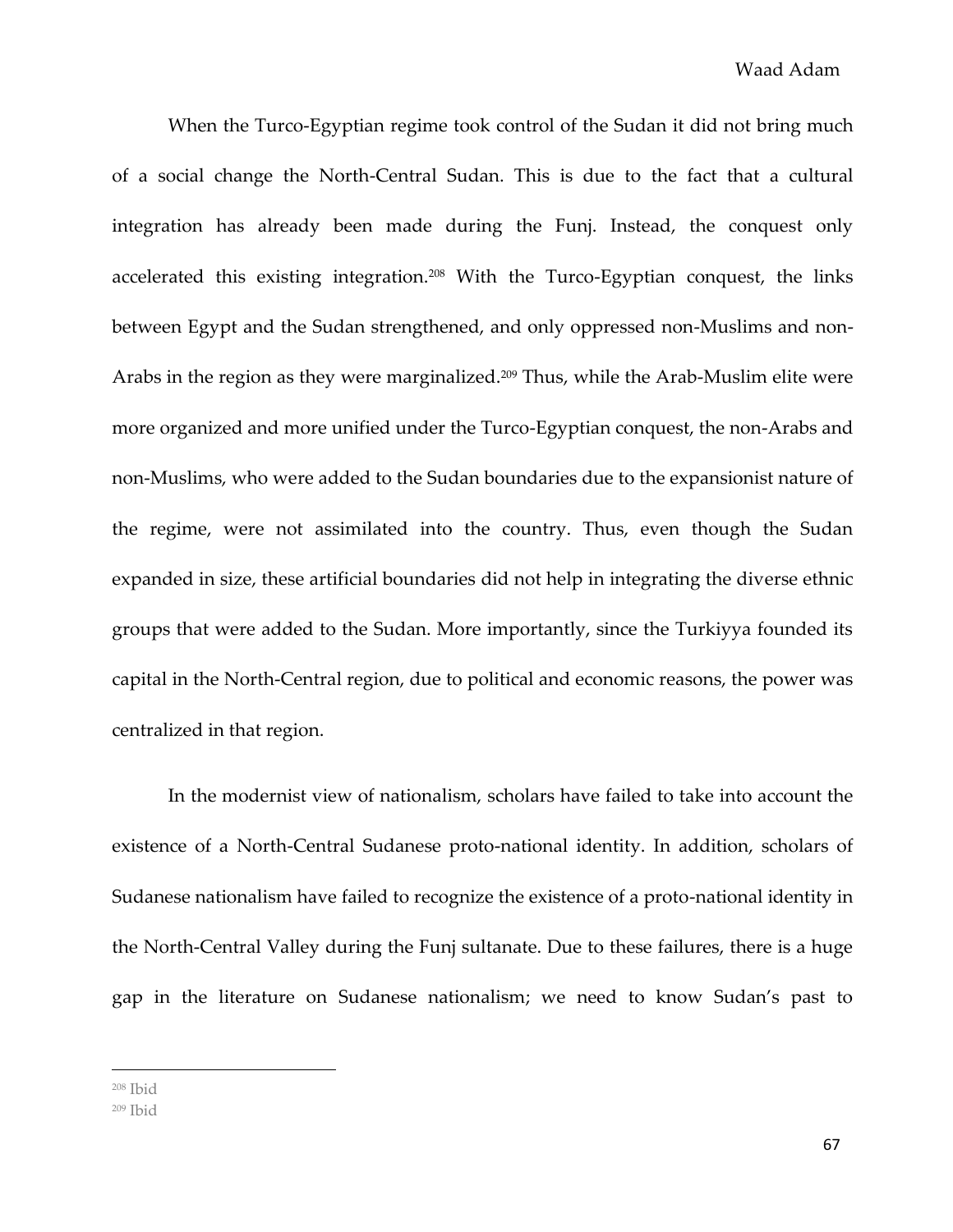understand its present situation. The Funj, as a pre-modern nation-state, played a central role in the creation of modern Sudanese national identity. Today, Sudan defines itself as an Arab and Islamic nation. Although modern claims to this identity ignore the voices of the Sudanese people outside of North-Central Sudan who do not identify as Arab or Muslim, it is important to recognize that nationalist leaders are not inventing their nationalist identity for political purposes. Even before the British colonized Sudan, and before Sudan gained its independence, there existed a distinct Arab and Islamic identity in the North-Central Sudan. This identity played a fundamental role in shaping Sudanese national identity today. Thus, by studying the proto-national identity in the Sudan that emerged during the reign of the Funj Sultanate, we can better understand why the major historical events that have occurred in the Sudan unfolded the way they did.

This thesis has highlighted the role that religion, language, and claims to a common ancestry played in the formation of a proto-national identity in the Sudan. One of the main actors who helped form this proto-national identity were the holy men who resided in the North-Central Sudan. The Sufi holy men were the seen "heroes of the Sudanese past."<sup>210</sup> . But this influence would have important consequences for the future of the Sudan. In 1889, Muhammad Ahmad the Mahdi, a Sufi from Dongola who claimed to be a descendant of the Prophet, the Mahdist revolution in 1889 to overthrow

<sup>210</sup> Ibid; 10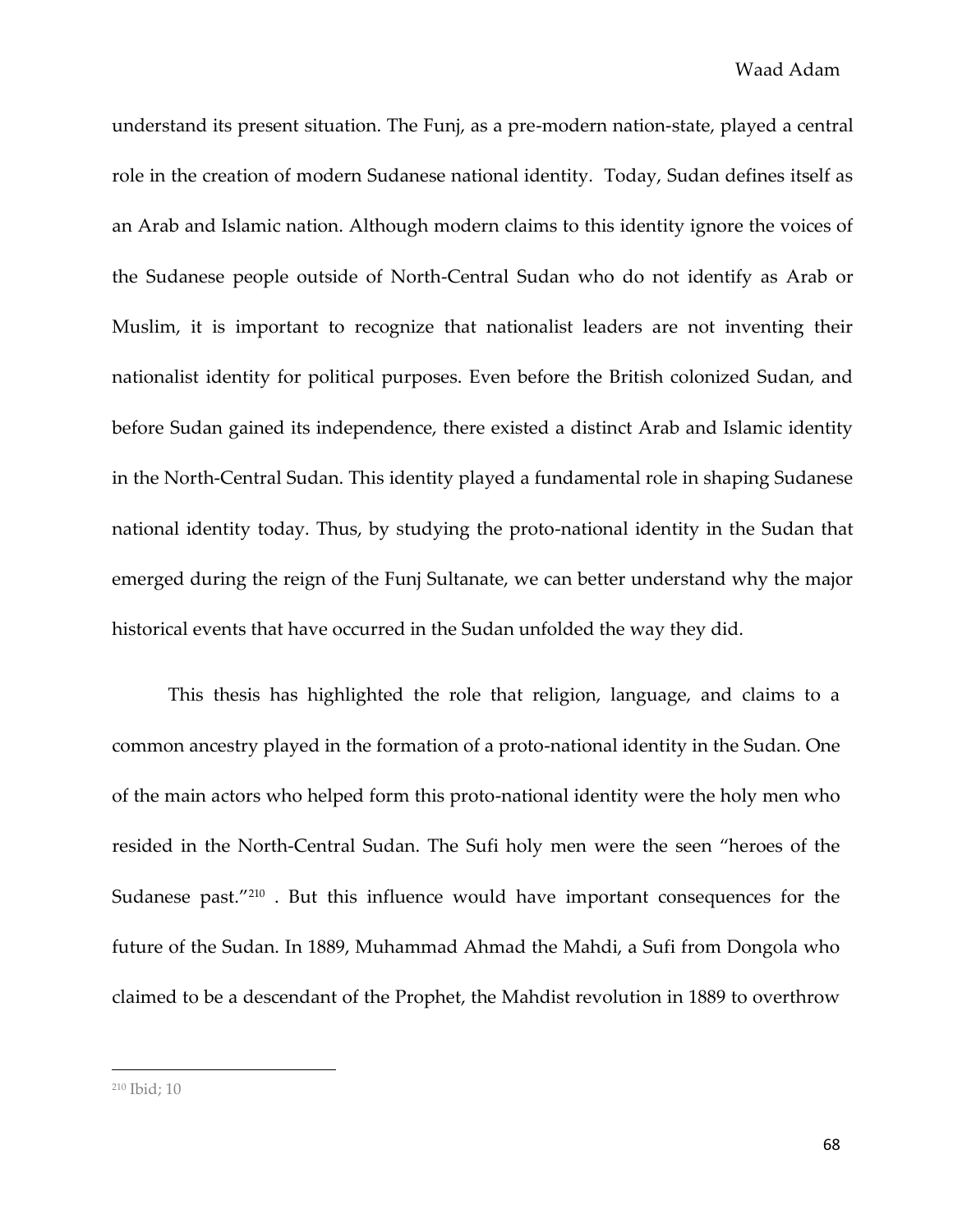the Turco-Egyptian regime. Today, he is called the father of Sudanese nationalism due to the fact that he was successful at gathering many supporters regardless of class, or territorial group. In the case of the Mahdiyya, this political support came from the North-Central valley of the Sudan. The Mahdi was able to successfully overthrow the Turkiyya due to his charismatic character and the authority and legitimacy of the Mahdiyya that were "inextricably linked with Muslim eschatology."<sup>211</sup> He claimed to be the al-Mahdi (the "guided one"), and in the Sunni tradition, al-Mahdi was "associated with the approach or end of the world."<sup>212</sup>

The Mahdi legitimized his revolution by claiming that the Turco-Egyptian regime was "irreligious," ruling over a devoted Muslim population, and thus, their rule was illegitimate. In September 5<sup>th</sup> 1880, Muhammad Ahmed wrote in a letter to a tribal shaykh in the North-Central Sudan stating:

> It is well known that whoever is for God and the establishment of His religion only finds ease in what pleasing to God and will only live in a place where His religion is established …. Innovation in the land had become widespread, and the ulama (religious scholars) and the disciples engage alike in it …. The only thing that remains of Islam is its name and the only thing that remains of the Quran is its representations.<sup>213</sup>

<sup>211</sup> Kim Seacry, The Formation of the Mahdist State: Ceremony and Symbols of Authority: 1992 – 1898 (Leiden: Brill, 2010), 29

<sup>212</sup> Ibid.

<sup>213</sup> Muhammad Ahmad al-Mahdi, al-Athar al-kamila li-l-imam al-Mahdi, ed. Muhammad Ibrahim Abu Salim (Khartoum: Dar al-Wathaiq, 1990), 2: 59 as quoted in Seacry, The Formation of the Mahdist State, 31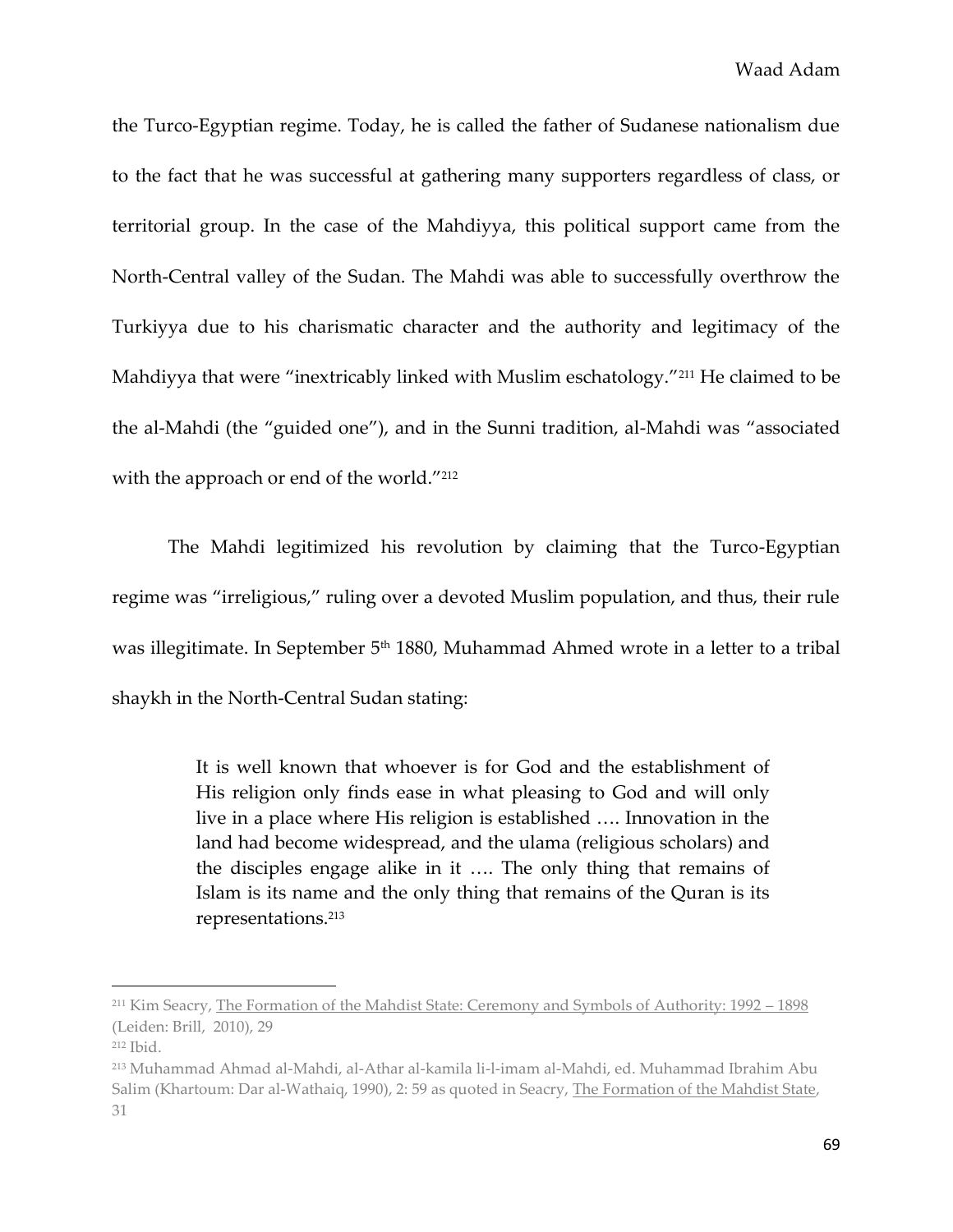Thus, as exemplified by the quote above, al-Mahdi justified his revolution by claiming that he wanted to revive the practice of Islam in the country. By claiming that, his revolution gained legitimacy, and many Sudanese sided with him. As a result, he successfully mobilized the masses by relating to something that they cherished greatly, and considered to be major component of their identity – the Islamic religion.

The Sufi *traiqas,* Sufi fraternities*,* played a major role in Sudan's movement towards self-determination. The Mahdist state was brought to an end with the colonization of the Anglo-Egyptian regime. However, the presence of the Sufi *tariqas* in the was still strong. Many the British allied with the leaders of the major Sufi *tariqas* such as the *Khatimiyya* and the *Madiyya*. By the time of independence, many of the leaders of these Sufi *tariqas* were educated in the Western education system, but they still held on to their native traditions. This gave them an advantage over other groups in the modern Sudan; they were well mobilized in the fight for self-determination. Thus, even at the time of independence, the Sufi leaders played a major role in shaping the national discourse, just as they had done during the reign of the Funj. The events that occurred after the demise of the Funj Sultanate shed light on the historical impact the Funj would have in shaping the future of the Sudan. This thesis highlights the importance of protonationalist identity as a pivotal stage in the process of the creation of modern nations. As this thesis has demonstrated, it is only by studying the reign of the Funj State that historians can understand the roots of modern-day Sudanese nationalism.

70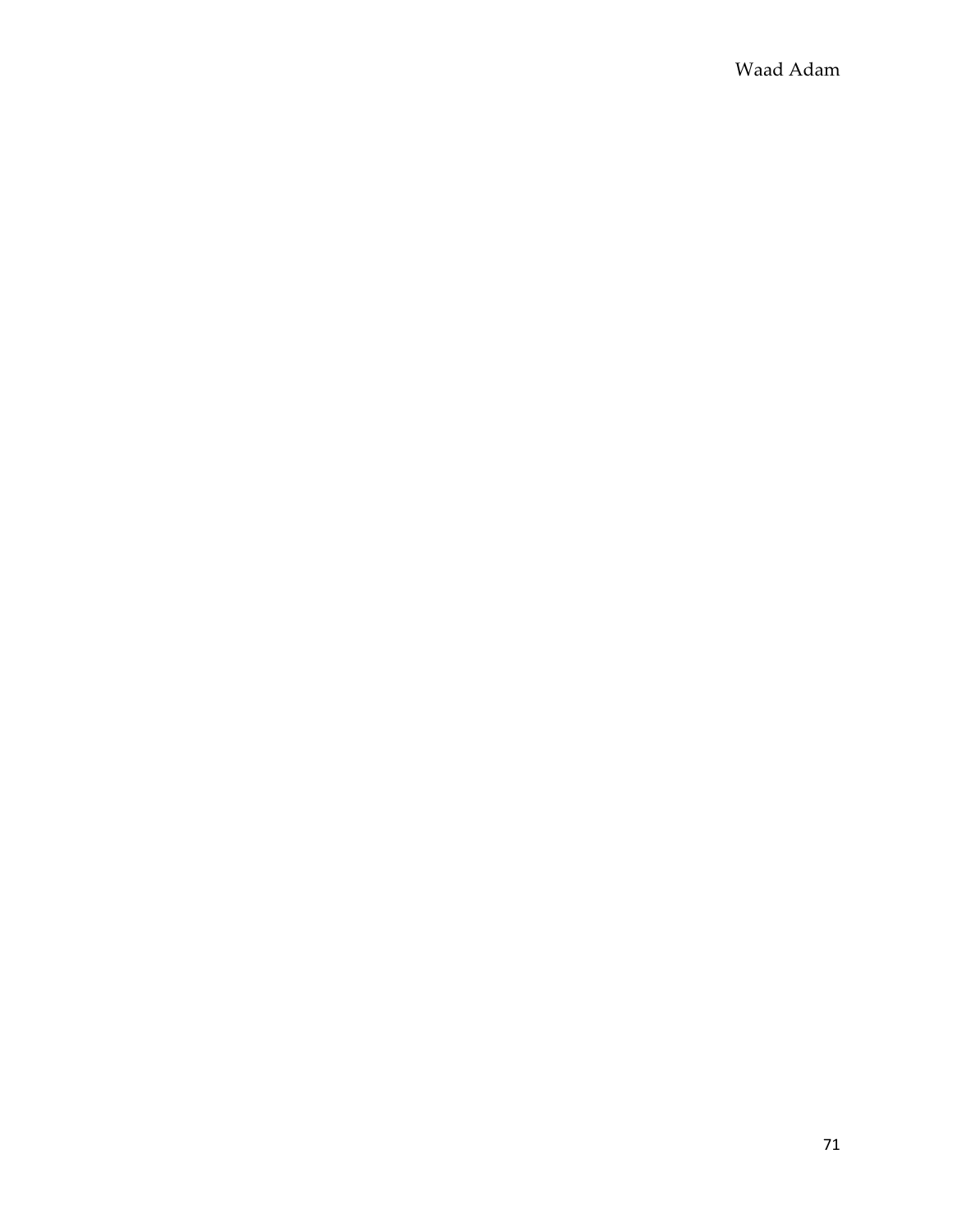## Bibliography

## **Primary Sources**

Ibn-Daifallah, Muhammad an-Nur. Kitab at- Tabaqat fi husus al-auliya' wa-'s-salihin *wa-'l-ʻulama ' wa-'s -s uʻara ' fi 's-Su da n*. Edited by Yu suf Fad l H asan. Khartoum: University of Khartoum, 1974.

Holt, P. M. *The Sudan of the three Niles: the Funj chronicle, 910-1288/1504-1871*. Leiden: Brill. 1999.

## **Articles**

"Diglossia." in *Cambridge Encyclopedia of the Language Sciences*, Cambridge: Cambridge University Press, 2011. [https://proxy.library.georgetown.edu/login?url=http://search.credoreference.com.proxy.library.](https://proxy.library.georgetown.edu/login?url=http://search.credoreference.com.proxy.library.georgetown.edu/content/entry/cupelanscis/diglossia/0)

[georgetown.edu/content/entry/cupelanscis/diglossia/0](https://proxy.library.georgetown.edu/login?url=http://search.credoreference.com.proxy.library.georgetown.edu/content/entry/cupelanscis/diglossia/0) (accessed March 2, 2014.)

Syncretism." In Iberia and the Americas: Culture, Politics, and History. Santa Barbara: ABC-CLIO, 2005

.https://proxy.library.georgetown.edu/login?url=http://search.credoreference.com.proxy.library. georgetown.edu/content/entry/abcibamrle/syncretism/0 (accessed April 16, 2014.)

"V. Historians and Nationalism." In *Encyclopedia of Nationalism: Fundamental Themes*. Oxford: Elsevier Science & Technology, 2000.

[https://proxy.library.georgetown.edu/login?url=http://search.credoreference.com.proxy.library.](https://proxy.library.georgetown.edu/login?url=http://search.credoreference.com.proxy.library.georgetown.edu/content/entry/estnationala/v_historians_and_nationalism/0) [georgetown.edu/content/entry/estnationala/v\\_historians\\_and\\_nationalism/0](https://proxy.library.georgetown.edu/login?url=http://search.credoreference.com.proxy.library.georgetown.edu/content/entry/estnationala/v_historians_and_nationalism/0) (accessed March 13, 2014.)

Abd Al-Rahim, Muddathir. 1970. "Arabism, Africanism, and Self-identification in the Sudan". *The Journal of Modern African Studies* 8 *(*02) (1970).

Aguda, Oluwadare.. "Arabism and Pan-Arabism in Sudanese Politics". *The Journal of Modern African Studies* 11 (2) (1973): 177-200.

Hillelson, S. "Tabaqat Wad Dayf Allah: Studies in the Lives of the Scholars and Saints". *Sudan Notes and Records.* 6 (2) (1923.): 191-230

Hobsbawn, Eric. "Language, Culture, and National Identity". *Social Research* 63 (4) (1996.): 1065-1080.

Kaye, Alan S. "Arabic." In *The World's Major Languages*. London: Routledge, 2011. [https://proxy.library.georgetown.edu/login?url=http://search.credoreference.com.proxy.library.](https://proxy.library.georgetown.edu/login?url=http://search.credoreference.com.proxy.library.georgetown.edu/content/entry/routwml/arabic/0) [georgetown.edu/content/entry/routwml/arabic/0](https://proxy.library.georgetown.edu/login?url=http://search.credoreference.com.proxy.library.georgetown.edu/content/entry/routwml/arabic/0) (accessed March 1, 2014.)

Razi, G. Hossein. "Legitimacy, Religion, and Nationalism in the Middle East". *The American Political Science Review* 84 (1) (1990): 69-91.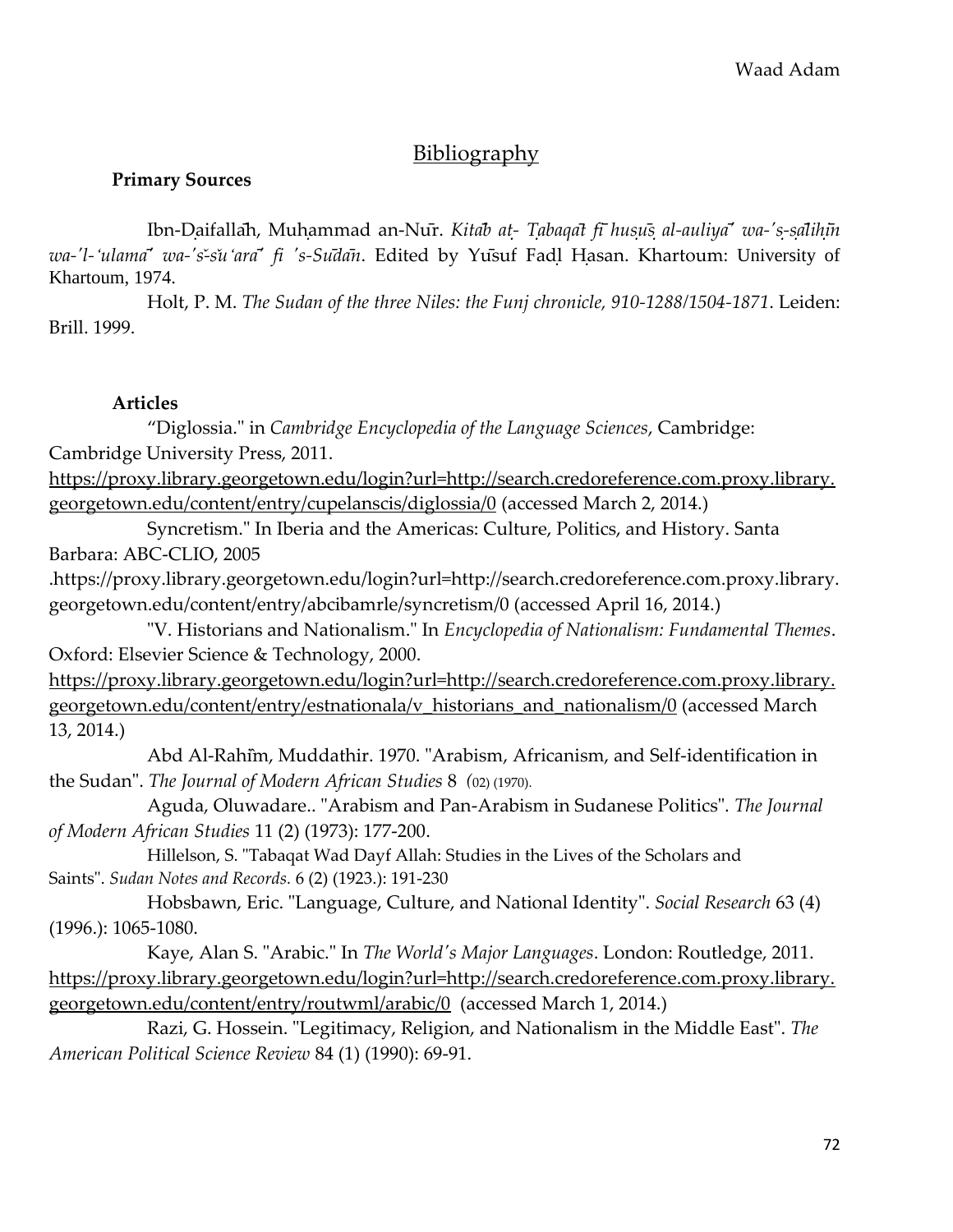Sharkey, Heather J. "Arab Identity And Ideology In Sudan: The Politics Of Language, Ethnicity, And Race". *African Affairs: the Journal of the Royal African Society*107 (426)(2008): 21-43.

Smith, Anthony D. 2002. "When is a Nation?." *Geopolitics* 7( 2) (2002): 5 - 28. International Security & Counter Terrorism Reference Center, EBSCOhost (accessed March, 2014).

## **Books**

Abdel-Rahim, Muddathir. *Imperialism and Nationalism in the Sudan: A Study in Constitutional and Political Development, 1899-1956*. Oxford: Clarendon P. 1969.

Anderson, Benedict R. O'G. *Imagined Communities: Reflections on the Origin and Spread of Nationalism*. London: Verso. 2006.

Bulliet, Richard W. *Islam: The View from the Edge*. New York: Columbia University Press. 1993.

Collins, Robert O. A *History of Modern Sudan*. Cambridge, UK: Cambridge University Press. 2008

Deng, Francis Mading. *New Sudan in the Making?: Essays on a Nation in Painful Search of Itself*. Trenton, NJ: Red Sea Press. 2010.

Deutsch, Karl W. *Nationalism and Social Communication*. Cambridge, Mass: M.I.T. Press. 1966.

Fluehr-Lobban, Carolyn. *Islamic societies in Practice*. Gainesville: University Press of Florida. 2004.

Hassan, Yusuf Fadl. *The Arabs and the Sudan: from the Seventh to the Early Sixteenth Century*. Edinburgh: Edinburgh U.P.1967.

Holt, P. M. *Holy families and Islam in the Sudan*. [Princeton]: Program in Near Eastern Studies, Princeton University. 1967.

Holt, P. M. *The Mahdist state in the Sudan, 1881-1898*. Oxford: Clarendon Press. 1958.

Holt, P. M., and M. W. Daly. *A History of the Sudan: From the Coming of Islam to the Present Day*. Harlow, England: Longman/Pearson. 2011.

Ichijo, Atsuko, and Gordana Uzelac. *When is the nation?: Towards An Understanding of Theories of Nationalism*. London: Routledge. 2005.

Johnson, Douglas H. *The Root Causes of Sudan's Civil Wars: Comprehensive Peace or Temporary Truce?* Oxford: James Currey. 2011.

Karrar, 'AliASalih. *The Sufi Brotherhoods in the Sudan*. Evanston, Ill: Northwestern University Press. 1992.

Lesch, Ann Mosley. *The Sudan: Contested National Identities*. Oxford: James Currey Publishers. 1999.

MacMichael, H. A. *A History of the Arabs in the Sudan and Some Account of the People Who Preceded them and of the Tribes Inhabiting Dàrtur*<sup>*r*</sup>. New York: Barnes & Noble. 1967.